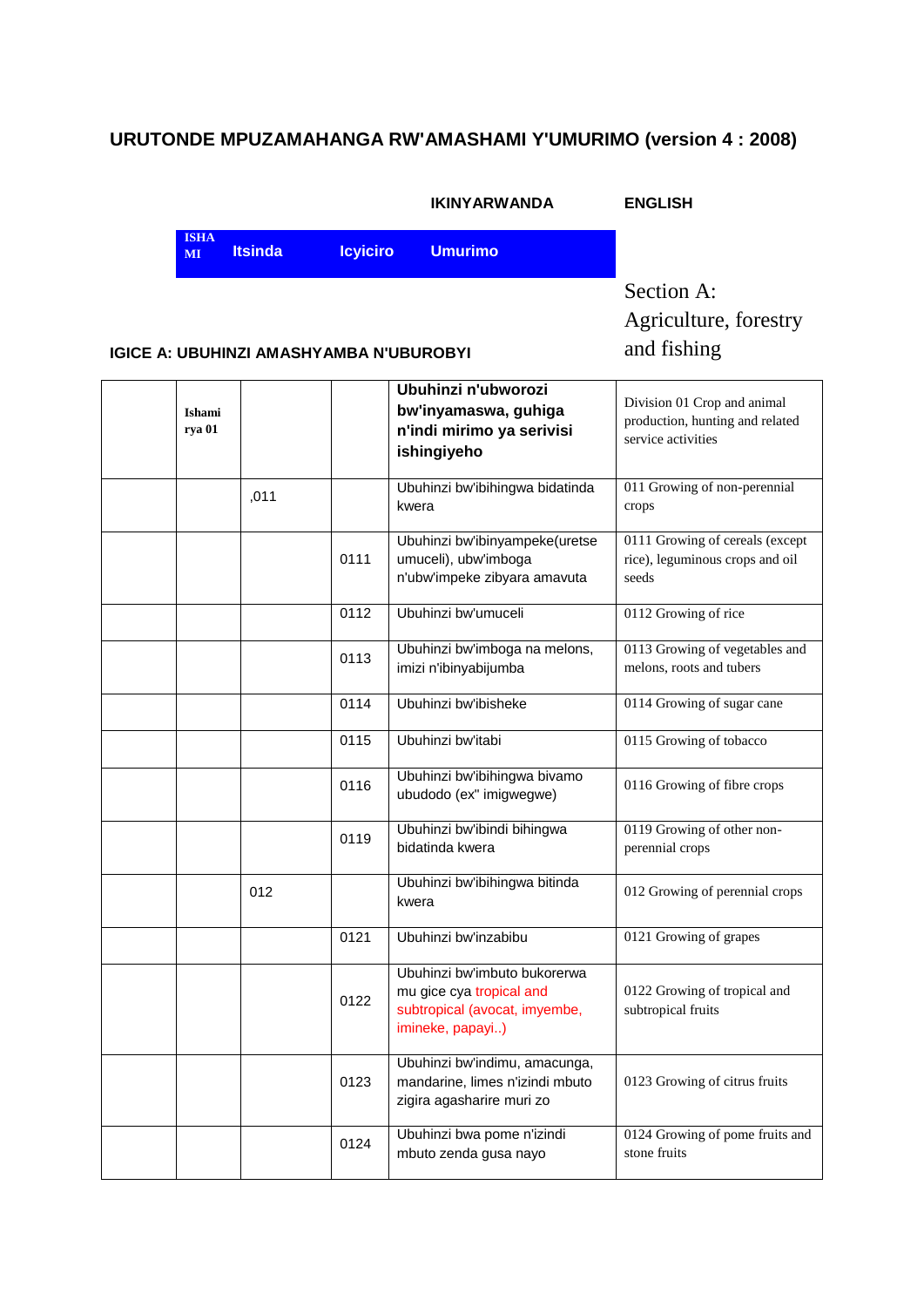|        |     | 0125 | Ubuhinzi bw'ibindi biti, imbuto<br>zera ku bihuru(inkeri)          | 0125 Growing of other tree and<br>bush fruits and nuts                       |
|--------|-----|------|--------------------------------------------------------------------|------------------------------------------------------------------------------|
|        |     | 0126 | Ubuhinzi bw'imbuto zikorwamo<br>amavuta                            | 0126 Growing of oleaginous<br>fruits                                         |
|        |     | 0127 | Ubuhinzi bw'ibihingwa bikorwamo<br>ibinyobwa(Icyayi, ikawa, cacao) | 0127 Growing of beverage crops                                               |
|        |     | 0128 | Ubuhinzi bw'ibihingwa bikorwamo<br>imibavu n'imiti                 | 0128 Growing of spices,<br>aromatic, drug and<br>pharmaceutical crops        |
|        |     | 0129 | Ubuhinzi bw'ibindi bihingwa<br>bidatinda kwera                     | 0129 Growing of other perennial<br>crops                                     |
|        | 013 | 0130 | Ikwirakwizwa ry'ibihingwa                                          | 013 0130 Plant propagation                                                   |
|        | 014 |      | Ubworozi                                                           | 014 Animal production                                                        |
|        |     | 0141 | Ubworozi bw'inka n'imbogo                                          | 0141 Raising of cattle and<br>buffaloes                                      |
|        |     | 0142 | Ubworozi bw'indogobe n'ibindi biri<br>mu bwoko bwazo               | 0142 Raising of horses and other<br>equines                                  |
|        |     | 0143 | Ubworozi bw'ingamiya n'ibindi biri<br>mu bwoko bwazo               | 0143 Raising of camels and<br>camelids                                       |
|        |     | 0144 | Ubworozi bw'ihene n'intama                                         | 0144 Raising of sheep and goats                                              |
|        |     | 0145 | Ubworozi bw'ingurube                                               | 0145 Raising of swine/pigs                                                   |
|        |     | 0146 | Ubworozi bw'inkoko                                                 | 0146 Raising of poultry                                                      |
|        |     | 0149 | Ubworozi bw'andi matungo                                           | 0149 Raising of other animals                                                |
|        | 015 | 0150 | Ubuhinzi bw'ibihingwa<br>bivangavanze                              | 015 0150 Mixed farming                                                       |
|        | 016 |      | Ibikorwa by'ubufasha mu buhinzi<br>n'imirimo ya nyuma y'isarura    | 016 Support activities to<br>agriculture and post-harvest crop<br>activities |
|        |     | 0161 | Imirimo y'ubufasha mu buhinzi                                      | 0161 Support activities for crop<br>production                               |
|        |     | 0162 | Imirimo y'ubufasha mu bworozi                                      | 0162 Support activities for<br>animal production                             |
|        |     | 0163 | Imirimo ikorwa nyuma y'isarura                                     | 0163 Post-harvest crop activities                                            |
|        |     | 0164 | Gutubura imbuto hagamijwe<br>kuzikwirakwiza                        | 0164 Seed processing for<br>propagation                                      |
|        | 017 | 0170 | Guhiga, gutega n'ibindi bijyanye<br>nabyo                          | 017 0170 Hunting, trapping and<br>related service activities                 |
| Ishami |     |      | Amashyamba no kuyabyaza                                            | Division 02 Forestry and logging                                             |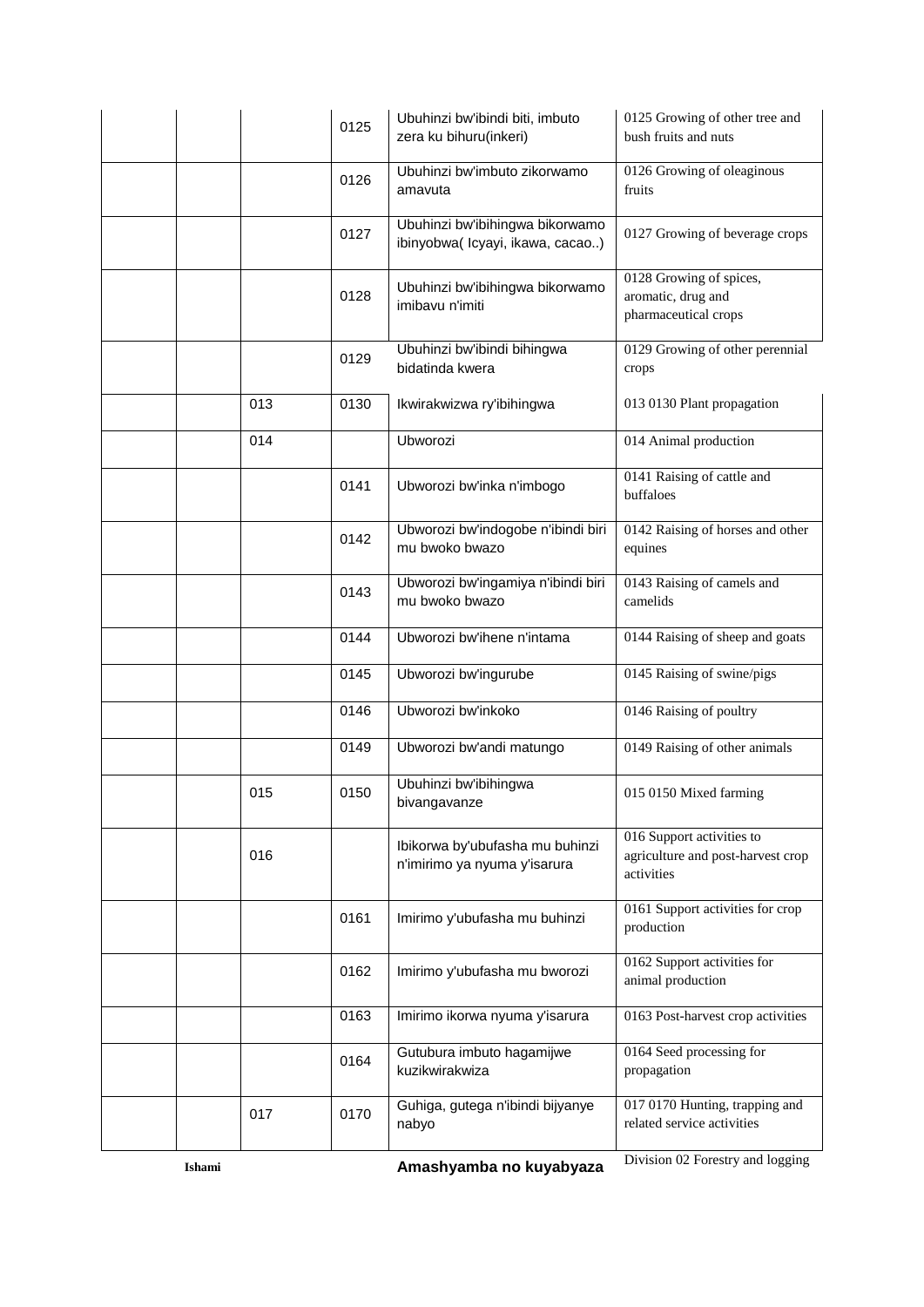|--|--|

## **rya 02 umusaruro**

|                                                            |                  | 021                             |     | 0210 |           |                                          | Ubuhinzi bw'amashyamba n'indi<br>mirimo yerekeranye<br>n'amashyamba |                                        | 021 0210 Silviculture and other<br>forestry activities          |
|------------------------------------------------------------|------------------|---------------------------------|-----|------|-----------|------------------------------------------|---------------------------------------------------------------------|----------------------------------------|-----------------------------------------------------------------|
|                                                            |                  | 022                             |     | 0220 | umusaruro |                                          | Kubyaza amashyamba                                                  |                                        | 022 0220 Logging                                                |
|                                                            |                  | 023                             |     | 0230 |           |                                          | Kwegeranya ibikomoka ku<br>mashyamba bitari ibiti                   |                                        | 023 0230 Gathering of non-wood<br>forest products               |
|                                                            |                  | 024                             |     | 0240 |           |                                          | Imirimo y'ubufasha mu<br>mashyamba                                  |                                        | 024 0240 Support services to<br>forestry                        |
|                                                            | Ishami<br>rya 03 |                                 |     |      |           | Uburobyi n'ubworozi<br>bukorerwa mu mazi |                                                                     | Division 03 Fishing and<br>aquaculture |                                                                 |
|                                                            |                  | 031                             |     |      |           | Uburobyi                                 |                                                                     | 031 Fishing                            |                                                                 |
|                                                            |                  |                                 |     | 0310 |           | burobyi bwo mu nyanja                    |                                                                     |                                        | 0311 Marine fishing                                             |
|                                                            |                  |                                 |     | 0312 |           | Uburobyi bwo mu byuzi                    |                                                                     |                                        | 0312 Freshwater fishing                                         |
|                                                            |                  | 032                             |     |      |           | Ubworozi bukorerwa mu mazi               |                                                                     | 032 Aquaculture                        |                                                                 |
|                                                            |                  |                                 |     |      | 0321      | Ubworozi bukorerwa mu nyanja             |                                                                     | 0321 Marine aquaculture                |                                                                 |
|                                                            |                  |                                 |     | 0322 |           |                                          | Ubworozi bwo mu byuzi                                               |                                        | 0322 Freshwater aquaculture                                     |
| <b>IGICE B: UBUCUKUZI BW'AMABUYE Y'AGACIRO NA KARIYERI</b> |                  |                                 |     |      |           |                                          |                                                                     |                                        | Section B: Mining<br>and quarrying                              |
|                                                            |                  | Ish<br>am<br>i<br>ry<br>a<br>05 |     |      |           |                                          | Ubucukuzi bw'amakara na<br>nyiramugengeri                           |                                        | Division 05 Mining of coal<br>and lignite                       |
|                                                            |                  |                                 | 051 |      | '0510     |                                          | Ubucukuzi bw'amakara                                                |                                        | 051 0510 Mining of hard<br>coal                                 |
|                                                            |                  |                                 | 052 |      | 0520      |                                          | Ubucukuzi bwa nyiramugengeri                                        |                                        | 052 0520 Mining of lignite                                      |
|                                                            |                  | Ish<br>am<br>i<br>ry<br>a<br>06 |     |      |           |                                          | Gucukura peterori n'umwuka<br>kamere                                |                                        | Division 06 Extraction of<br>crude petroleum and<br>natural gas |
|                                                            |                  |                                 | 061 |      | 0610      |                                          | Gucukura peterori                                                   |                                        | 061 0610 Extraction of<br>crude petroleum                       |
|                                                            |                  |                                 | 062 |      | 0620      |                                          | Gucukura umwuka kamere                                              |                                        | 062 0620 Extraction of<br>natural gas                           |
|                                                            |                  | Ish<br>am                       |     |      |           |                                          | Gucukura ubutare                                                    |                                        | Division 07 Mining of                                           |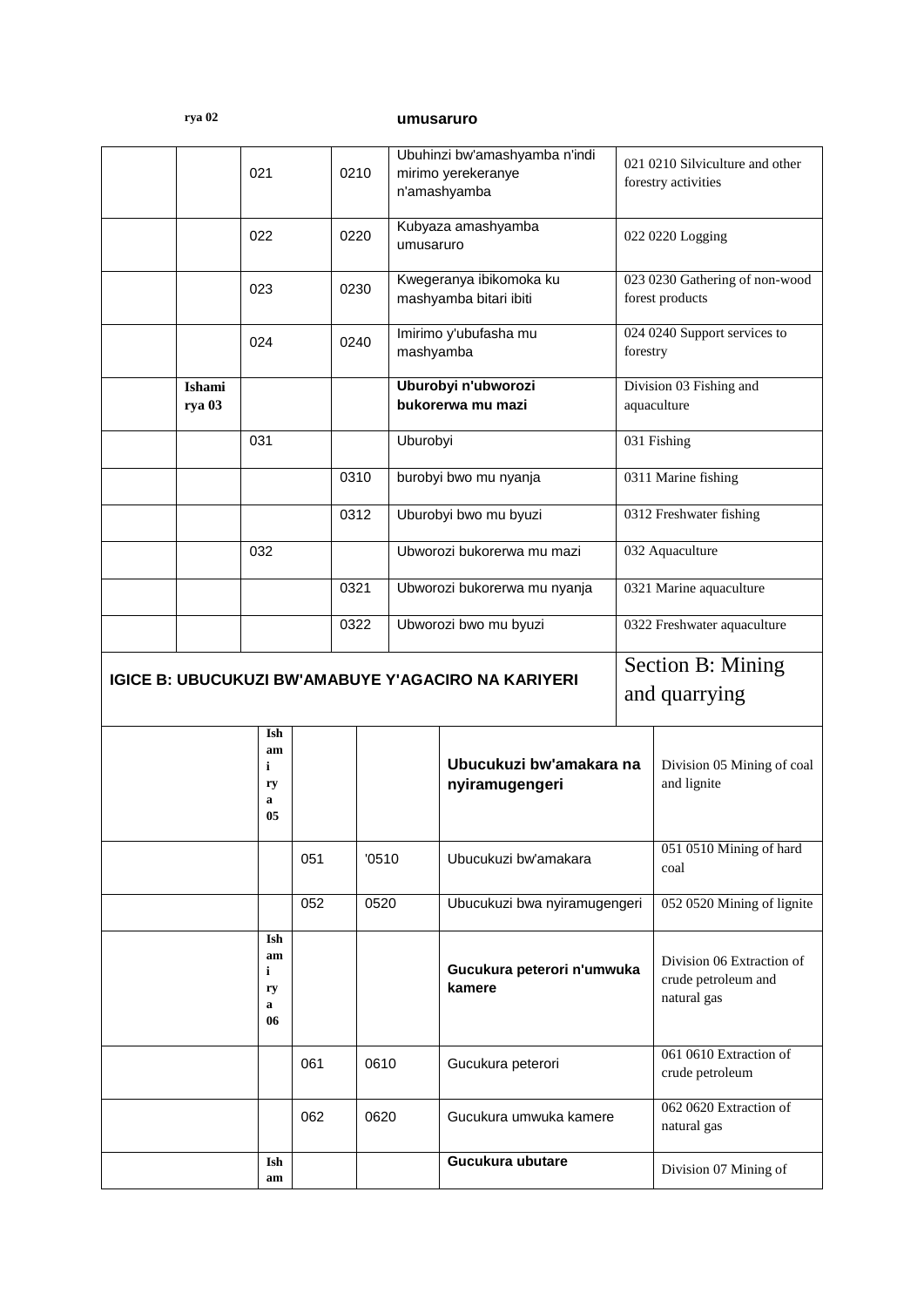|                         | i                               |     |      |                                                                            | metal ores                                                                 |
|-------------------------|---------------------------------|-----|------|----------------------------------------------------------------------------|----------------------------------------------------------------------------|
|                         | ry<br>a                         |     |      |                                                                            |                                                                            |
|                         | 07                              |     |      |                                                                            |                                                                            |
|                         |                                 | 071 | 0710 | Gucukura umuringa                                                          | 071 0710 Mining of iron<br>ores                                            |
|                         |                                 | 072 |      | Gucukura ubutare butarimo fer                                              | 072 Mining of non-ferrous<br>metal ores                                    |
|                         |                                 |     | 0721 | Gucukura uranium na thorium                                                | 0721 Mining of uranium<br>and thorium ores                                 |
|                         |                                 |     | 0729 | Gucukura ubundi butare<br>btarimo fer                                      | 0729 Mining of other non-<br>ferrous metal ores                            |
|                         | Ish<br>am<br>i<br>ry<br>a<br>08 |     |      | Ubucukuzi bw'amabuye<br>y'agaciro na kariyeri n.e.c                        | Division 08 Other mining<br>and quarrying                                  |
|                         |                                 | 081 | 0810 | Gucukura amabuye, umucanga<br>n'ibumba                                     | 081 0810 Quarrying of<br>stone, sand and clay                              |
|                         |                                 | 089 |      | Ubundi bucukuzi bw'amabuye<br>y'agaciro na kariyeri                        | 089 Mining and quarrying<br>n.e.c.                                         |
|                         |                                 |     | 0891 | Ubucukuzi bw'ibijyanye<br>n'ubutabire n'inyongera<br>musaruro              | 0891 Mining of chemical<br>and fertilizer minerals                         |
|                         |                                 |     | 0892 | Ubucukuzi bwa "tourbe"                                                     | 0892 Extraction of peat                                                    |
|                         |                                 |     | 0893 | Ubucukuzi bw'umunyu                                                        | 0893 Extraction of salt                                                    |
|                         |                                 |     | 0899 | Ubundi bucukuzi bw'amabuye<br>y'agaciro na kariyeri                        | 0899 Other mining and<br>quarrying n.e.c.                                  |
|                         | Ish<br>am<br>i<br>ry<br>a<br>09 |     |      | Imirimo y'ubufasha mu byo<br>gucukura amabuye y'agaciro                    | Division 09 Mining<br>support service activities                           |
|                         |                                 | 091 | 0910 | Imirimo y'ubufasha mu<br>bucukuzi bwa peterori                             | 091 0910 Support<br>activities for petroleum<br>and natural gas extraction |
|                         |                                 | 099 | 0990 | Imirimo y'ubufasha mu bundi<br>bucukuzi bw'amabuye y'aaciro<br>na kariyeri | 099 0990 Support<br>activities for other mining<br>and quarrying           |
| <b>ICICE C: INGANDA</b> |                                 |     |      |                                                                            | Section C<br>Manufacturing                                                 |
|                         | Ish<br>am                       |     |      | Gukora ibiribwa                                                            | Division 10 Manufacture                                                    |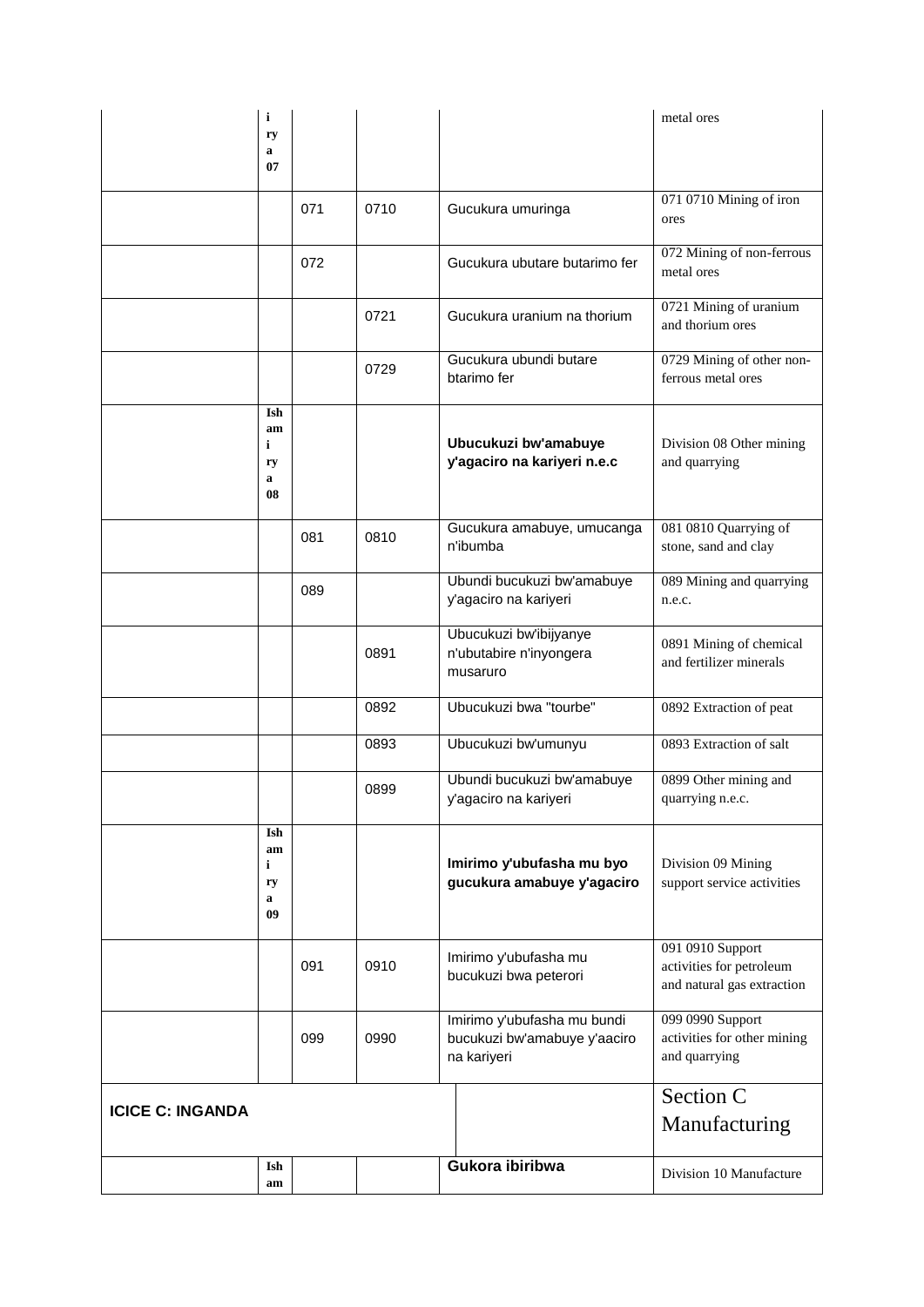| i       |     |      |                                                              | of food products                                                                          |
|---------|-----|------|--------------------------------------------------------------|-------------------------------------------------------------------------------------------|
| ry<br>a |     |      |                                                              |                                                                                           |
| 10      |     |      |                                                              |                                                                                           |
|         | 101 | 1010 | Gutunganya no kubika<br>inyama                               | 101 1010 Processing and<br>preserving of meat                                             |
|         | 102 | 1020 | Gutunganya no kubika<br>amafi n'ibindi bijyanye nayo         | 102 1020 Processing and<br>preserving of fish,<br>crustaceans and molluscs                |
|         | 103 | 1030 | Gutunganya no kubika<br>imbuto n'imboga                      | 103 1030 Processing and<br>preserving of fruit and<br>vegetables                          |
|         | 104 | 1040 | Inganda zikora imboga<br>n'amavuta y'ibikomoka ku<br>matungo | 104 1040 Manufacture of<br>vegetable and animal oils<br>and fats                          |
|         | 105 | 1050 | Gukora ibiribwa cg<br>ibinyobwa bikomoka ku<br>mata          | 105 1050 Manufacture of<br>dairy products                                                 |
|         | 106 |      | Gukora ibintu birimo amido,<br>amido n'ibiyikomokaho         | 106 Manufacture of grain<br>mill products, starches and<br>starch products                |
|         |     | 1061 | Gukora amafu n'ibindi<br>biribwa mu binyampeke               | 1061 Manufacture of grain<br>mill products                                                |
|         |     | 1062 | Gukora amido<br>n'ibiyikomokaho                              | 1062 Manufacture of<br>starches and starch<br>products                                    |
|         | 107 |      | Gukora ibindi biribwa                                        | 107 Manufacture of other<br>food products                                                 |
|         |     | 1071 | Gukora imigati n'ibindi<br>bijyanye nayo                     | 1071 Manufacture of<br>bakery products                                                    |
|         |     | 1072 | Gukora isukari                                               | 1072 Manufacture of sugar                                                                 |
|         |     | 1073 | Gukora cocoa, shokora<br>n'ibiribwa bikorwa mu isukari       | 1073 Manufacture of<br>cocoa, chocolate and sugar<br>confectionery                        |
|         |     | 1074 | Gukora makaroni, n;ibindi<br>biribwa bikorwa mu ifarine      | 1074 Manufacture of<br>macaroni, noodles,<br>couscous and similar<br>farinaceous products |
|         |     | 1075 | Gutunganya inyama<br>zishobora kuribwa ako<br>kanya          | 1075 Manufacture of<br>prepared meals and dishes                                          |
|         |     | 1079 | Gutunganya ibindi biribwa<br>n.e.c                           | 1079 Manufacture of other<br>food products n.e.c.                                         |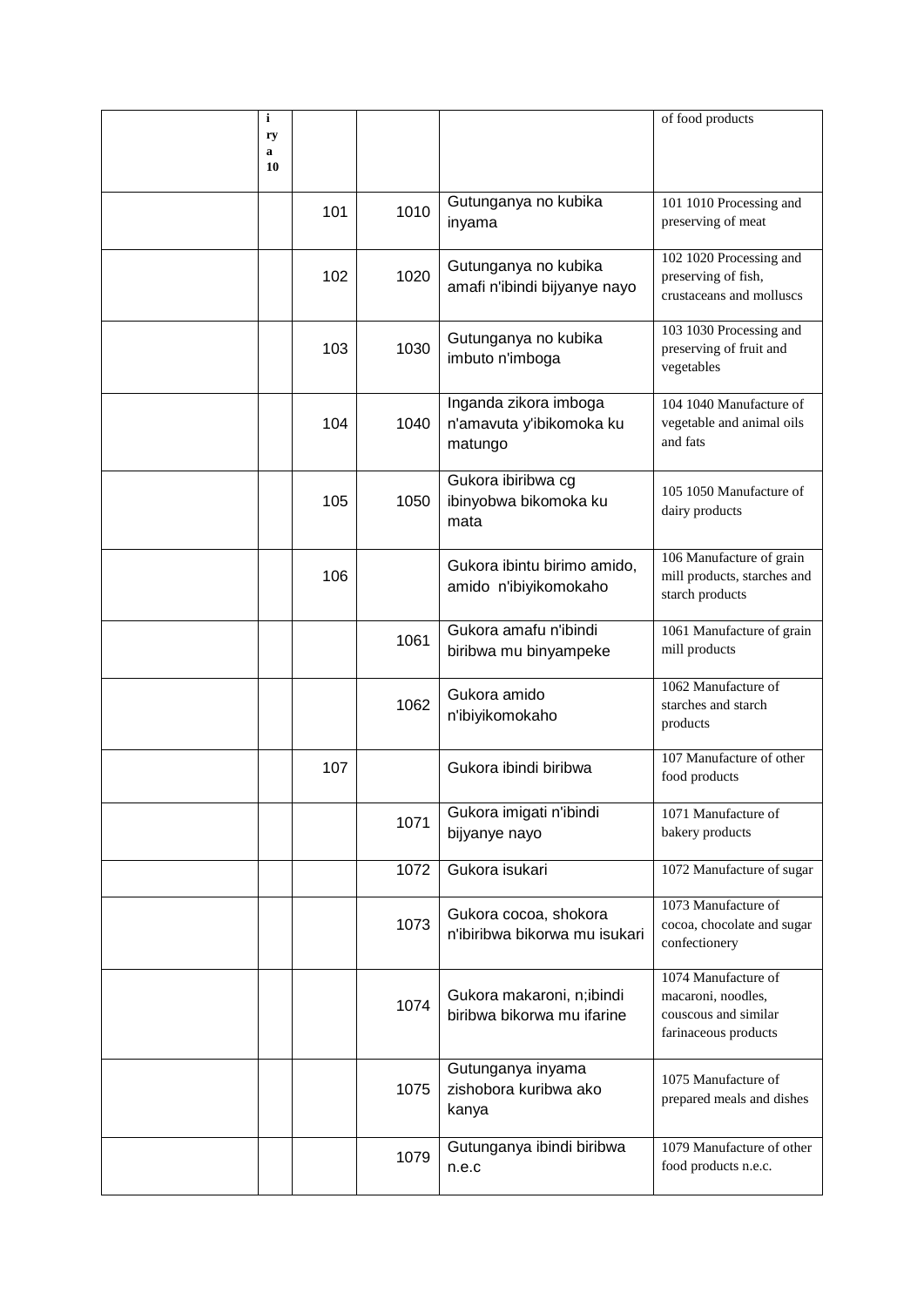|                                 | 108 | 1080 | Gukora ibiryo by'amatungo                                                                   | 108 1080 Manufacture of<br>prepared animal feeds                                                |
|---------------------------------|-----|------|---------------------------------------------------------------------------------------------|-------------------------------------------------------------------------------------------------|
| Ish<br>am<br>i<br>ry<br>a<br>11 |     |      | Gukora ibinyobwa                                                                            | Division 11 Manufacture<br>of beverages                                                         |
|                                 |     | 1101 | Distillation, rectification et<br>melange des spiritueux                                    | 1101 Distilling, rectifying<br>and blending of spirits                                          |
|                                 |     | 1102 | Gukora divayi                                                                               | 1102 Manufacture of<br>wines                                                                    |
|                                 |     | 1103 | Gukora divayi muri Malt no<br>gukora malt                                                   | 1103 Manufacture of malt<br>liquors and malt                                                    |
|                                 |     | 1104 | Gukora ibinyobwa<br>bidasindisha, gukora mazi<br>mineral, n'andi mazi<br>ashyirwa mu macupa | 1104 Manufacture of soft<br>drinks; production of<br>mineral waters and other<br>bottled waters |
| Ish<br>am<br>i<br>ry<br>a<br>12 |     |      | Gukora itabi                                                                                | Division 12 Manufacture<br>of tobacco products                                                  |
|                                 | 120 | 1200 | Gukora itabi                                                                                | 120 1200 Manufacture of<br>tobacco products                                                     |
| Ish<br>am<br>i<br>ry<br>a<br>13 |     |      | Gukora imyenda<br>n'ibijyanye nayo                                                          | Division 13 Manufacture<br>of textiles                                                          |
|                                 | 131 |      | Gukora ubudodo, gukata<br>imyenda no kuyikora                                               | 131 Spinning, weaving<br>and finishing of textiles                                              |
|                                 |     | 1311 | Gutunganya no guteranya<br>indodo                                                           | 1311 Preparation and<br>spinning of textile fibres                                              |
|                                 |     | 1312 | Gukata imyenda                                                                              | 1312 Weaving of textiles                                                                        |
|                                 |     | 1313 | Kudoda imyenda                                                                              | 1313 Finishing of textiles                                                                      |
|                                 | 139 |      | Gukora ibundi bwoko<br>bw'imyenda                                                           | 139 Manufacture of other<br>textiles                                                            |
|                                 |     | 1391 | Gukora ibintu biboshye mu<br>budodo                                                         | 1391 Manufacture of<br>knitted and crocheted<br>fabrics                                         |
|                                 |     | 1392 | Gukora indi myenda<br>itunganyijwe ariko itari                                              | 1392 Manufacture of<br>made-up textile articles,                                                |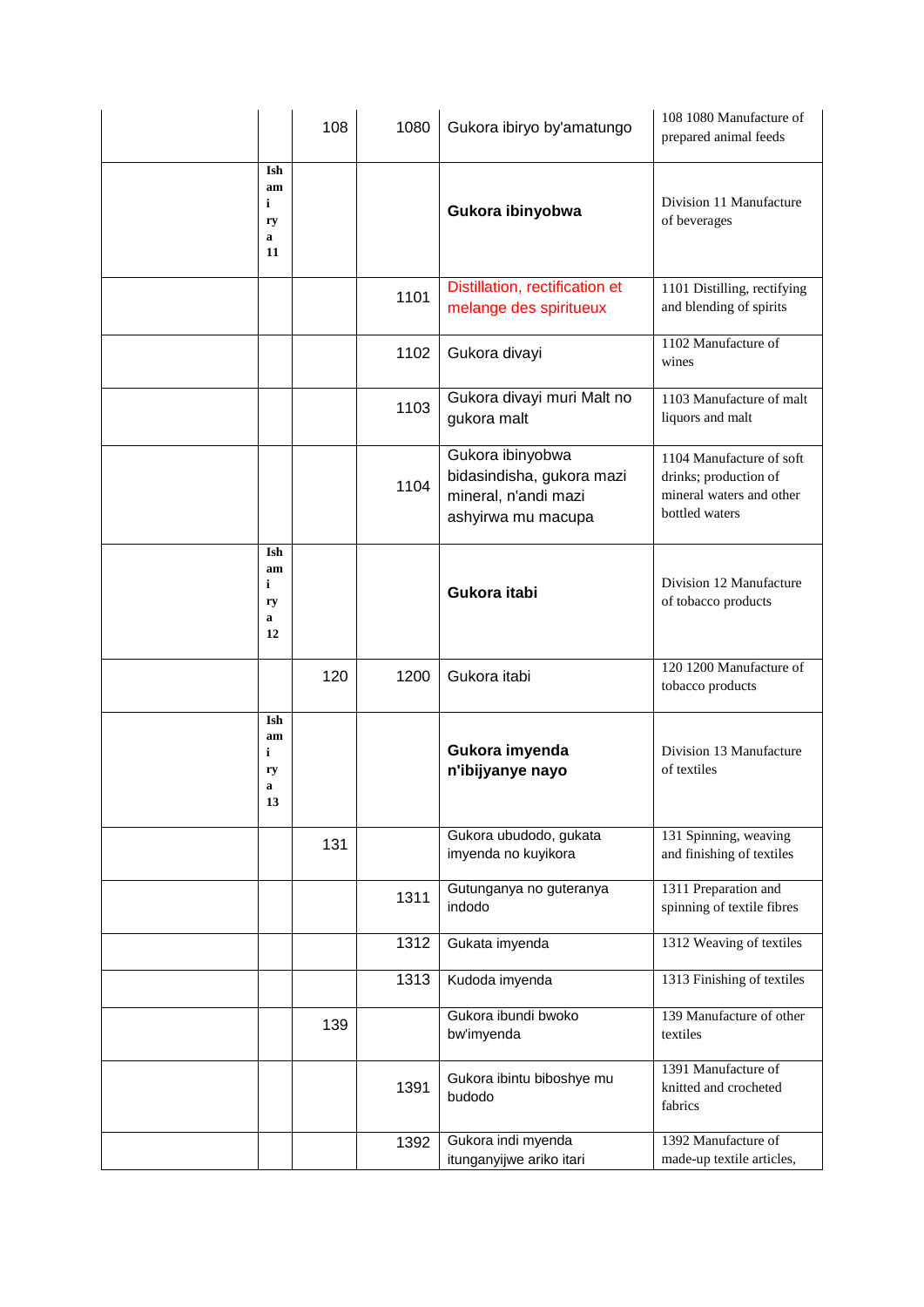|                                           |     |      | imyambaro                                                                                        | except apparel                                                                                                                                             |
|-------------------------------------------|-----|------|--------------------------------------------------------------------------------------------------|------------------------------------------------------------------------------------------------------------------------------------------------------------|
|                                           |     | 1393 | Gukora tapis na moquettes                                                                        | 1393 Manufacture of<br>carpets and rugs                                                                                                                    |
|                                           |     | 1394 | Gukora imigozi, cables, na za<br>filets                                                          | 1394 Manufacture of<br>cordage, rope, twine and<br>netting                                                                                                 |
|                                           |     | 1399 | Gukora ibindi bikomoka ku<br>myenda n.e.c                                                        | 1399 Manufacture of other<br>textiles n.e.c.                                                                                                               |
| Ish<br>am<br>i<br>ry<br>a<br>14           |     |      | Gukora imyambaro                                                                                 | Division 14 Manufacture<br>of wearing apparel                                                                                                              |
|                                           | 141 | 1410 | Gukora imyambaro idakoze mu<br>bwoya                                                             | 141 1410 Manufacture of<br>wearing apparel, except<br>fur apparel                                                                                          |
|                                           | 142 | 1420 | Gukora ibintu byo mu bwoya                                                                       | 142 1420 Manufacture of<br>articles of fur                                                                                                                 |
|                                           | 143 | 1430 | Gukora imyambaro iboshye                                                                         | 143 1430 Manufacture of<br>knitted and crocheted<br>apparel                                                                                                |
| Ish<br>am<br>$\mathbf i$<br>ry<br>a<br>15 |     |      | Gukora ibikoresho byo mu<br>mpu n'ibindi bigendanye<br>nabyo                                     | Division 15 Manufacture<br>of leather and related<br>products                                                                                              |
|                                           | 151 |      | Gukana impu, gukora ibikapu,<br>amasakoshi, ibifuniko n'ibindi                                   | 151 Tanning and dressing<br>of leather; manufacture of<br>luggage, handbags,<br>saddlery and harness;<br>dressing and dyeing of fur                        |
|                                           |     | 1511 | Gukana impu, gutunganya no<br>gufunika ubwoya                                                    | 1511 Tanning and dressing<br>of leather; dressing and<br>dyeing of fur                                                                                     |
|                                           |     | 1512 | Gukora ibikapu, amasakoshi<br>n'ibindi                                                           | 1512 Manufacture of<br>luggage, handbags and the<br>like, saddlery and harness                                                                             |
|                                           | 152 | 1520 | Gukora inkweto                                                                                   | 152 1520 Manufacture of<br>footwear                                                                                                                        |
| Ish<br>am<br>i<br>ry<br>a<br>16           |     |      | Gutunganya ibiti,<br>ibibikomokaho, n'ibikomoka<br>ku gishishwa cyabyo,<br>ukuyemo "fournitures" | Division 16 Manufacture<br>of wood and of products of<br>wood and cork, except<br>furniture; manufacture of<br>articles of straw and<br>plaiting materials |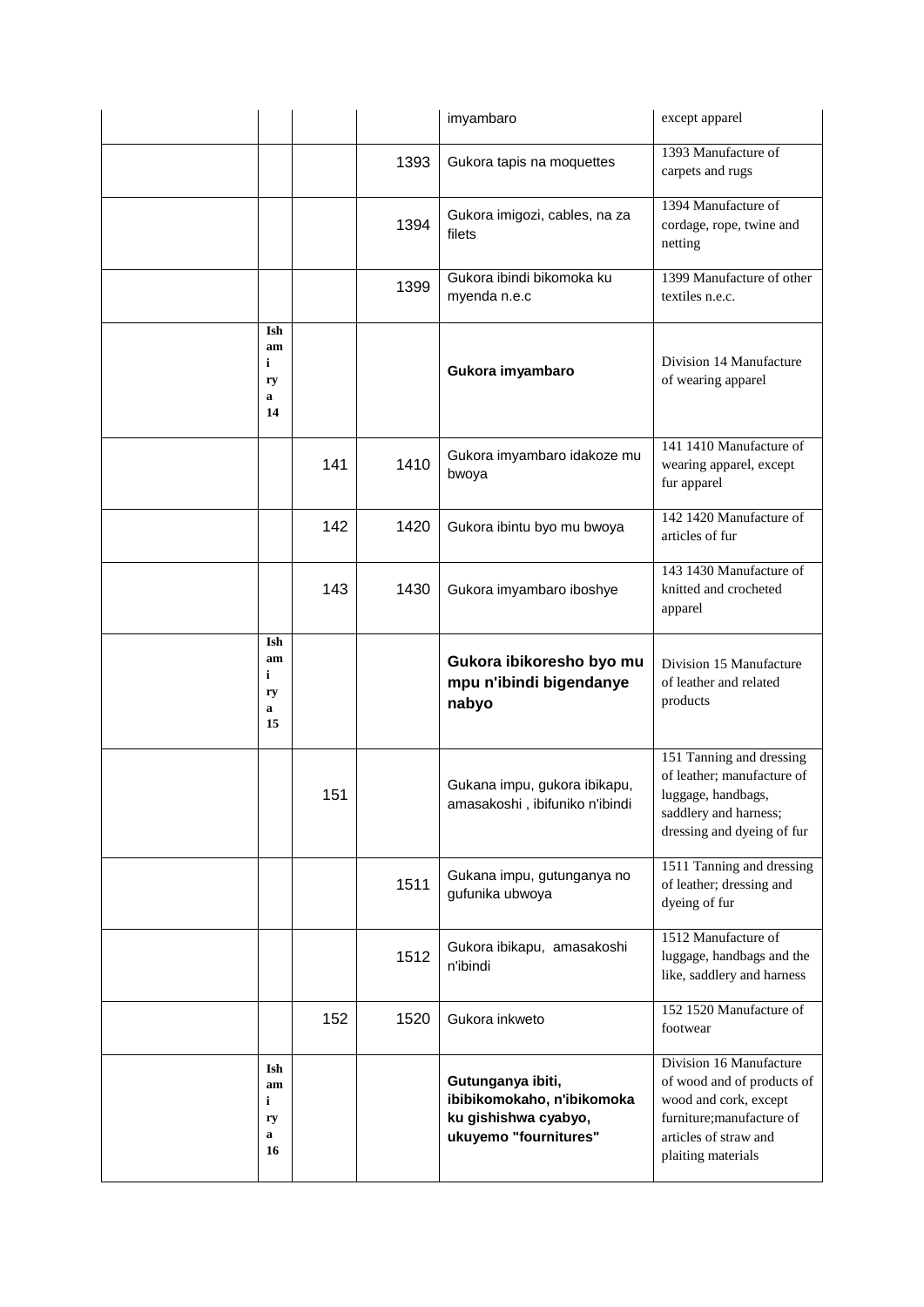|                                 | 161 | 1610 | Gukerera no kubaza ibiti                                                                              | 161 1610 Sawmilling and<br>planing of wood                                                                            |
|---------------------------------|-----|------|-------------------------------------------------------------------------------------------------------|-----------------------------------------------------------------------------------------------------------------------|
|                                 | 162 |      | Gukora ibikoresho byo mu biti,<br>ibyo mu bishishwa by'igiti,<br>n'ibindi biboshwye mu biti           | 162 Manufacture of<br>products of wood, cork,<br>straw and plaiting<br>materials                                      |
|                                 |     | 1621 | Gukora formika na paneau mu<br>biti                                                                   | 1621 Manufacture of<br>veneer sheets and wood-<br>based panels                                                        |
|                                 |     | 1622 | Gukora ibiikoreshwa mu<br>bwubatsi                                                                    | 1622 Manufacture of<br>builders' carpentry and<br>joinery                                                             |
|                                 |     | 1623 | Gukora mu biti amasanduku<br>atwarwamo ibintu                                                         | 1623 Manufacture of<br>wooden containers                                                                              |
|                                 |     | 1629 | Gukora ibindi bikoresho<br>bikozwe mu biti, ibikomoka ku<br>bishishwa by'ibiti n'ibiboshye<br>mu biti | 1629 Manufacture of other<br>products of wood;<br>manufacture of articles of<br>cork, straw and plaiting<br>materials |
| Ish<br>am<br>i<br>ry<br>a<br>17 |     |      | Gukora impapuro<br>n'ibizikomokaho                                                                    | Division 17 Manufacture<br>of paper and paper<br>products                                                             |
|                                 |     | 1701 | Gukora pâte à papier",<br>impappuro n'amakarito                                                       | 1701 Manufacture of pulp,<br>paper and paperboard                                                                     |
|                                 |     | 1702 | Gukora impapuro n'amakarito<br>"ondulés" amballage zo mu<br>mpapuro n'izo mu bikarito                 | 1702 Manufacture of<br>corrugated paper and<br>paperboard and of<br>containers of paper and<br>paperboard             |
|                                 |     | 1709 | Gukora ibindi bikoresho mu<br>mpapuro no mu makarito                                                  | 1709 Manufacture of other<br>articles of paper and<br>paperboard                                                      |
| Ish<br>am<br>i<br>ry<br>a<br>18 |     |      | Ku imprima no kwa registra                                                                            | Division 18 Printing and<br>reproduction of recorded<br>media                                                         |
|                                 | 181 |      | ku imprima n'indi mirimo<br>yerekeranye nabyo                                                         | 181 Printing and service<br>activities related to<br>printing                                                         |
|                                 |     | 1811 | Ku imprima                                                                                            | 1811 Printing                                                                                                         |
|                                 |     | 1812 | Imirimo yerekeranye no ku<br>imprima                                                                  | 1812 Service activities<br>related to printing                                                                        |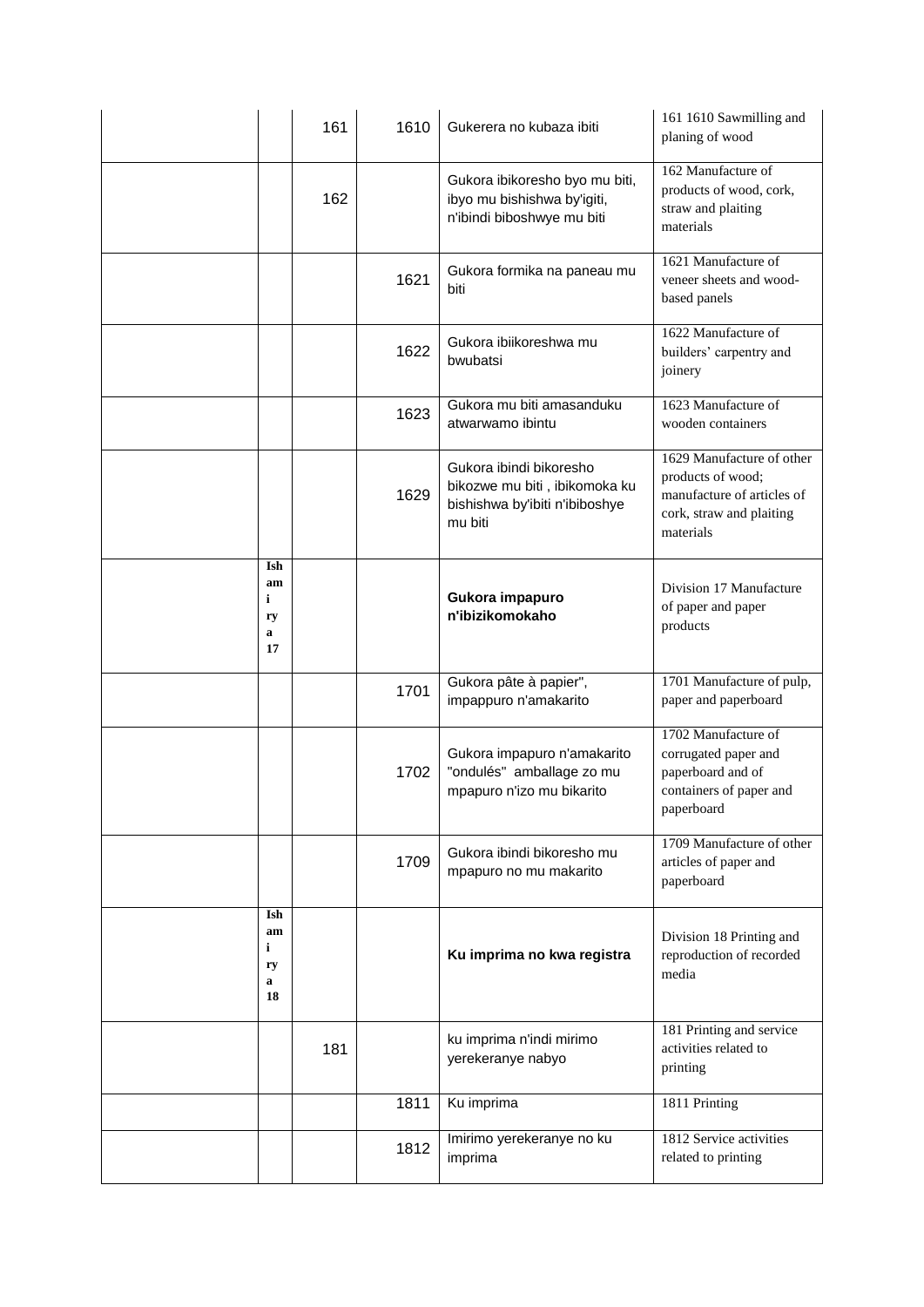|                                 | 182 | 1820 | Ku enregistra                                                                                                                            | 182 1820 Reproduction of<br>recorded media                                                                                 |
|---------------------------------|-----|------|------------------------------------------------------------------------------------------------------------------------------------------|----------------------------------------------------------------------------------------------------------------------------|
| Ish<br>am<br>i<br>ry<br>a<br>19 |     |      | Gukora coke n'ibikomoka<br>kuri peterori bitunganijwe                                                                                    | Division 19 Manufacture<br>of coke and refined<br>petroleum products                                                       |
|                                 | 191 | 1910 | Gukora "coke"<br>hakoreshejwe ifuru                                                                                                      | 191 1910 Manufacture of<br>coke oven products                                                                              |
|                                 | 192 | 1920 | Gukora ibikomoka kuri<br>peterori bitunganijwe                                                                                           | 192 1920 Manufacture of<br>refined petroleum products                                                                      |
| Ish<br>am<br>i<br>ry<br>a<br>20 |     |      | Gukora ibintu<br>by'ubutabire<br>n'ibibikomokaho                                                                                         | Division 20 Manufacture<br>of chemicals and chemical<br>products                                                           |
|                                 | 201 |      | Gukora ibintu by'ubutabire<br>by'ibanze, amafumbire n'ibintu<br>birimo azote, parasitike,<br>kawuco synthétique zo ku<br>rwego rw'ibanze | 201 Manufacture of basic<br>chemicals, fertilizers and<br>nitrogen compounds,<br>plastics and                              |
|                                 |     | 2011 | Gukora ibintu by'ubutabire byo<br>ku rwego rw'ibanze                                                                                     | 2011 Manufacture of basic<br>chemicals                                                                                     |
|                                 |     | 2012 | Gukora amafumbire n'ibintu<br>birimo azote                                                                                               | 2012 Manufacture of<br>fertilizers and nitrogen<br>compounds                                                               |
|                                 |     | 2013 | Gukora parasitike na kowuco<br>syntétiques zo ku rwego<br>rw'ibanze                                                                      | 2013 Manufacture of<br>plastics and synthetic<br>rubber in primary forms                                                   |
|                                 | 202 |      | Gukora ibindi bintu by'ubutabire                                                                                                         | 202 Manufacture of other<br>chemical products                                                                              |
|                                 |     | 2021 | Gukora imiti yica udukoko,<br>n'indi miti ikoreshwa mu buhinzi                                                                           | 2021 Manufacture of<br>pesticides and other<br>agrochemical products                                                       |
|                                 |     | 2022 | Gukora amarangi, verini n'ibindi<br>nkayo, ancre zikorehwa muri<br>imprimantes na masikike                                               | 2022 Manufacture of<br>paints, varnishes and<br>similar coatings, printing<br>ink and mastics                              |
|                                 |     | 2023 | Gukora amasabune n'indi miti<br>ikoreshwa mu gusukura no<br>kunogereza, imibavu n'ibindi<br>bikorehwa mu kwisukura                       | 2023 Manufacture of soap<br>and detergents, cleaning<br>and polishing preparations,<br>perfumes and toilet<br>preparations |
|                                 |     | 2029 | Gukora ibindi bintu by'ubutabire<br>n.e.c                                                                                                | 2029 Manufacture of other<br>chemical products n.e.c.                                                                      |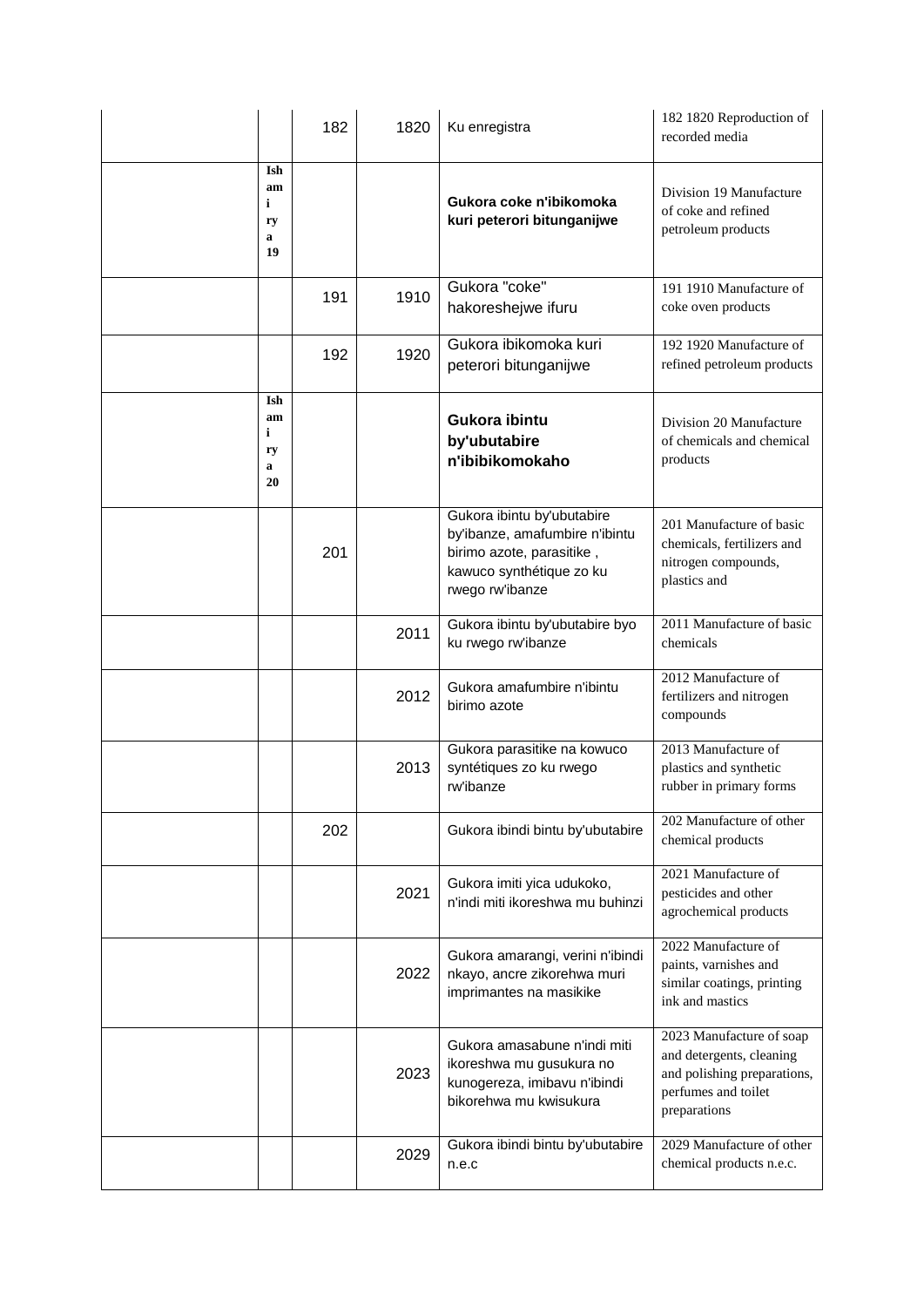|                                           | 203 | 2030 | Gukora fibres                                                                             | 203 2030 Manufacture of<br>man-made fibres                                                     |
|-------------------------------------------|-----|------|-------------------------------------------------------------------------------------------|------------------------------------------------------------------------------------------------|
| Ish<br>am<br>$\mathbf i$<br>ry<br>a<br>21 |     |      | Gukora ibintu bya za<br>farumasi, ubutabire mu<br>by'imiti n'ibintu bikomoka ku<br>bimera | Division 21 Manufacture<br>of pharmaceuticals,<br>medicinal chemical and<br>botanical products |
|                                           | 210 | 2100 | Gukora ibintu bya za farumasi,<br>ubutabire mu by'imiti n'ibintu<br>bikomoka ku bimera    | 210 2100 Manufacture of<br>pharmaceuticals,<br>medicinal chemical and<br>botanical products    |
| Ish<br>am<br>i<br>ry<br>a<br>22           |     |      | Gukora kawucu na za<br>parasitike                                                         | Division 22 Manufacture<br>of rubber and plastics<br>products                                  |
|                                           | 221 |      | Gukora ibintu muri kawucu                                                                 | 221 Manufacture of rubber<br>products                                                          |
|                                           |     | 2211 | Gukora amapine ya kawucu na<br>shamburayeri;                                              | 2211 Manufacture of<br>rubber tyres and tubes;<br>retreading and rebuilding<br>of rubber tyres |
|                                           |     | 2219 | Gukora ibindi bintu byo muri<br>kawucu                                                    | 2219 Manufacture of other<br>rubber products                                                   |
|                                           | 222 | 2220 | Gukora ibintu bya parasitike                                                              | 222 2220 Manufacture of<br>plastics products                                                   |
| Ish<br>am<br>i<br>ry<br>a<br>23           |     |      | Gukora ibindi bintu bitari<br>ibyuma ariko bikorwa mu<br>mabuve                           | Division 23 Manufacture<br>of other non-metallic<br>mineral products                           |
|                                           | 231 | 2310 | Gukora ibirahure n'ibindi<br>bikomoka ku birahure                                         | 231 2310 Manufacture of<br>glass and glass products                                            |
|                                           | 239 |      | Gukora ibintu bitari ibyuma<br>ariko bikorwa mu mabuye n.e.c                              | 239 Manufacture of non-<br>metallic mineral products<br>n.e.c.                                 |
|                                           |     | 2391 | Gukora indorerwamo n'ibindi<br>bijyanye nazo                                              | 2391 Manufacture of<br>refractory products                                                     |
|                                           |     | 2392 | Gukora ibintu mu ibumba                                                                   | 2392 Manufacture of clay<br>building materials                                                 |
|                                           |     | 2393 | Gukora ibintu muri porcelaine<br>na céramique                                             | 2393 Manufacture of other<br>porcelain and ceramic<br>products                                 |
|                                           |     | 2394 | Gukora sima, lime na platre                                                               | 2394 Manufacture of                                                                            |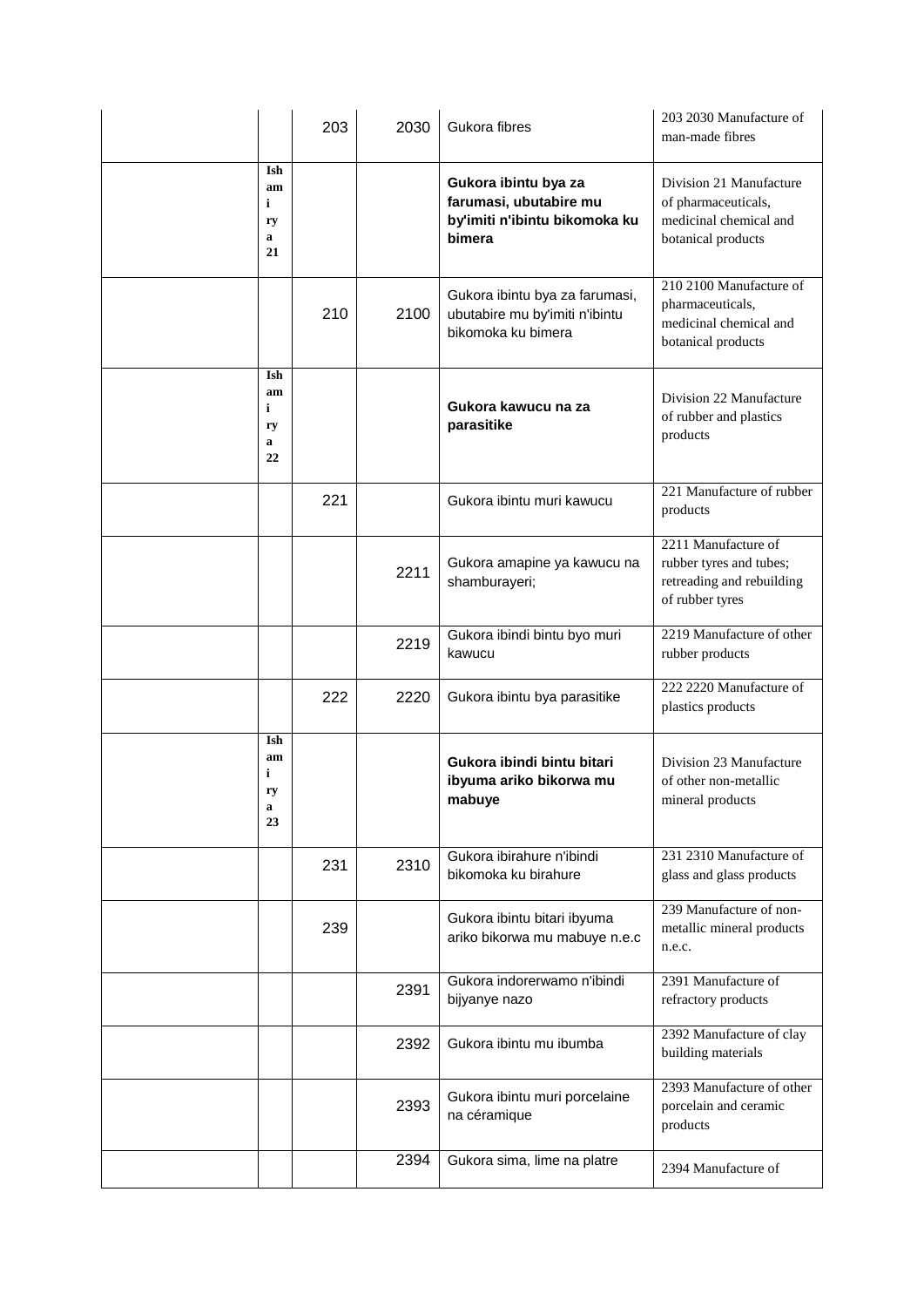|                                 |     |      |                                                                             | cement, lime and plaster                                                                      |
|---------------------------------|-----|------|-----------------------------------------------------------------------------|-----------------------------------------------------------------------------------------------|
|                                 |     | 2395 | Gukora ibintu muri beton, sima<br>na platre                                 | 2395 Manufacture of<br>articles of concrete,<br>cement and plaster                            |
|                                 |     | 2396 | Gukata, gutunganya no gusena<br>amabuye                                     | 2396 Cutting, shaping and<br>finishing of stone                                               |
|                                 |     | 2399 | Gukora ibindi bintu bitari<br>ibyuma ariko bikorwa mu<br>mabuye n.e.c       | 2399 Manufacture of other<br>non-metallic mineral<br>products n.e.c.                          |
| Ish<br>am<br>i<br>ry<br>a<br>24 |     |      | Gukora ibyuma by'ibanze                                                     | Division 24 Manufacture<br>of basic metals                                                    |
|                                 | 241 | 2410 | Gukora ubutare n'umuringa ku<br>rwego rw'ibanze                             | 241 2410 Manufacture of<br>basic iron and steel                                               |
|                                 | 242 | 2420 | Gukora ibyuma by'agaciro<br>by'ibanze n'ibindi byuma<br>bitarimo fer        | 242 2420 Manufacture of<br>basic precious and other<br>non-ferrous metals                     |
|                                 | 243 |      | Gushongesha ibyuma                                                          | 243 Casting of metals                                                                         |
|                                 |     | 2431 | Gushongesha ubutare<br>n'umuringa                                           | 2431 Casting of iron and<br>steel                                                             |
|                                 |     | 2432 | Gushongesha ibyuma bitarimo<br>fer                                          | 2432 Casting of non-<br>ferrous metals                                                        |
| Ish<br>am<br>i<br>ry<br>a<br>25 |     |      | Gukora ibintu mu byuma,<br>hatarimo imashini na<br>equipement               | Division 25 Manufacture<br>of fabricated metal<br>products, except<br>machinery and equipment |
|                                 | 251 |      | Gukora ibintu byubatse mu<br>byuma, ibigega binini, ibigega<br>bito         | 251 Manufacture of<br>structural metal products,<br>tanks, reservoirs and steam<br>generators |
|                                 |     | 2511 | Gukora ibintu byubatse mu<br>byuma                                          | 2511 Manufacture of<br>structural metal products                                              |
|                                 |     | 2512 | Gukora ibigega binini, ibigega<br>bito na za contineri zikozwe mu<br>byuma  | 2512 Manufacture of<br>tanks, reservoirs and<br>containers of metal                           |
|                                 |     | 2513 | Gukora ibyuma bitanga<br>umwuka, hatarimo ibyuma<br>binini bishyushya amazi | 2513 Manufacture of<br>steam generators, except<br>central heating hot water<br>boilers       |
|                                 | 252 | 2520 | Gukora intworo n'amasasu                                                    | 252 2520 Manufacture of                                                                       |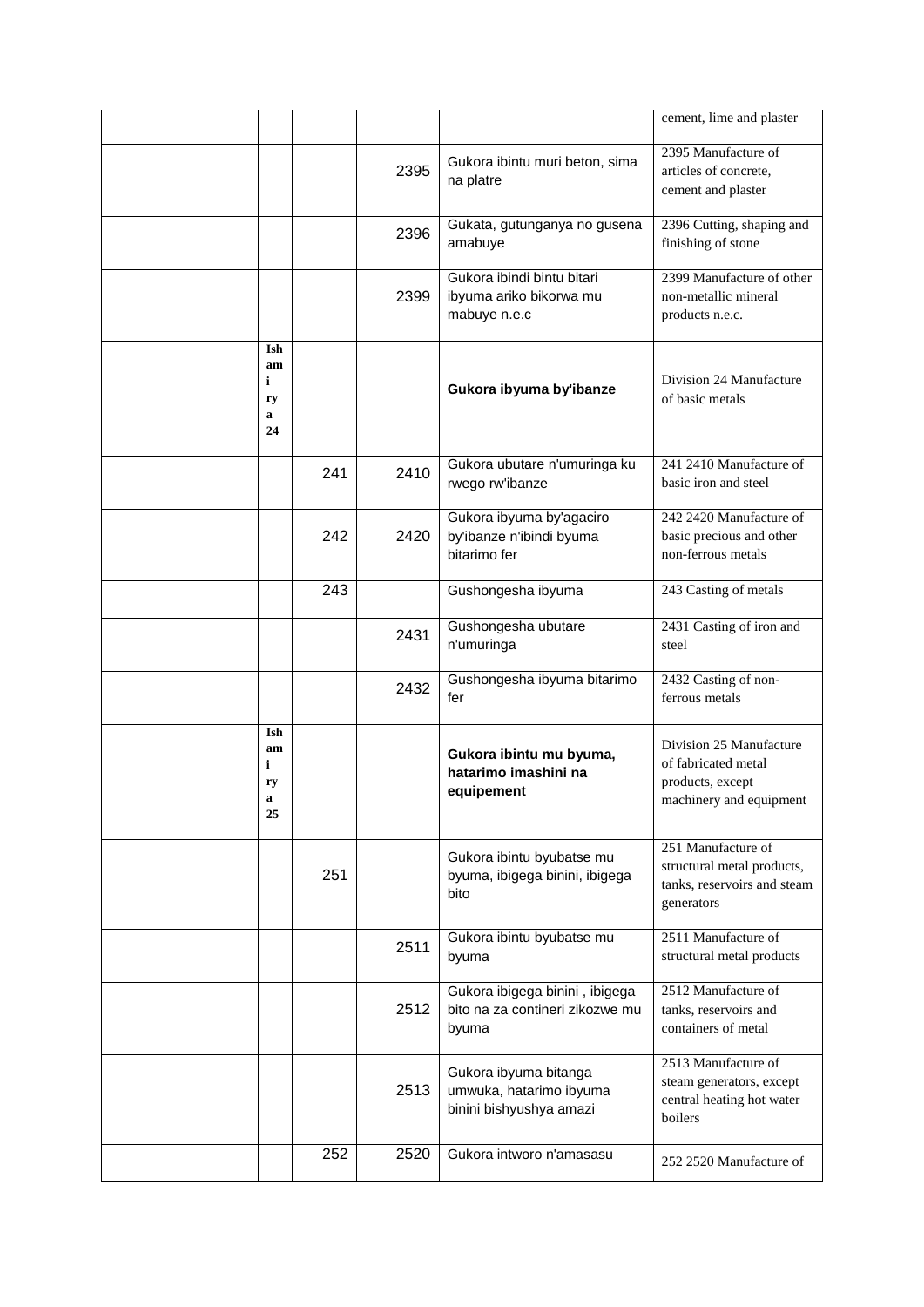|                                 |     |      |                                                                                     | weapons and ammunition                                                                                  |
|---------------------------------|-----|------|-------------------------------------------------------------------------------------|---------------------------------------------------------------------------------------------------------|
|                                 | 259 |      | Gukora ibindi bintu bikozwe mu<br>byuma; imirimo ya serivise mu<br>ikorwa ry'ibyuma | 259 Manufacture of other<br>fabricated metal products;<br>metalworking service<br>activities            |
|                                 |     | 2591 | Gucura, kugonda,<br>gushushanya no kuguna<br>ibyuma; metallurgie ya poudre          | 2591 Forging, pressing,<br>stamping and roll-forming<br>of metal; powder<br>metallurgy                  |
|                                 |     | 2592 | Gutunganya no gusiga ibyuma;<br>usinage                                             | 2592 Treatment and<br>coating of metals;<br>machining                                                   |
|                                 |     | 2593 | Gukora ibyuma bifite ibugi,<br>ibikoresho byo mu ntoki n'ibindi                     | 2593 Manufacture of<br>cutlery, hand tools and<br>general hardware                                      |
|                                 |     | 2599 | Gukora ibindi bikoresho<br>bikorwa mu byuma                                         | 2599 Manufacture of other<br>fabricated metal products<br>n.e.c.                                        |
| Ish<br>am<br>i<br>ry<br>a<br>26 |     |      | Gukora mudasobwa,<br>ibikoresho bya elegitoronike<br>n'ibya optique                 | Division 26 Manufacture<br>of computer, electronic<br>and optical products                              |
|                                 | 261 | 2610 | Gukora ibikoresho bya<br>elegitoronike                                              | 261 2610 Manufacture of<br>electronic components and<br>boards                                          |
|                                 | 262 | 2620 | Gukora mudasobwa n'ibindi<br>bikorsho bikorana nazo                                 | 262 2620 Manufacture of<br>computers and peripheral<br>equipment                                        |
|                                 | 263 | 2630 | Gukora ibikoresho<br>by'itumanaho                                                   | 263 2630 Manufacture of<br>communication equipment                                                      |
|                                 | 264 | 2640 | Gukora ibikoresho bya<br>elegitoronike bikonsoma                                    | 264 2640 Manufacture of<br>consumer electronics                                                         |
|                                 | 265 |      | Gukora ibyuma bipima,<br>bigenzura,                                                 | 265 Manufacture of<br>measuring, testing,<br>navigating and control<br>equipment; watches and<br>clocks |
|                                 |     | 2651 | Gukora ibyuma bipima,<br>bigenzura,                                                 | 2651 Manufacture of<br>measuring, testing,<br>navigating and control<br>equipment                       |
|                                 |     |      | Gukora amasaha mato<br>n'amanini                                                    | 2652 Manufacture of<br>watches and clocks                                                               |
|                                 | 266 | 2660 | Gukora ibyuma bikoreshwa                                                            | 266 2660 Manufacture of<br>irradiation, electromedical                                                  |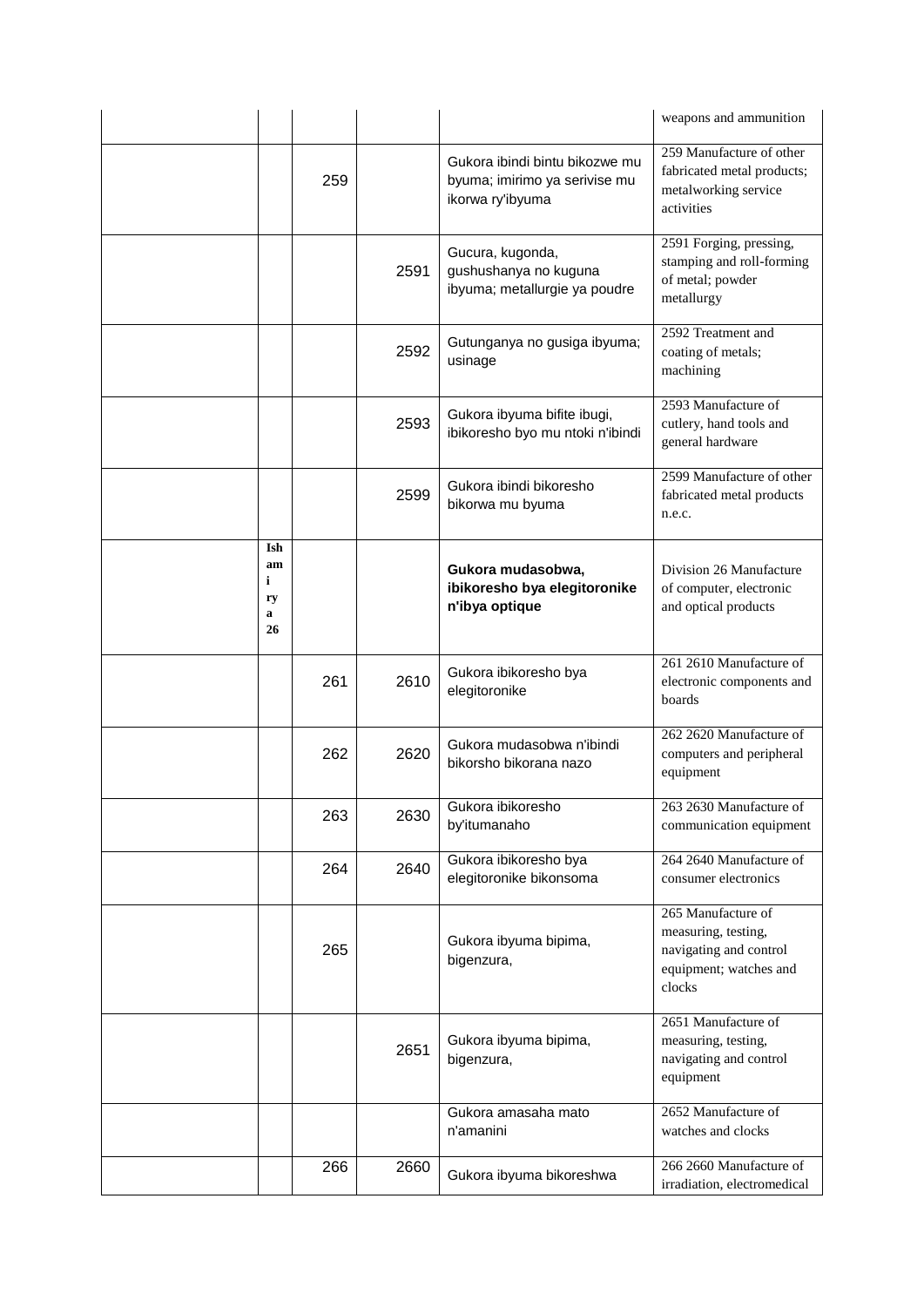|                                 |     |      | kwa muganga                                                                                                                  | and electrotherapeutic<br>equipment                                                                                              |
|---------------------------------|-----|------|------------------------------------------------------------------------------------------------------------------------------|----------------------------------------------------------------------------------------------------------------------------------|
|                                 | 267 | 2670 | Gukora ibyuma bya optique<br>n'ibifotora                                                                                     | 267 2670 Manufacture of<br>optical instruments and<br>photographic equipment                                                     |
|                                 | 268 | 2680 | Gukora za CD, Disquettes<br>n'ibindi bishobora gushyirwaho<br>amajwi cg amashusho                                            | 268 2680 Manufacture of<br>magnetic and optical<br>media                                                                         |
| Ish<br>am<br>i<br>ry<br>a<br>27 |     |      | Gukora ibikoresho electique                                                                                                  | Division 27 Manufacture<br>of electrical equipment                                                                               |
|                                 | 271 | 2710 | Gukora moteri electrique,<br>generateri, transformateurs,<br>n'ibindi bikoresho bikwirakwiza<br>amashanyarazi n'ibiyagenzura | 271 2710 Manufacture of<br>electric motors, generators,<br>transformers and<br>electricity distribution and<br>control apparatus |
|                                 | 272 | 2720 | Gukora batiri na accumulateurs                                                                                               | 272 2720 Manufacture of<br>batteries and accumulators                                                                            |
|                                 | 273 |      | Gukora insinga n'ibindi<br>bikoresho bijyanye nazo                                                                           | 273 Manufacture of wiring<br>and wiring devices                                                                                  |
|                                 |     | 2731 | Gukora fibres optique                                                                                                        | 2731 Manufacture of fibre<br>optic cables                                                                                        |
|                                 |     | 2732 | Gukora ibindi bikoresho bya<br>elegitoronike, insinga<br>z'amashanyarazi, n'indi migozi                                      | 2732 Manufacture of other<br>electronic and electric<br>wires and cables                                                         |
|                                 |     | 2733 | Gukora ibikoresho bikoreshwa<br>hamwe n'insinga                                                                              | 2733 Manufacture of<br>wiring devices                                                                                            |
|                                 | 274 | 2740 | Gukora ibikoresho bitanga<br>urumuli                                                                                         | 274 2740 Manufacture of<br>electric lighting equipment                                                                           |
|                                 | 275 | 2750 | Gukora ibikoresho byo mu rugo                                                                                                | 275 2750 Manufacture of<br>domestic appliances                                                                                   |
|                                 | 279 | 2790 | Gukora ibindi bikoresho<br>electrique                                                                                        | 279 2790 Manufacture of<br>other electrical equipment                                                                            |
| Ish<br>am<br>i<br>ry<br>a<br>28 |     |      | Gukora amamashine na za<br>equipement n.e.c                                                                                  | Division 28 Manufacture<br>of machinery and<br>equipment n.e.c.                                                                  |
|                                 | 281 |      | Gukora amamashine by'uburyo<br>butandukanye                                                                                  | 281 Manufacture of<br>general-purpose<br>machinery                                                                               |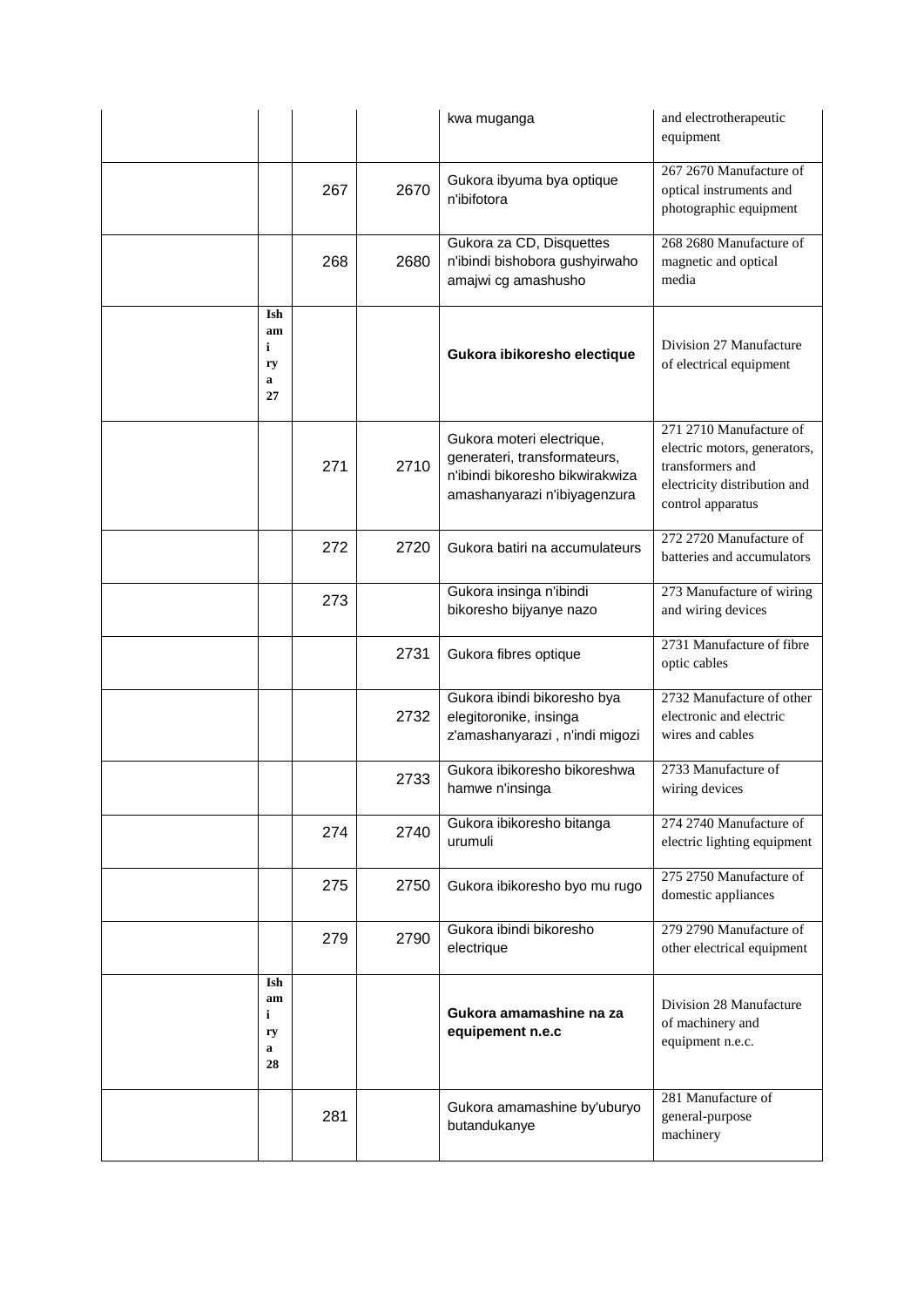|     | 2811 | Gukora moteri na turbines,<br>hatarimo indege n'binyabiziga                            | 2811 Manufacture of<br>engines and turbines,<br>except aircraft, vehicle and<br>cycle engines              |
|-----|------|----------------------------------------------------------------------------------------|------------------------------------------------------------------------------------------------------------|
|     | 2812 | Gukora ibikoresho bitanga<br>ingufu zituruka ku mavuta                                 | 2812 Manufacture of fluid<br>power equipment                                                               |
|     | 2813 | Gukora andi mapombo,<br>compresseurs taps na valves                                    | 2813 Manufacture of other<br>pumps, compressors, taps<br>and valves                                        |
|     | 2814 | Gukora za vitesses, bearings,<br>n'ibindi bituma ibinyabiziga<br>bigenda               | 2814 Manufacture of<br>bearings, gears, gearing<br>and driving elements                                    |
|     | 2815 | Gukora amafuru                                                                         | 2815 Manufacture of<br>ovens, furnaces and<br>furnace burners                                              |
|     | 2816 | Gukora za essenseurs na<br>equipement za handling                                      | 2816 Manufacture of<br>lifting and handling<br>equipment                                                   |
|     | 2817 | Gukora ibikoresho<br>n'amamashine yo mu biro<br>hatarimo mudasobwa<br>n'ibijyanye nazo | 2817 Manufacture of<br>office machinery and<br>equipment (except<br>computers and peripheral<br>equipment) |
|     | 2818 | Gukora ibikoresho bikoreshwa<br>n'ingufu zo mu maboko                                  | 2818 Manufacture of<br>power-driven hand tools                                                             |
|     | 2819 | Gukora izindi mashine z'uburyo<br>butandukanye                                         | 2819 Manufacture of other<br>general-purpose<br>machinery                                                  |
| 282 |      | Gukora amamashine afite icyo<br>agamije kihariye                                       | 282 Manufacture of<br>special-purpose machinery                                                            |
|     | 2821 | Gukora amamashine<br>akoreshwa mu buhinzi<br>n'amashyamba                              | 2821 Manufacture of<br>agricultural and forestry<br>machinery                                              |
|     | 2822 | Gukora amamashine<br>atunganya ibyuma                                                  | 2822 Manufacture of<br>metal-forming machinery<br>and machine tools                                        |
|     | 2823 | Gukora amamashine ya<br>metallurgie                                                    | 2823 Manufacture of<br>machinery for metallurgy                                                            |
|     | 2824 | Gukora amamashine<br>akoreshwa mu bucukuzi<br>bw'amabaye no mu bwubatsi                | 2824 Manufacture of<br>machinery for mining,<br>quarrying and construction                                 |
|     | 2825 | Gukora amamashine<br>atunganya ibiribwa ibinyobwa<br>n'itabi                           | 2825 Manufacture of<br>machinery for food,<br>beverage and tobacco<br>processing                           |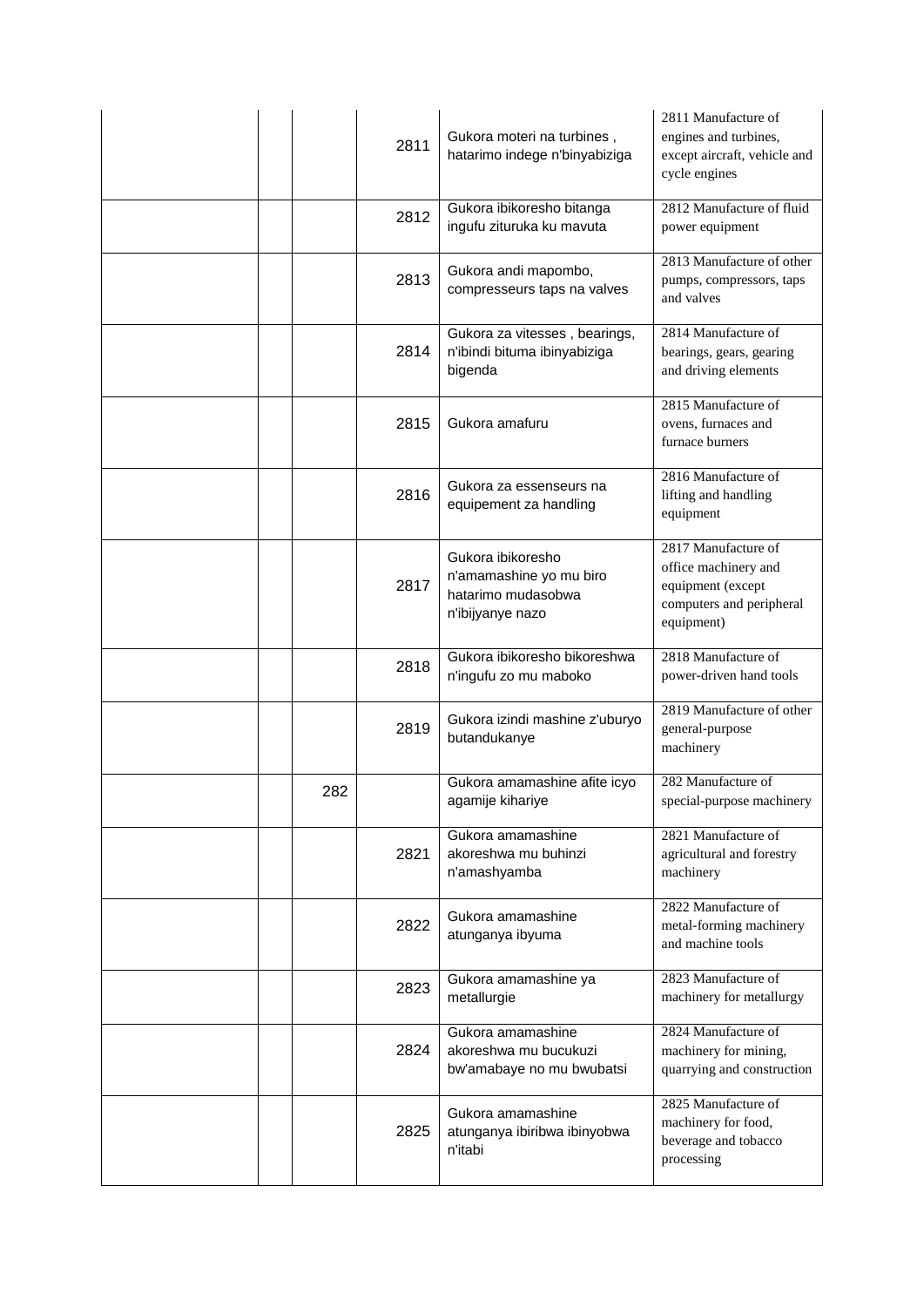|                                 |     | 2826 | Gukora amamashine<br>atunganya imyenda,<br>imyambaro n'impu           | 2826 Manufacture of<br>machinery for textile,<br>apparel and leather<br>production                                   |
|---------------------------------|-----|------|-----------------------------------------------------------------------|----------------------------------------------------------------------------------------------------------------------|
|                                 |     | 2829 | Gukora izindi mashine zzifite<br>icyo zigamije cyihariye              | 2829 Manufacture of other<br>special-purpose machinery                                                               |
| Ish<br>am<br>i<br>ry<br>a<br>29 |     |      | Gukora imodoka na taragiteri                                          | Division 29 Manufacture<br>of motor vehicles, trailers<br>and semi-trailers                                          |
|                                 | 291 | 2910 | Gukora imodoka                                                        | 291 2910 Manufacture of<br>motor vehicles                                                                            |
|                                 | 292 | 2920 | Gukora karikase z'imodoka;<br>gukora taragiteri na semi<br>taragiteri | 292 2920 Manufacture of<br>bodies (coachwork) for<br>motor vehicles;<br>manufacture of trailers and<br>semi-trailers |
|                                 | 293 | 2930 | Gukora ibice na za accesoires<br>z'imodoka                            | 293 2930 Manufacture of<br>parts and accessories for<br>motor vehicles                                               |
| Ish<br>am<br>i<br>ry<br>a<br>30 |     |      | Gukora ibindi bikoresho<br>bijyanye n'ubwikorezi                      | Division 30 Manufacture<br>of other transport<br>equipment                                                           |
|                                 | 301 |      | Gukora ubwato bunini<br>n'ubutoya                                     | 301 Building of ships and<br>boats                                                                                   |
|                                 |     | 3011 | Gukora ubwato bunini<br>n'ibjyanye na bwo                             | 3011 Building of ships and<br>floating structures                                                                    |
|                                 |     | 3012 | Gukkora ubwato bukoreshwa<br>mu kwinezeza na siporo                   | 3012 Building of pleasure<br>and sporting boats                                                                      |
|                                 | 302 | 3020 | Gukora imihanda ya gari ya<br>moshi                                   | 302 3020 Manufacture of<br>railway locomotives and<br>rolling stock                                                  |
|                                 | 303 | 3030 | Gukora indege, ibyogajuru<br>n'ibindi bijyanye nabyo                  | 303 3030 Manufacture of<br>air and spacecraft and<br>related machinery                                               |
|                                 | 304 | 3040 | Gukora imodoka z'intambara za<br>gisirikare                           | 304 3040 Manufacture of<br>military fighting vehicles                                                                |
|                                 | 309 |      | Gukora ibikoresho<br>by'ubwikorezi n.e.c                              | 309 Manufacture of<br>transport equipment n.e.c.                                                                     |
|                                 |     | 3091 | Gukora amapikipiki                                                    | 3091 Manufacture of<br>motorcycles                                                                                   |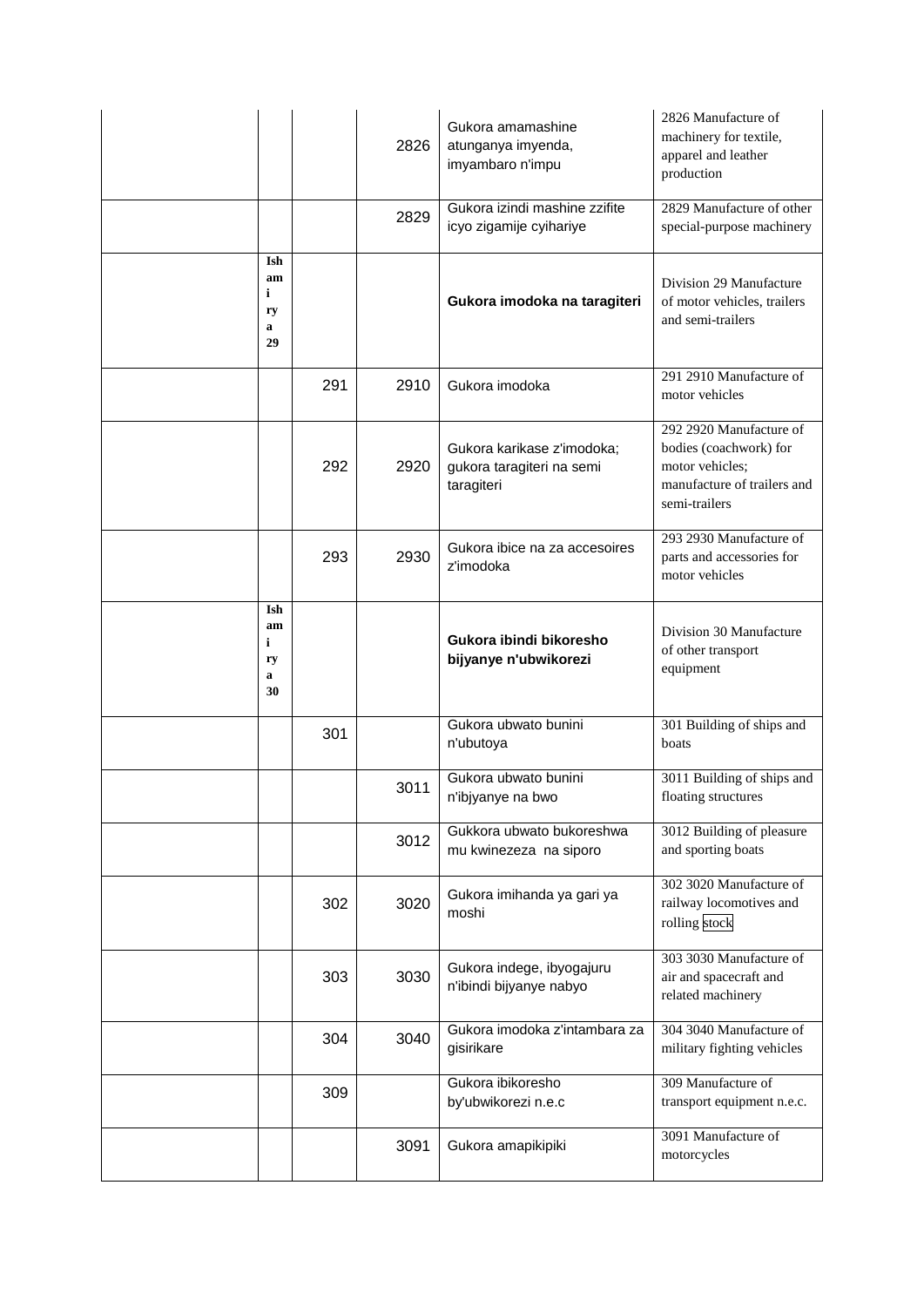|                                 |     | 3092 | Gukora amagare                                              | 3092 Manufacture of<br>bicycles and invalid<br>carriages                  |
|---------------------------------|-----|------|-------------------------------------------------------------|---------------------------------------------------------------------------|
|                                 |     | 3099 | Gukora ibindi bikoresho<br>by'ubwikorezi n.e.c              | 3099 Manufacture of other<br>transport equipment n.e.c.                   |
| Ish<br>am<br>i<br>ry<br>a<br>31 |     |      | Gukora fournitures (intebe<br>ameza, utubati)               | Division 31 Manufacture<br>of furniture                                   |
|                                 | 310 | 3100 | Gukora fournitures (intebe<br>amaza, utubati)               | 310 3100 Manufacture of<br>furniture                                      |
| Ish<br>am<br>i<br>ry<br>a<br>32 |     |      | Ibindi                                                      | Division 32 Other<br>manufacturing                                        |
|                                 | 321 |      | Gukora ibirimbisho n'ibindi<br>nk'ibyo                      | 321 Manufacture of<br>jewellery, bijouterie and<br>related articles       |
|                                 |     | 3211 | Gukora ibirimbisho n'ibindi<br>bijyanye nabyo               | 3211 Manufacture of<br>jewellery and related<br>articles                  |
|                                 |     | 3212 | Gukora ibirimbisho byigana<br>n'ibindi bisa nabyo           | 3212 Manufacture of<br>imitation jewellery and<br>related articles        |
|                                 | 322 | 3220 | Gukora ibikoresho bya muzika                                | 322 3220 Manufacture of<br>musical instruments                            |
|                                 | 323 | 3230 | Gukora ibikoresho bya siporo                                | 323 3230 Manufacture of<br>sports goods                                   |
|                                 | 324 | 3240 | Gukora imikino n'ibikinisho                                 | 324 3240 Manufacture of<br>games and toys                                 |
|                                 | 325 | 3250 | Gukora ibikoresho by'ubuvuzi<br>n'iby'amenyo no kubigurisha | 325 3250 Manufacture of<br>medical and dental<br>instruments and supplies |
|                                 | 329 | 3290 | Ibindi n.e.c                                                | 329 3290 Other<br>manufacturing n.e.c.                                    |
| Ish<br>am<br>i<br>ry<br>a<br>33 |     |      | Gusana no ku installa<br>amamashine n'ibikoresho            | Division 33 Repair and<br>installation of machinery<br>and equipment      |
|                                 | 331 |      | Gusana ibikoresho bikozwe mu<br>byuma, amamashine           | 331 Repair of fabricated<br>metal products, machinery                     |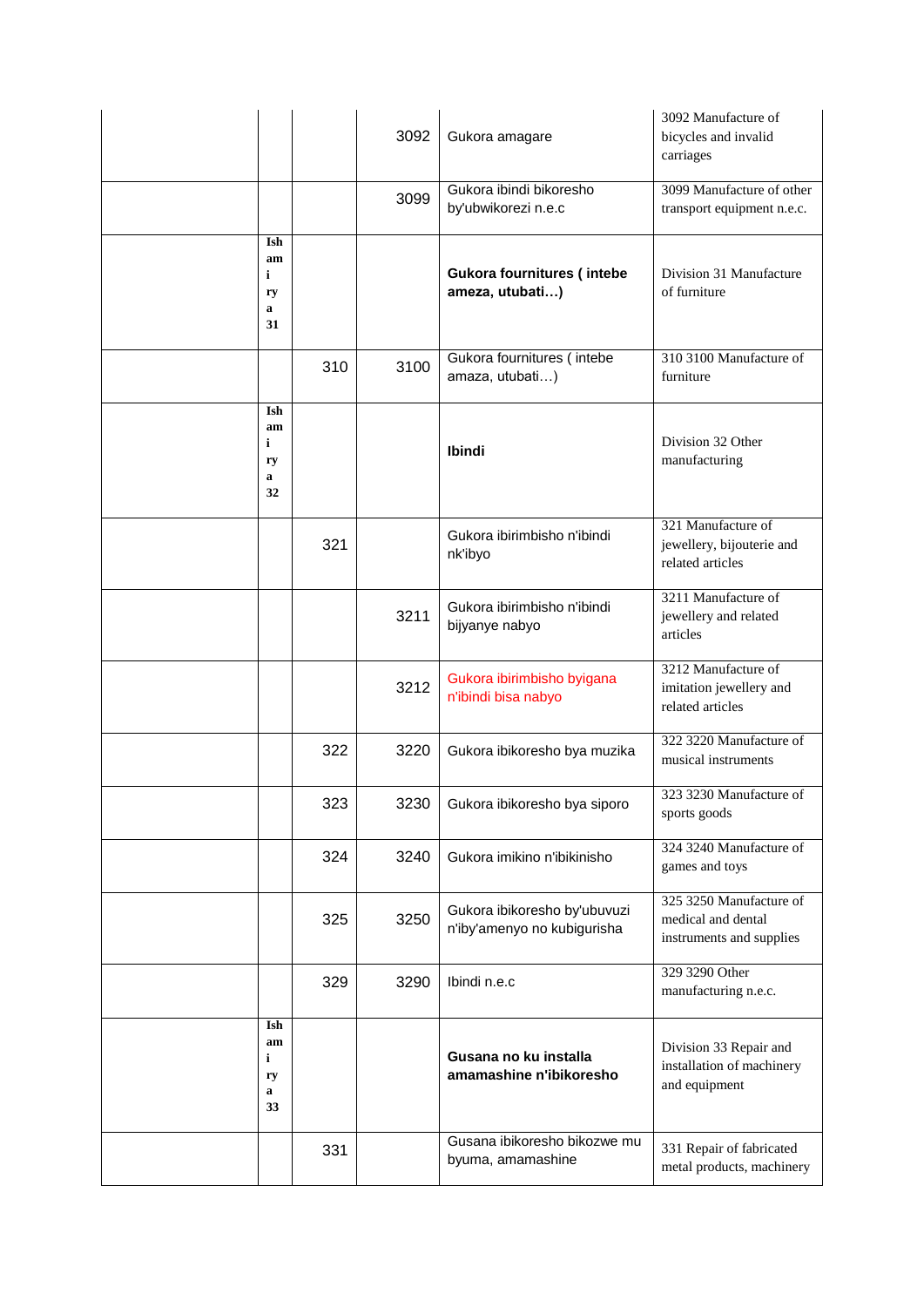|                                                                         |     |      |                                                                  |  | and equipment                                                                                 |
|-------------------------------------------------------------------------|-----|------|------------------------------------------------------------------|--|-----------------------------------------------------------------------------------------------|
|                                                                         |     | 3311 | Gusana ibikoresho bikozwe mu<br>byuma                            |  | 3311 Repair of fabricated<br>metal products                                                   |
|                                                                         |     | 3312 | Gusana amamashine                                                |  | 3312 Repair of machinery                                                                      |
|                                                                         |     | 3313 | Gusana ibikoresho bya<br>elegitoronike na optique                |  | 3313 Repair of electronic<br>and optical equipment                                            |
|                                                                         |     | 3314 | Gusana ibikoresho electrique                                     |  | 3314 Repair of electrical<br>equipment                                                        |
|                                                                         |     | 3315 | Gusana ibikorsho<br>by'itumanaho, hatarimo<br>imodoka            |  | 3315 Repair of transport<br>equipment, except motor<br>vehicles                               |
|                                                                         |     | 3319 | Gusana ibindi bikoresho                                          |  | 3319 Repair of other<br>equipment                                                             |
|                                                                         | 332 | 3320 | Ku installa imashine n'ibikoreho<br>bikoreshwa mu nganda.        |  | 332 3320 Installation of<br>industrial machinery and<br>equipment                             |
|                                                                         |     |      |                                                                  |  | Section D:                                                                                    |
| IGICE D:GUKWIRAKWIZA AMASHANYARAZI, GAZ, UMWUKA NA                      |     |      |                                                                  |  | Electricity, gas,                                                                             |
| <b>CLIMATISEUR</b>                                                      |     |      |                                                                  |  | steam and air                                                                                 |
|                                                                         |     |      |                                                                  |  | conditioning supply                                                                           |
| Ish<br>am<br>i<br>ry<br>a<br>35                                         |     |      | Gukwirakwiza<br>amashanyarazi, umwuka na<br>climatiseurs         |  | Division 35 Electricity,<br>gas, steam and air<br>conditioning supply                         |
|                                                                         | 351 | 3510 | Gukora umuriro<br>w'amashanyarazi, kuwimura no<br>kuwukwirakwiza |  | 351 3510 Electric power<br>generation, transmission<br>and distribution                       |
|                                                                         | 352 | 3520 | Gukora gaze no kuyikwirakwiza                                    |  | 352 3520 Manufacture of<br>gas; distribution of<br>gaseous fuels through<br>mains             |
|                                                                         | 353 | 3530 | Gukwirakwiza umwuka na za<br>climatiseurs                        |  | 353 3530 Steam and air<br>conditioning supply                                                 |
| <b>IGICE E: GUKWIRAKWIZA AMAZI, KUBYAZA UMUSARURO</b><br><b>IMYANDA</b> |     |      |                                                                  |  | <b>Section E Water supply;</b><br>sewerage, waste<br>management and<br>remediation activities |
| Ish<br>am<br>i<br>ry<br>a                                               |     |      | Kwegeranya amazi,<br>kuyatunganya no<br>kuyakwirakwiza.          |  | Division 36 Water<br>collection, treatment and<br>supply                                      |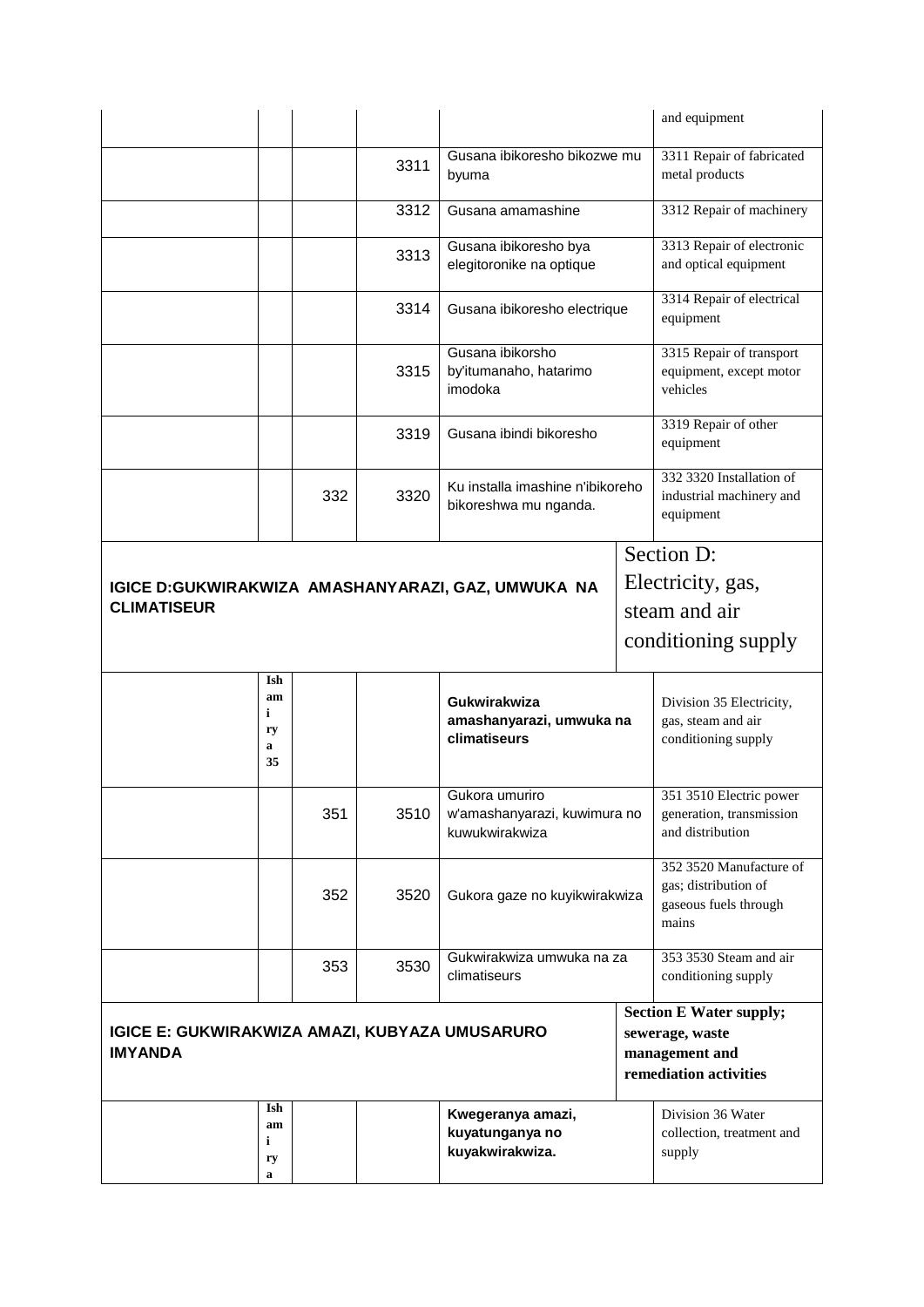| 36                              |     |      |                                                                |                                                                                              |
|---------------------------------|-----|------|----------------------------------------------------------------|----------------------------------------------------------------------------------------------|
|                                 | 360 | 3600 | Kwegeranya amazi,<br>kuyatunganya no<br>kuyakwirakwiza.        | 360 3600 Water collection,<br>treatment and supply                                           |
| Ish<br>am<br>i<br>ry<br>a<br>37 |     |      | Sewerage                                                       | Division 37 Sewerage                                                                         |
|                                 | 370 | 3700 | Sewerage                                                       | 370 3700 Sewerage                                                                            |
| Ish<br>am<br>i<br>ry<br>a<br>38 |     |      | Kwegeranya imyanda,<br>kuyitunganya; no gusana<br>ibikoresho   | Division 38 Waste<br>collection, treatment and<br>disposal activities;<br>materials recovery |
|                                 | 381 |      | Kwegeranya imyanda                                             | 381 Waste collection                                                                         |
|                                 |     | 3811 | Kwegeranya imyanda itateza<br>impanuka                         | 3811 Collection of non-<br>hazardous waste                                                   |
|                                 |     | 3812 | Kwegeranya imyanda yateza<br>impanuka                          | 3812 Collection of<br>hazardous waste                                                        |
|                                 | 382 |      | Gutunganya imyanda                                             | 382 Waste treatment and<br>disposal                                                          |
|                                 |     | 3821 | Gutunganya imyanda itateza<br>Impanuka                         | 3821 Treatment and<br>disposal of non-hazardous<br>waste                                     |
|                                 |     | 3822 | Gutunganya imyanda yateza<br>impanuka                          | 3822 Treatment and<br>disposal of hazardous<br>waste                                         |
|                                 | 383 | 3830 | Gusana ibikoresho                                              | 383 3830 Materials<br>recovery                                                               |
| Ish<br>am<br>i<br>ry<br>a<br>39 |     |      | Imirimo ya mediation n'indi<br>yo kubwaza umusaruro<br>imyanda | Division 39 Remediation<br>activities and other waste<br>management services                 |
|                                 | 390 | 3900 | Imirimo ya mediation n'indi yo<br>kubwaza umusaruro imyanda    | 390 3900 Remediation<br>activities and other waste<br>management services                    |
| <b>IGICE F: UBWUBATSI</b>       |     |      | Section F:<br>Construction                                     |                                                                                              |
| Ish<br>am<br>i                  |     |      | Ubwubatsi bw' amazu                                            | Division 41 Construction<br>of buildings                                                     |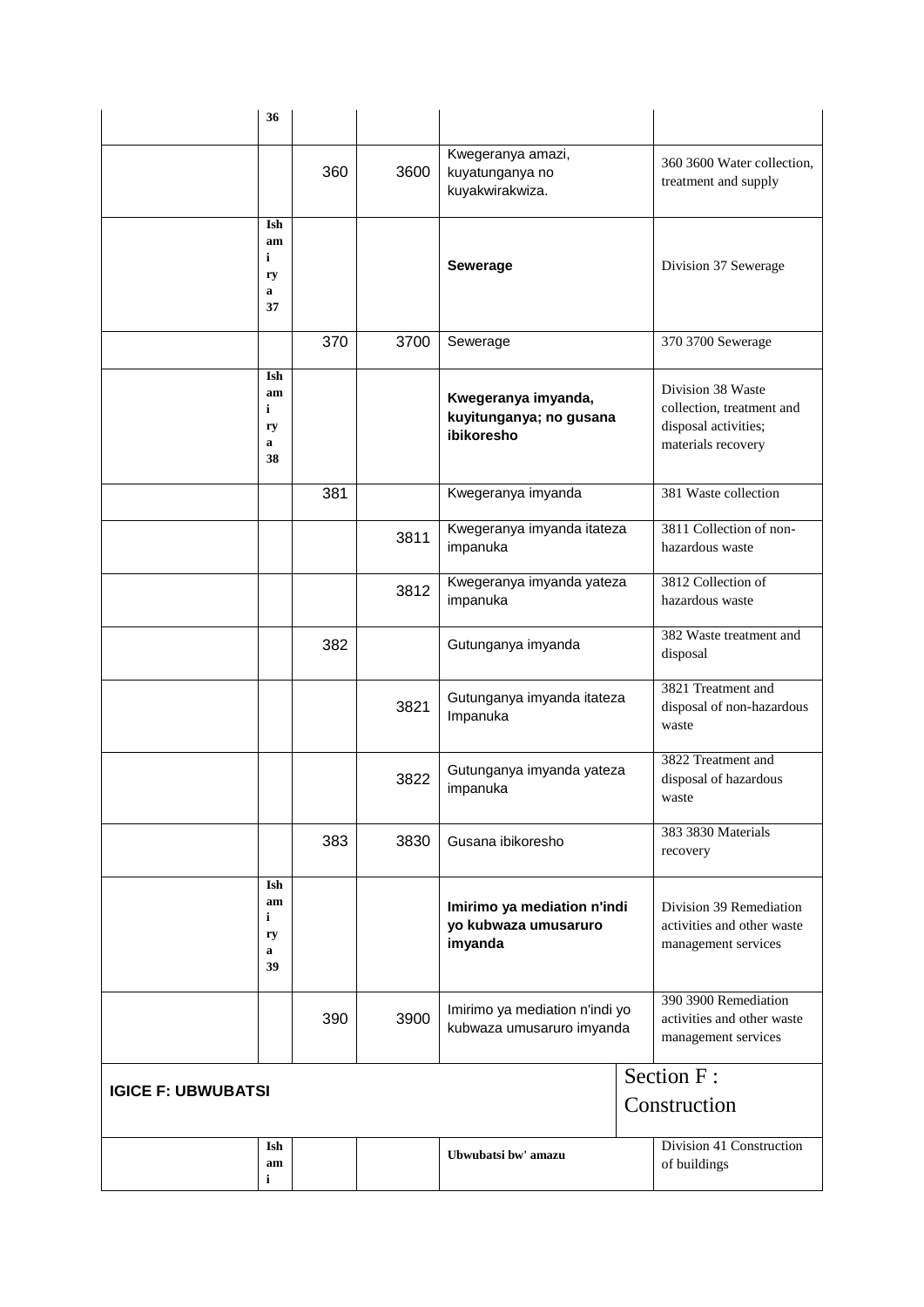|                                                                                                  | ry<br>a<br>41                              |     |      |                                                                             |                                                                               |
|--------------------------------------------------------------------------------------------------|--------------------------------------------|-----|------|-----------------------------------------------------------------------------|-------------------------------------------------------------------------------|
|                                                                                                  |                                            | 410 | 4100 | Ubwubatsi bw' amazu                                                         | 410 4100 Construction of<br>buildings                                         |
|                                                                                                  | Ish<br>am<br>$\mathbf{i}$<br>ry<br>a<br>42 |     |      | Imirimo y' aba ingenieri ( civil<br>ingeneering)                            | Division 42 Civil<br>engineering                                              |
|                                                                                                  |                                            | 421 | 4210 | Ubwubatsi bw' imihanda na za gari<br>ya moshi                               | 421 4210 Construction of<br>roads and railways                                |
|                                                                                                  |                                            | 422 | 4220 | Construction of utulity project                                             | 422 4220 Construction of<br>utility projects                                  |
|                                                                                                  |                                            | 429 | 4290 | Ubwubatsi bw' ibindi bikorwa<br>byerekeranye n' imirimo y' aba<br>ingenieri | 429 4290 Construction of<br>other civil engineering<br>projects               |
|                                                                                                  | Ish<br>am<br>$\mathbf i$<br>ry<br>a<br>43  |     |      | Imirimo y' ubwubatsi<br>yihariye                                            | Division 43 Specialized<br>construction activities                            |
|                                                                                                  |                                            | 431 |      | Gusenya no gutunganya<br>ibibanza                                           | 431 Demolition and site<br>preparation                                        |
|                                                                                                  |                                            |     | 4311 | Gusenya                                                                     | 4311 Demolition                                                               |
|                                                                                                  |                                            |     | 4312 | Gutunganya ibibanza                                                         | 4312 Site preparation                                                         |
|                                                                                                  |                                            | 432 |      | Imirimo yerekeranye no<br>gushyira amashanyarazi n'<br>amazi mu mazu        | 432 Electrical, plumbing<br>and other construction<br>installation activities |
|                                                                                                  |                                            |     | 4321 | Gushyira amashanyarazi mu<br>mazu                                           | 4321 Electrical installation                                                  |
|                                                                                                  |                                            |     | 4322 | Gushyira amazi na climatiseurs<br>mu mazu                                   | 4322 Plumbing, heat and<br>air-conditioning<br>installation                   |
|                                                                                                  |                                            |     | 4329 | Indi mirimo yerekeranye na<br>"Installation"                                | 4329 Other construction<br>installation                                       |
|                                                                                                  |                                            | 433 | 4330 | Finisaje z' amazu                                                           | 433 4330 Building<br>completion and finishing                                 |
|                                                                                                  |                                            | 439 | 4390 | Indi mirimo y' ubwubatsi<br>yihariye                                        | 439 4390 Other<br>specialized construction<br>activities                      |
| IGICE G: Ubucuruzi buranguza (wholesale), Ubudandazi,<br>Ubukanishi bw' amamodoka n' amapikipiki |                                            |     |      |                                                                             | Section G: Wholesale                                                          |
|                                                                                                  |                                            |     |      |                                                                             | and retail trade;                                                             |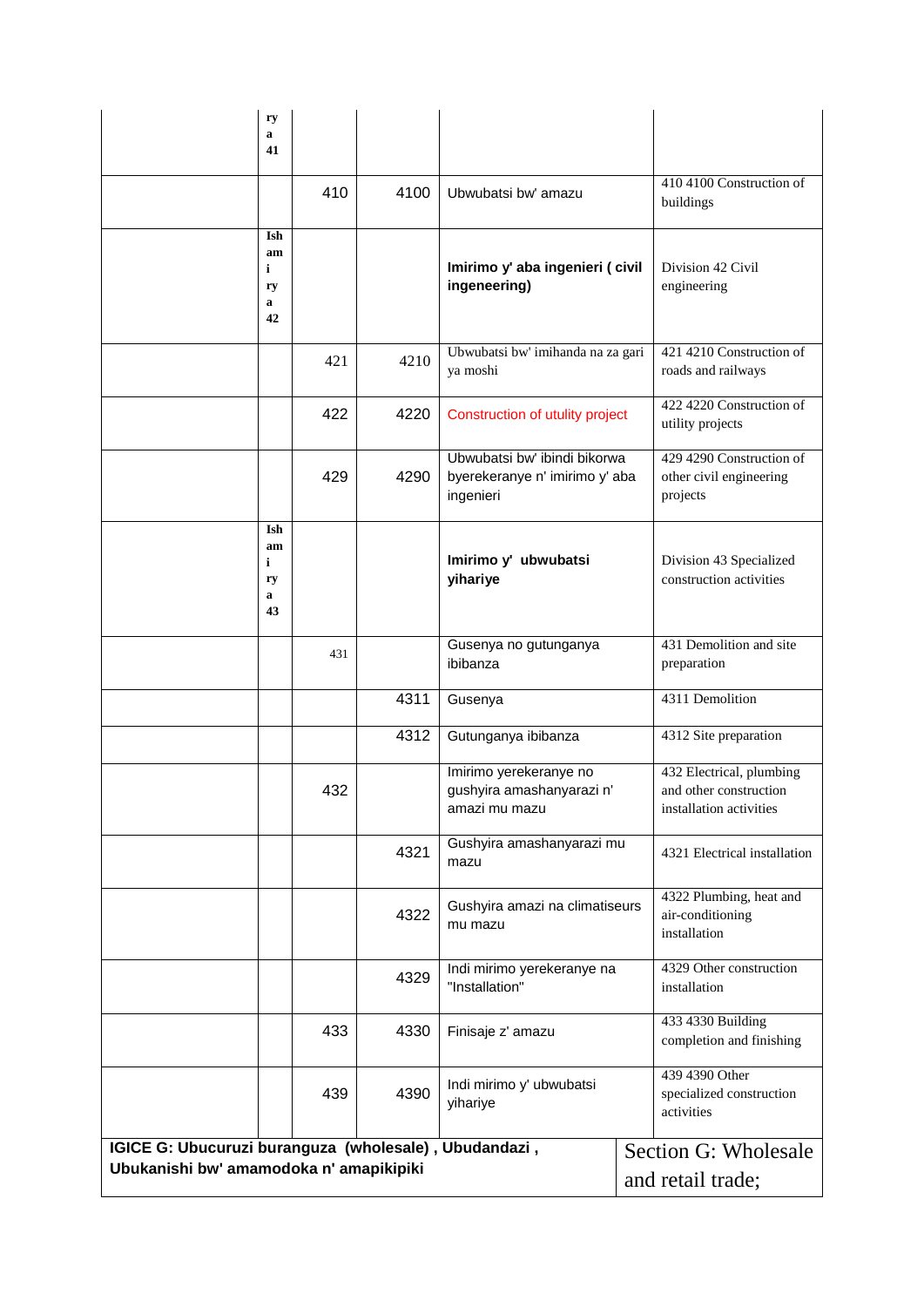|                                           |     |      |                                                                                               | repair of motor                                                                                 |
|-------------------------------------------|-----|------|-----------------------------------------------------------------------------------------------|-------------------------------------------------------------------------------------------------|
|                                           |     |      |                                                                                               | vehicles and                                                                                    |
|                                           |     |      |                                                                                               | motorcycles                                                                                     |
| Ish<br>am<br>$\mathbf i$<br>ry<br>a<br>45 |     |      | Ubucuruzi buranguza<br>(wholesale), Ubudandazi,<br>Ubukanishi bw'<br>amamodoka n' amapikipiki | Division 45 Wholesale and<br>retail trade and repair of<br>motor vehicles and<br>motorcycles    |
|                                           | 451 | 4510 | Ubucuruzi bw' imodoka                                                                         | 451 4510 Sale of motor<br>vehicles                                                              |
|                                           | 452 | 4520 | Ubukanishi bw' amamodoka                                                                      | 452 4520 Maintenance and<br>repair of motor vehicles                                            |
|                                           | 453 | 4530 | Ubucuruzi bw' ibyuma by'<br>amamodoka                                                         | 453 4530 Sale of motor<br>vehicle parts and<br>accessories                                      |
|                                           | 454 | 4540 | Ubucuruzi n' ubukanishi bw'<br>amapikipiki cyangwa ibyuma<br>byayo                            | 454 4540 Sale,<br>maintenance and repair of<br>motorcycles and related<br>parts and accessories |
| Ish<br>am<br>i<br>ry<br>a<br>46           |     |      | Ubucuruzi buranguza,<br>hatarimo gucuruza imodoka<br>n' amapikipiki                           | Division 46 Wholesale<br>trade, except of motor<br>vehicles and motorcycles                     |
|                                           | 461 | 4610 | Wholesale on fee or contact<br>basis                                                          | 461 4610 Wholesale on a<br>fee or contract basis                                                |
|                                           | 462 | 4620 | Ubucuruzi buranguza bw'<br>ibihingwa bibisi n' amatungo<br>mazima                             | 462 4620 Wholesale of<br>agricultural raw materials<br>and live animals                         |
|                                           | 463 | 4630 | Ubucuruzi buranguza bw'<br>ibiribwa, Ibinyobwa n' itabi                                       | 463 4630 Wholesale of<br>food, beverages and<br>tobacco                                         |
|                                           | 464 |      | Ubucuruzi buranguza bw'<br>ibikoresho byo mu nzu                                              | 464 Wholesale of<br>household goods                                                             |
|                                           |     | 4631 | Ubucuruzi buranguza bw'<br>imyenda n' inkweto                                                 | 4641 Wholesale of<br>textiles, clothing and<br>footwear                                         |
|                                           |     | 4649 | Ubucuruzi buranguza bw' ibindi<br>bikoresho byo mu rugo                                       | 4649 Wholesale of other<br>household goods                                                      |
|                                           | 465 |      | Ubucuruzi buranguza bw'<br>amamashine n' ibikoresho                                           | 465 Wholesale of<br>machinery, equipment and<br>supplies                                        |
|                                           |     | 4651 | Ubucuruzi buranguza bwa za<br>Mudasabwa n' ibikoresho                                         | 4651 Wholesale of<br>computers, computer                                                        |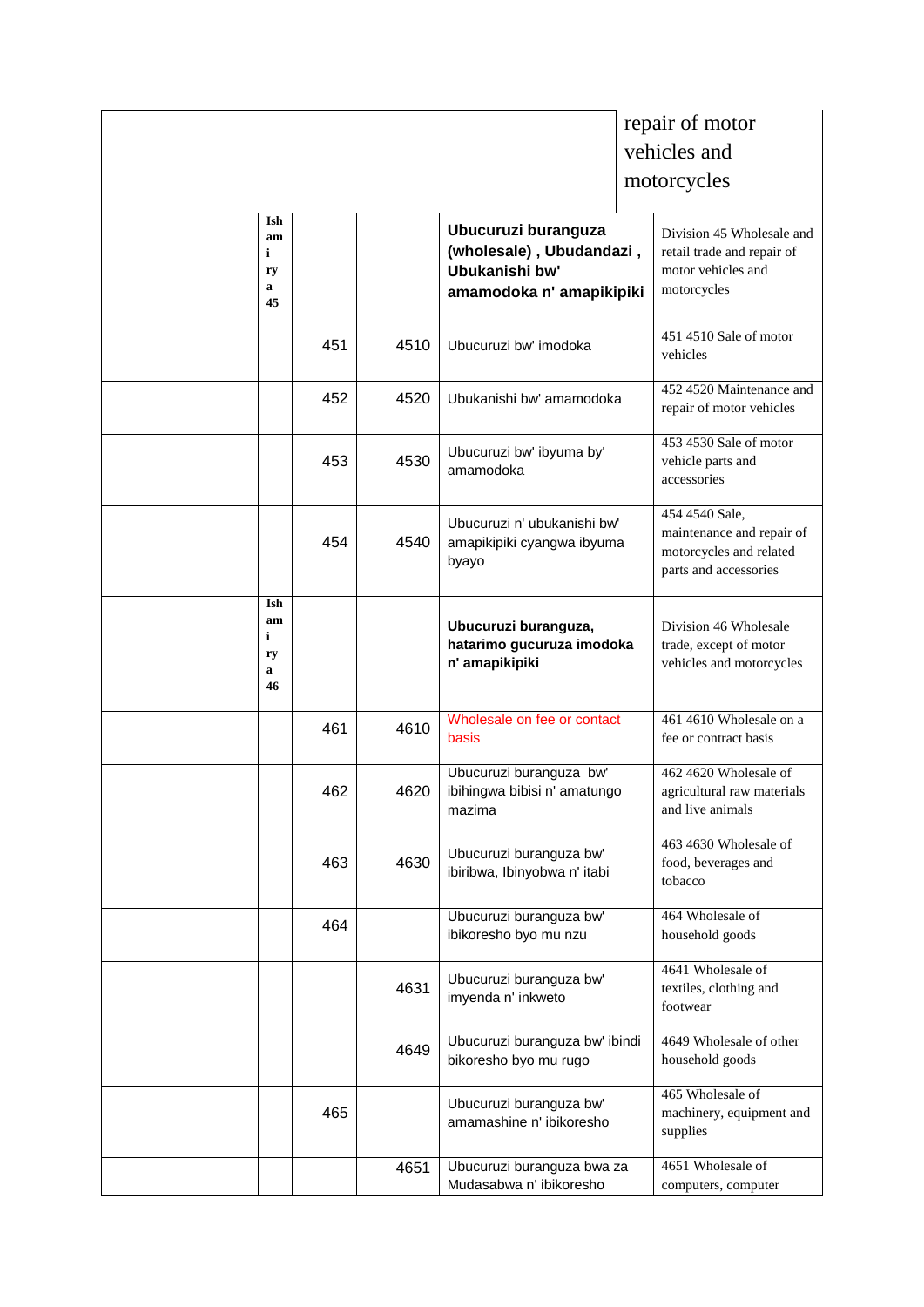|                                 |     |      | bijyanye nazo, na porogarame(<br>software)                                                                     | peripheral equipment and<br>software                                                                        |
|---------------------------------|-----|------|----------------------------------------------------------------------------------------------------------------|-------------------------------------------------------------------------------------------------------------|
|                                 |     | 4652 | Ubucuruzi buranguza bw'<br>ibikoresho bya elegitoronike n'<br>iby' itumanaho n' ibice byabyo                   | 4652 Wholesale of<br>electronic and<br>telecommunications<br>equipment and parts                            |
|                                 |     | 4653 | Ubucuruzi buranguza bw'<br>amamashine n' ibikoresho byo<br>mu buhinzi                                          | 4653 Wholesale of<br>agricultural machinery,<br>equipment and supplies                                      |
|                                 |     | 4659 | Ubucuruzi buranguza bw' andi<br>mamashine n' ibindi bikoresho                                                  | 4659 Wholesale of other<br>machinery and equipment                                                          |
|                                 | 466 |      | Ubundi bucuruzi buranguza<br>bwihariye                                                                         | 466 Other specialized<br>wholesale                                                                          |
|                                 |     | 4661 | Ubucuruzi buranguza bw'<br>ibikomoka kuri Peterori (fuels)                                                     | 4661 Wholesale of solid,<br>liquid and gaseous fuels<br>and related products                                |
|                                 |     | 4662 | Ubucuruzi buranguza bw'<br>ibyuma n' amabuye y' agaciro                                                        | 4662 Wholesale of metals<br>and metal ores                                                                  |
|                                 |     | 4663 | Ubucuruzi buranguza bw'<br>ibikoresho by' ubwubatsi,<br>ibifasha mu gukwirakwiza<br>amazi, n' ibindi bikoresho | 4663 Wholesale of<br>construction materials,<br>hardware, plumbing and<br>heating equipment and<br>supplies |
|                                 |     | 4669 | Ubucuruzi buranguza bw'<br>ibikoresho bishaje n' ibindi<br>bikoresho                                           | 4669 Wholesale of waste<br>and scrap and other<br>products n.e.c.                                           |
|                                 | 469 | 4690 | Ubucuruzi buranguza butihariye                                                                                 | 469 4690 Non-specialized<br>wholesale trade                                                                 |
| Ish<br>am<br>i<br>ry<br>a<br>47 |     |      | Ubudandazi, butari ubw'<br>imodoka n' amapikipiki                                                              | Division 47 Retail trade,<br>except of motor vehicles<br>and motorcycles                                    |
|                                 | 471 |      | Ubudandazi bukorewe mu<br>iduka ritihariye                                                                     | 471 Retail sale in non-<br>specialized stores                                                               |
|                                 |     | 4711 | Ubudandazi bwiganjemo<br>ibiribwa, ibinyobwa n' itabi<br>bukorerwa mu iduka ritihariye.                        | 4711 Retail sale in non-<br>specialized stores with<br>food, beverages or tobacco<br>predominating          |
|                                 |     | 4719 | Ubundi budandazi bukorerwa<br>mu maduka atihariye                                                              | 4719 Other retail sale in<br>non-specialized stores                                                         |
|                                 | 472 |      | Ubudandazi bw' ibiribwa,<br>ibinyobwa n' itabi bukorerwa<br>mu maduka yabugenewe                               | 472 Retail sale of food,<br>beverages and tobacco in<br>specialized stores                                  |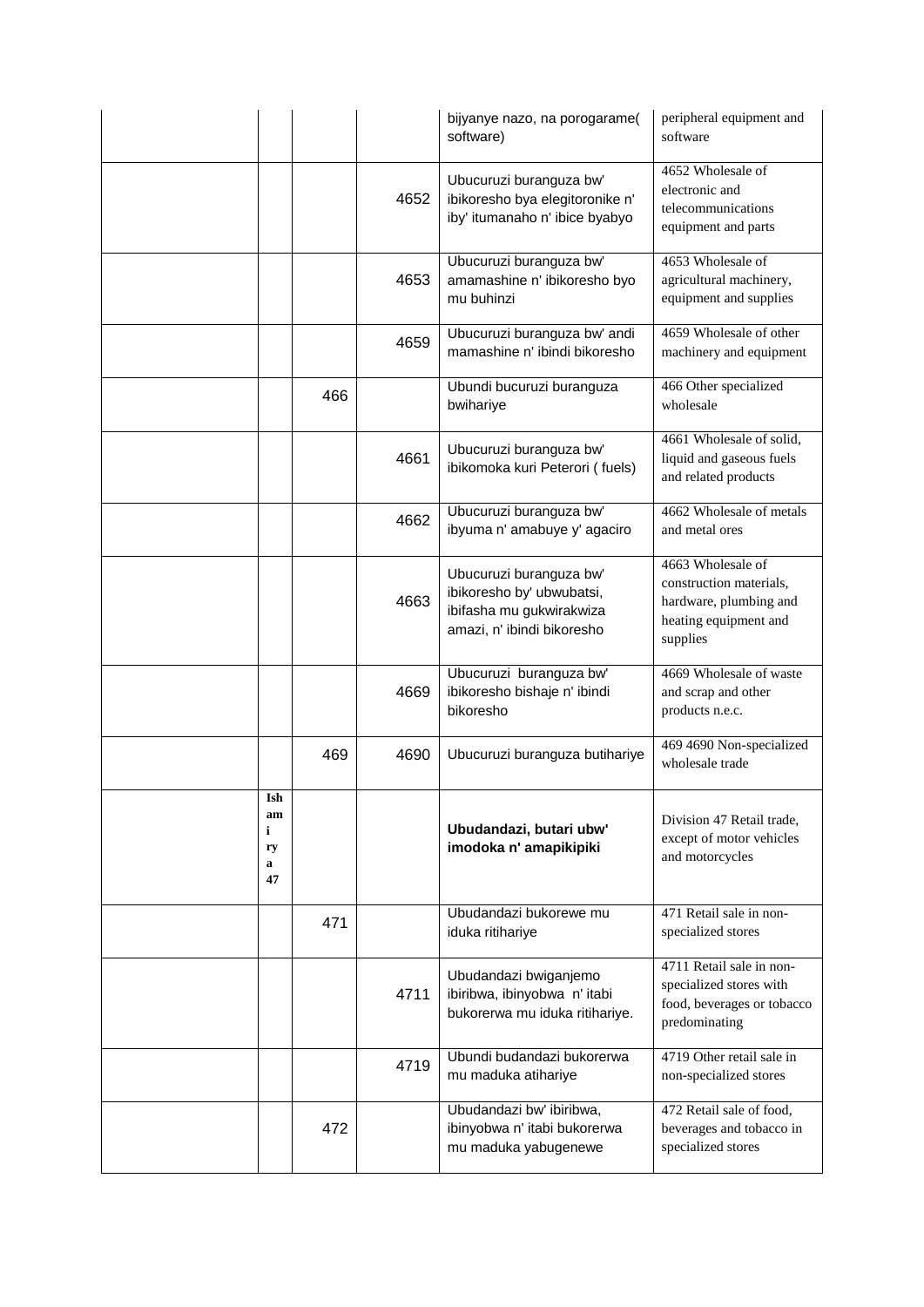|     | 4721 | Ubudandazi bw' ibiribwa<br>bukorerwa mu mazu<br>yabugenewe                                                                       | 4721 Retail sale of food in<br>specialized stores                                                                                                      |
|-----|------|----------------------------------------------------------------------------------------------------------------------------------|--------------------------------------------------------------------------------------------------------------------------------------------------------|
|     | 4722 | Ubudandazi bw' ibinyobwa<br>bukorerwa mu mazu<br>yabugenewe                                                                      | 4722 Retail sale of<br>beverages in specialized<br>stores                                                                                              |
|     | 4723 | Ubudandazi bw' itabi<br>bukorerwa mu mazu<br>yabugenewe                                                                          | 4723 Retail sale of tobacco<br>products in specialized<br>stores                                                                                       |
| 473 | 4730 | Ubudandazi bwa bw' ibikomoka<br>kuri Peterori bikoreshwa n'<br>ibinyabiziga bukorerwa<br>ahabugenewe                             | 473 4730 Retail sale of<br>automotive fuel in<br>specialized stores                                                                                    |
| 474 |      | Ubudandazi bw' ibikoresho by'<br>itumanaho bukorerwa<br>ahabugenewe                                                              | 474 Retail sale of<br>information and<br>communications<br>equipment in specialized<br>stores                                                          |
|     | 4741 | Ubudandazi bwa za<br>mudasobwa, ibikoresho<br>bijyanye nazo, porogaramu n;'<br>ibikoresho by' itumanaho<br>bukorerwa ahabugenewe | 4741 Retail sale of<br>computers, peripheral<br>units, software and<br>telecommunications<br>equipment in specialized<br>stores                        |
|     | 4742 | Ubudandazi bw' ibikoresho bya<br>audio na video bukorerwa<br>ahabugenewe                                                         | 4742 Retail sale of audio<br>and video equipment in<br>specialized stores                                                                              |
| 475 |      | Ubundi budandazi bw'<br>ibikoresho byo mu rugo<br>bukorerwa ahabugenewe                                                          | 475 Retail sale of other<br>household equipment in<br>specialized stores                                                                               |
|     | 4751 | Ubudandazi bw' ibijyanye n'<br>imyambaro bukorerwa<br>ahabugenewe                                                                | 4751 Retail sale of textiles<br>in specialized stores                                                                                                  |
|     | 4752 | Ubudandazi bw' ibikoresho,<br>irangi n' ibirahuri bukorerwa<br>ahabugenewe                                                       | 4752 Retail sale of<br>hardware, paints and glass<br>in specialized stores                                                                             |
|     | 4753 | Ubudandazi bwa za tapi,<br>ibitwikira inkuta no hasi<br>bukorerwa ahabugenewe                                                    | 4753 Retail sale of carpets,<br>rugs, wall and floor<br>coverings in specialized<br>stores                                                             |
|     | 4759 | Ubudandazi bw' ibkoresho by'<br>amashanyarazi, amatara, n'<br>ibindi bikoresho byo mu rugo<br>bukorerwa habugenewe               | 4759 Retail sale of<br>electrical household<br>appliances, furniture,<br>lighting equipment<br>andother household<br>articles in specialized<br>stores |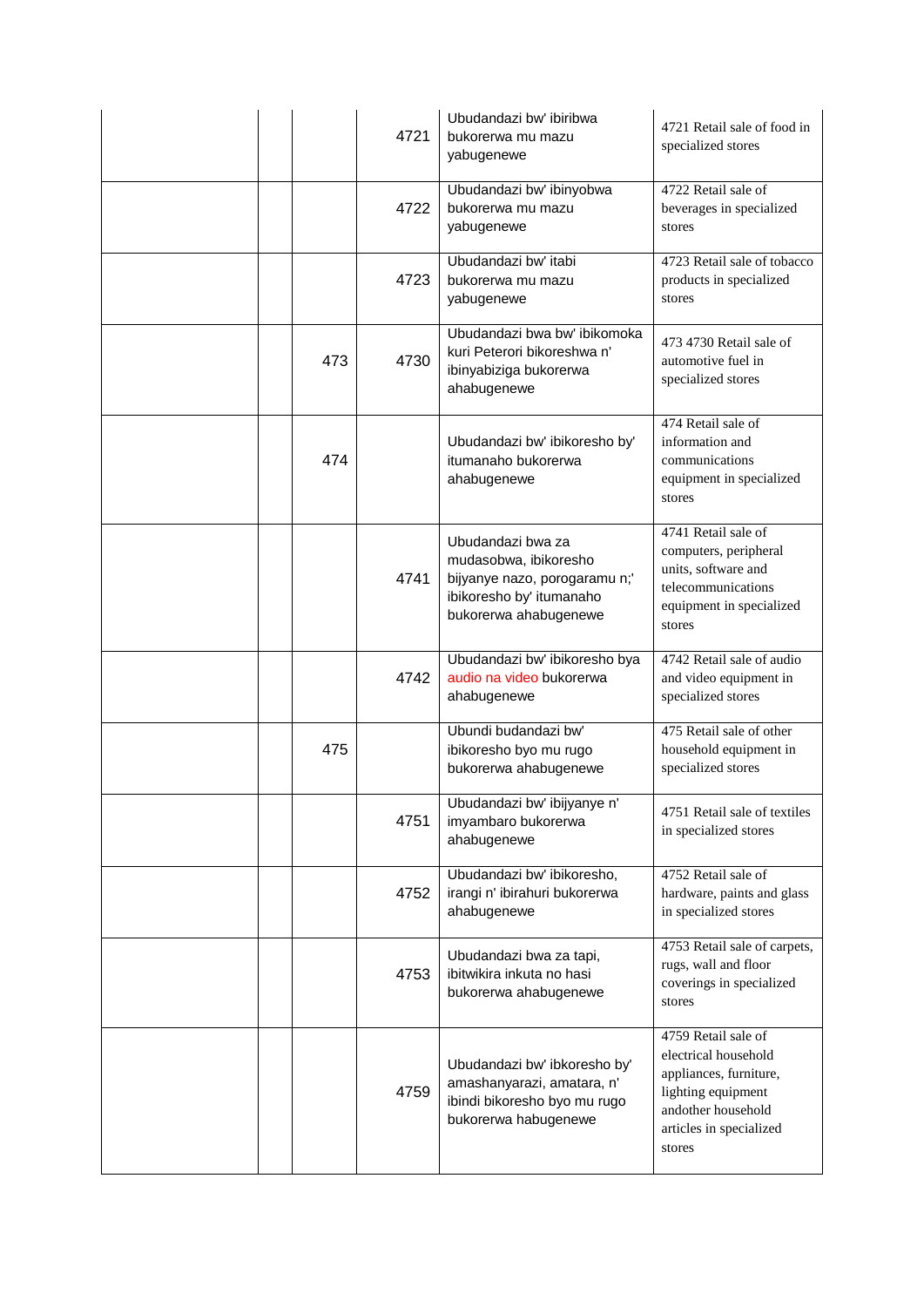| 476 |      | Ubudandazi bw' ibikoresho<br>bijyanye n' umuco n'<br>imyidagaduro bukorerwa<br>ahabugenewe   | 476 Retail sale of cultural<br>and recreation goods in<br>specialized stores                                         |
|-----|------|----------------------------------------------------------------------------------------------|----------------------------------------------------------------------------------------------------------------------|
|     | 4761 | Ubudandazi bw'ibitabo n'<br>ibinyamakuru bukorerwa<br>ahabugenewe                            | 4761 Retail sale of books,<br>newspapers and stationary<br>in specialized stores                                     |
|     | 4762 | Ubudandazi bwa bwo gufata<br>indirimbo n' amashusho<br>bukorerwa ahabugenewe                 | 4762 Retail sale of music<br>and video recordings in<br>specialized stores                                           |
|     | 4763 | Ubudandazi bw' ibikoresho bya<br>siporo bukirerwa ahabugenewe                                | 4763 Retail sale of<br>sporting equipment in<br>specialized stores                                                   |
|     | 4764 | Ubudandazi bw' imikino n'<br>ibikinisho bukorerwa<br>ahabugenewe                             | 4764 Retail sale of games<br>and toys in specialized<br>stores                                                       |
| 477 |      | Ubudandazi bw' ibindi bintu<br>bukorerwa ahabugenewe                                         | 477 Retail sale of other<br>goods in specialized stores                                                              |
|     | 4771 | Ubudandazi bw' imyenda,<br>inkweto n' ibikoresho bikozwe<br>mu mpu bukorerwa aha<br>bugenewe | 4771 Retail sale of<br>clothing, footwear and<br>leather articles in<br>specialized stores                           |
|     | 4772 | Ubudandazi bw' imiti, amavuta<br>yo kwisiga n' ibikoresho by'<br>isuku bukorerwa ahabugenewe | 4772 Retail sale of<br>pharmaceutical and<br>medical goods, cosmetic<br>and toilet articles in<br>specialized stores |
|     | 4773 | Ubundi budandazi bw' ibintu<br>bishya bukorerwa<br>ahabugenewe                               | 4773 Other retail sale of<br>new goods in specialized<br>stores                                                      |
|     | 4774 | Ubudandazi bw' ibintu byakoze                                                                | 4774 Retail sale of second-<br>hand goods                                                                            |
| 478 |      | Ubudandazi bukorerwa mu<br>masoko                                                            | 478 Retail sale via stalls<br>and markets                                                                            |
|     | 4781 | Ubudandazi bw' ibiribwa,<br>ibinyobwa n' itabi bukorerwa<br>mu isoko                         | 4781 Retail sale via stalls<br>and markets of food,<br>beverages and tobacco<br>products                             |
|     | 4782 | Ubudandazi bw' imyenda n'<br>inkweto bukorerwa mu isoko                                      | 4782 Retail sale via stalls<br>and markets of textiles,<br>clothing and footwear                                     |
|     | 4789 | Ubudandazi bw' ibindi bintu<br>bukorerwa mu isoko                                            | 4789 Retail sale via stalls<br>and markets of other goods                                                            |
| 479 |      | Ubudandazi budakorerwa mu<br>maduka cyangwa mu masoko                                        | 479 Retail trade not in<br>stores, stalls or markets                                                                 |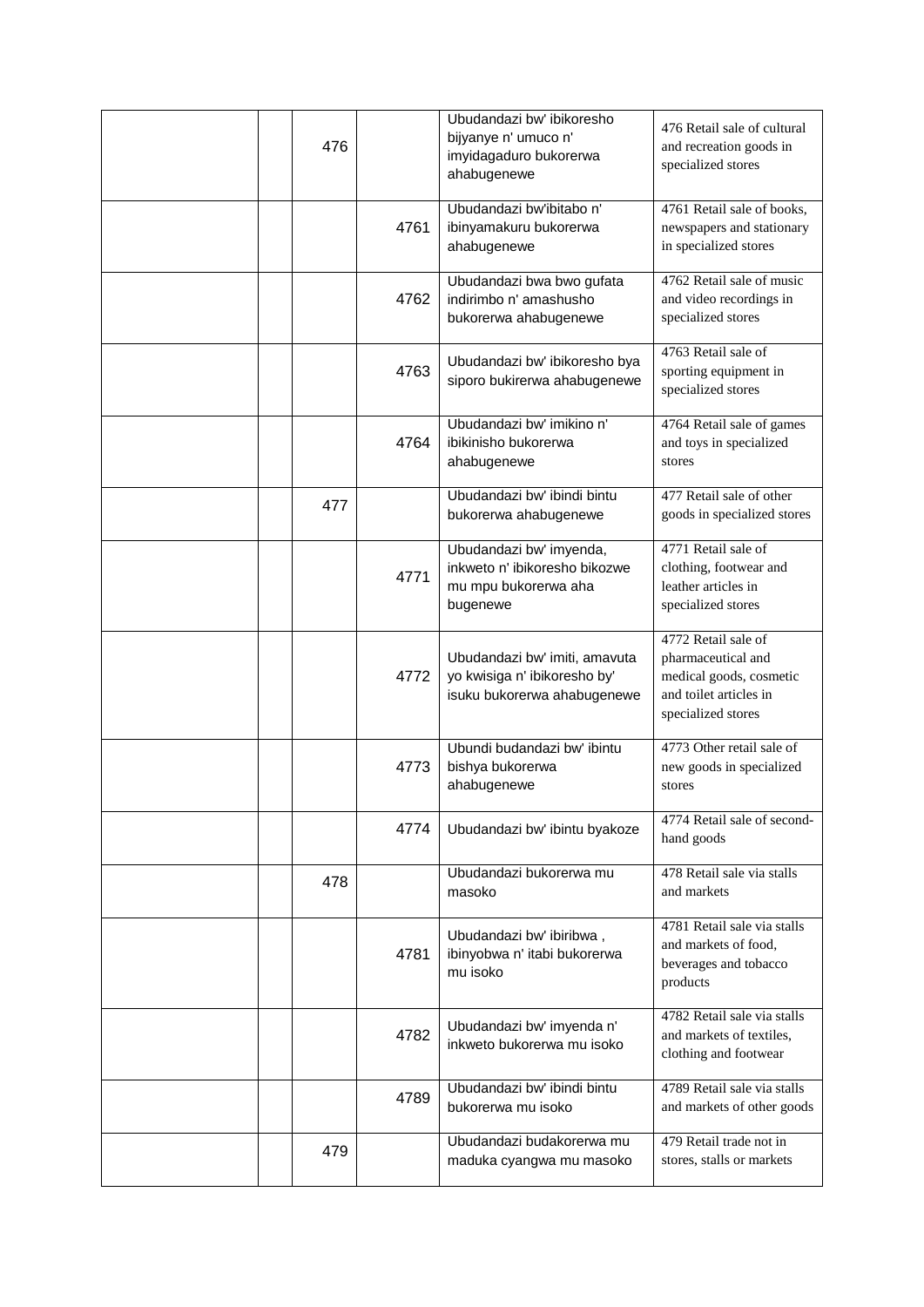|                                        |                                                    | 4791 | Ubudandazi bukorwa<br>hakoreshejwe iposita cyangwa<br>internet | 4791 Retail sale via mail<br>order houses or via<br>Internet |
|----------------------------------------|----------------------------------------------------|------|----------------------------------------------------------------|--------------------------------------------------------------|
|                                        |                                                    | 4799 | Ubundi budandazi budakorerwa<br>mu maduka cyangwa mu isoko.    | 4799 Other retail sale not<br>in stores, stalls or markets   |
| <b>IGICE H: UBWIKOREZI NO GUHUNIKA</b> | <b>Section H</b><br>:Transportation<br>and storage |      |                                                                |                                                              |
| Ish<br>am<br>i<br>ry<br>a<br>49        |                                                    |      | Ubwikorezi bwo ku butaka n'<br>ubwo mu matiyo                  | Division 49 Land transport<br>and transport via pipelines    |
|                                        | 491                                                |      | Ubwikorezi bwa gari ya moshi                                   | 491 Transport via railways                                   |
|                                        |                                                    | 4911 | Gutwara abantu muri gari ya<br>moshi ihuza imijyi              | 4911 Passenger rail<br>transport, interurban                 |
|                                        |                                                    | 4912 | Gutwara ibicuruzwa muri gari<br>ya moshi                       | 4912 Freight rail transport                                  |
|                                        | 492                                                |      | Ubundi bwikorezi bwo ku<br>butaka                              | 492 Other land transport                                     |
|                                        |                                                    | 4921 | Gutwara abantu mu mijyi<br>ukoresheje ubutaka                  | 4921 Urban and suburban<br>passenger land transport          |
|                                        |                                                    | 4922 | Ubundi bwikorezi bwo ku<br>butaka                              | 4922 Other passenger land<br>transport                       |
|                                        |                                                    | 4923 | Gutwara ibicuruzwa mu<br>mihanda                               | 4923 Freight transport by<br>road                            |
|                                        | 493                                                | 4930 | Ubwikorezi bwo mu matiyo                                       | 493 4930 Transport via<br>pipeline                           |
| Ish<br>am<br>i<br>ry<br>a<br>50        |                                                    |      | Ubwikorezi bwo mu mazi                                         | Division 50 Water<br>transport                               |
|                                        | 501                                                |      | Ubwikorezi bwo mu nyanja no<br>mu nkengero z' amazi            | 501 Sea and coastal water<br>transport                       |
|                                        |                                                    | 5011 | Gutwara abantu mu nyanja no<br>mu nkengero z' amazi            | 5011 Sea and coastal<br>passenger water transport            |
|                                        |                                                    | 5012 | Gutwara ibicuruzwa mu nyanje<br>no mu nkengero z' amazi        | 5012 Sea and coastal<br>freight water transport              |
|                                        | 502                                                |      | Ubwikorezi bwo mu migezi n'<br>inzuzi                          | 502 Inland water transport                                   |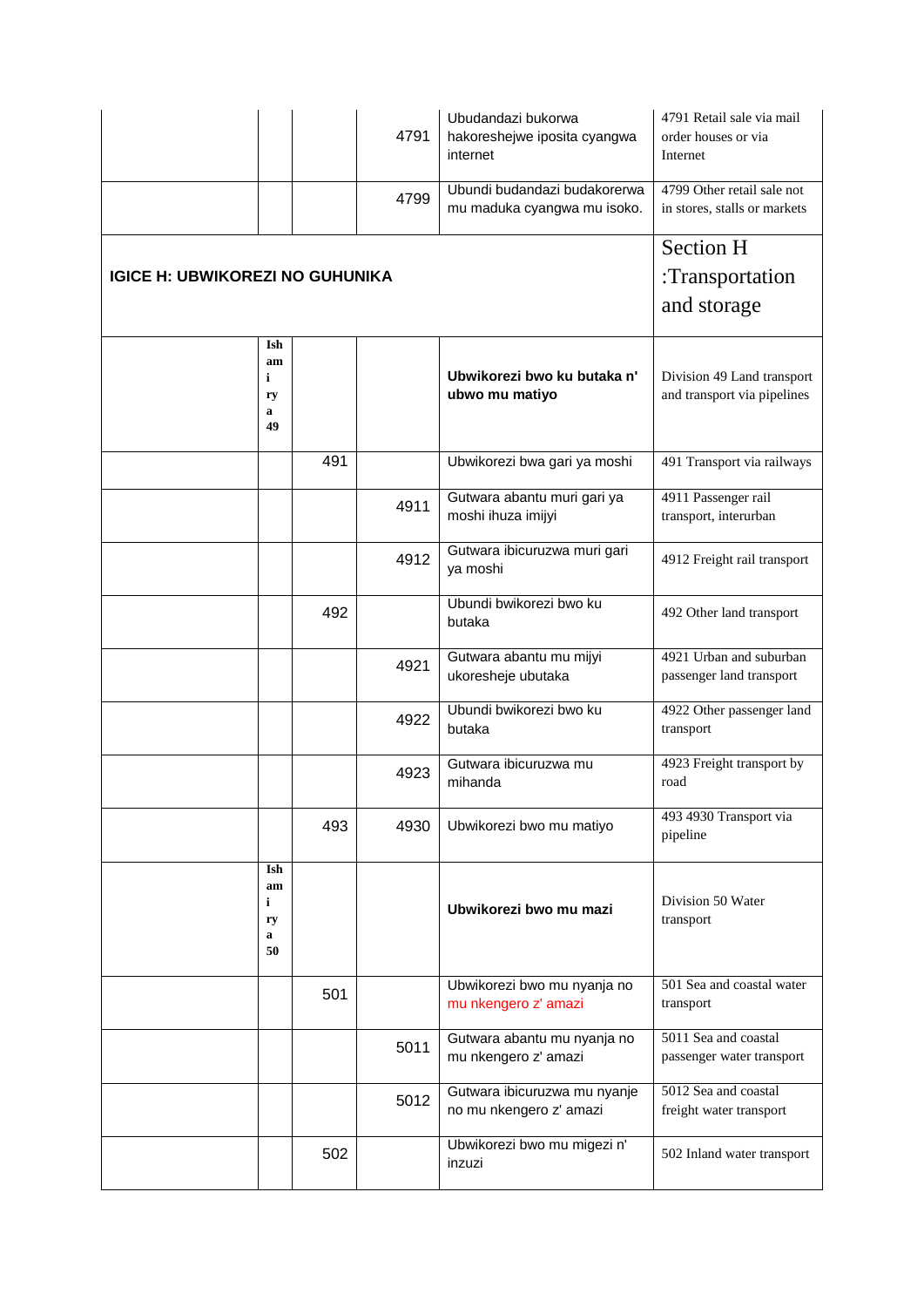|                                                             |     | 5021  | Gutwara abantu mu migezi n'<br>inzuzi                          | 5021 Inland passenger<br>water transport                                |
|-------------------------------------------------------------|-----|-------|----------------------------------------------------------------|-------------------------------------------------------------------------|
|                                                             |     | 5022  | Gutwara ibicuruzwa mu migezi<br>n' inzuzi                      | 5022 Inland freight water<br>transport                                  |
| Ish<br>am<br>i<br>ry<br>a<br>51                             |     |       | Ubwikorezi bwo mu kirere                                       | Division 51 Air transport                                               |
|                                                             | 511 | 51110 | Gutwara abantu mu ndege                                        | 511 5110 Passenger air<br>transport                                     |
|                                                             |     | 5120  | Gutwara ibicuruzwa mu ndege                                    | 512 5120 Freight air<br>transport                                       |
| Ish<br>am<br>i<br>ry<br>a<br>52                             |     |       | Guhunika no kubika n'<br>imirimo yunganira ubwikorezi          | Division 52 Warehousing<br>and support activities for<br>transportation |
|                                                             | 521 | 5210  | Guhunika no kubika                                             | 521 5210 Warehousing<br>and storage                                     |
|                                                             | 522 |       | Imirimo yunganira ubwikorezi                                   | 522 Support activities for<br>transportation                            |
|                                                             |     | 5221  | Imirimo ya serivisi ikenerwa mu<br>bwikorezi bwo ku butaka     | 5221 Service activities<br>incidental to land<br>transportation         |
|                                                             |     | 5222  | Imirimo ya serivisi ikenerwa mu<br>bwikorezi bwo mu mazi       | 5222 Service activities<br>incidental to water<br>transportation        |
|                                                             |     | 5223  | Imirimo ya serivisi ikenerwa mu<br>bwikorezi bwo mu kirere     | 5223 Service activities<br>incidental to air<br>transportation          |
|                                                             |     | 5224  | Gupakira                                                       | 5224 Cargo handling                                                     |
|                                                             |     | 5229  | Indi mirimo yunganira<br>ubwikorezi                            | 5229 Other transportation<br>support activities                         |
| Igi<br>ce<br>cy<br>a<br>53                                  |     |       | Amaposita no gutwara<br>inyandiko n' ibintu bito(<br>courrier) | Division 53 Postal and<br>courier activities                            |
|                                                             | 531 | 5310  | Imirimo yo mu maposita                                         | 531 5310 Postal activities                                              |
|                                                             |     | 5320  | Gutwara inyandiko n' ibindi<br>bintu                           | 532 5320 Courier<br>activities                                          |
| <b>IGICE I: AMACUMBI N' IMIRIMO YEREKERANYE NO KUGABURA</b> |     |       |                                                                | Section I: Accommodation and                                            |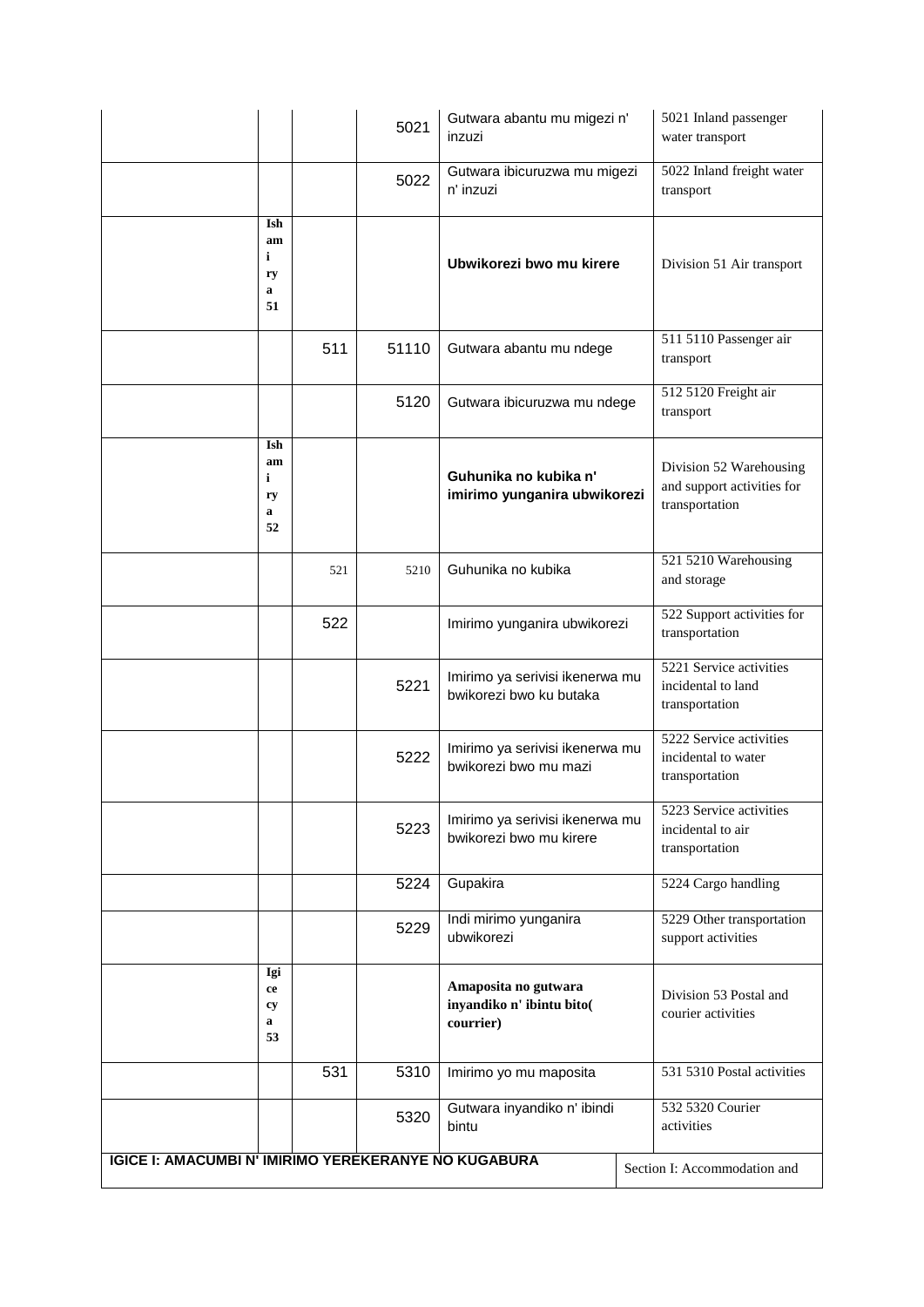|                            |     |      |                                                                                  | food service activities                                                         |
|----------------------------|-----|------|----------------------------------------------------------------------------------|---------------------------------------------------------------------------------|
| Igi<br>ce<br>cy<br>a<br>55 |     |      | Amacumbi                                                                         | Division 55<br>Accommodation                                                    |
|                            | 551 | 5510 | Imirimo ijyanye no gucumbikira<br>abantu by' igihe gito                          | 551 5510 Short term<br>accommodation activities                                 |
|                            | 552 | 5520 | Aho bagandika, parikingi z'<br>imodoka zo kwinezeza,                             | 552 5520 Camping<br>grounds, recreational<br>vehicle parks and trailer<br>parks |
|                            | 559 | 5590 | Ubundi bwoko bw' amacumbi                                                        | 559 5590 Other<br>accommodation                                                 |
| Igi<br>ce<br>cy<br>a<br>56 |     |      | Imirimo yerekeranye n'<br>ibiribwa n' ibinyobwa                                  | Division 56 Food and<br>beverage service activities                             |
|                            | 561 | 5610 | Gukora muri resitora no mu<br>itegurwa ry' ibiryo bigendanwa                     | 561 5610 Restaurants and<br>mobile food service<br>activities                   |
|                            | 562 |      | Kugabura mu minsi mikuru, mu<br>manama n' indi mirimo<br>yerekeranye no kugabura | 562 Event catering and<br>other food service<br>activities                      |
|                            |     | 5621 | Kugabura mu minsi mikuru<br>cyangwa mu manama                                    | 5621 Event catering                                                             |
|                            |     | 5629 | Indi mirimo yerekeranye no<br>kugabura                                           | 5629 Other food service<br>activities                                           |
|                            | 563 | 5630 | Imirimo yerekeranye no<br>guseriva ibinyobwa                                     | 563 5630 Beverage<br>serving activities                                         |

#### **IGICE J: ITANGAZAMAKURU N' ITUMANAHO**

## Section J: Information and

# communication

| Ish<br>am<br>ı<br>ry<br>a<br>58 |     |      | Ibikorwa byo kugurisha<br>inyandiko                                                      | Division 58 Publishing<br>activities                                       |
|---------------------------------|-----|------|------------------------------------------------------------------------------------------|----------------------------------------------------------------------------|
|                                 | 581 |      | Kugurisha ibitabo, periodike n'<br>ibindi bikorwa byerekeranye no<br>kugurisha inyandiko | 581 Publishing of books,<br>periodicals and other<br>publishing activities |
|                                 |     | 5811 | Kugurisha ibitabo                                                                        | 5811 Book publishing                                                       |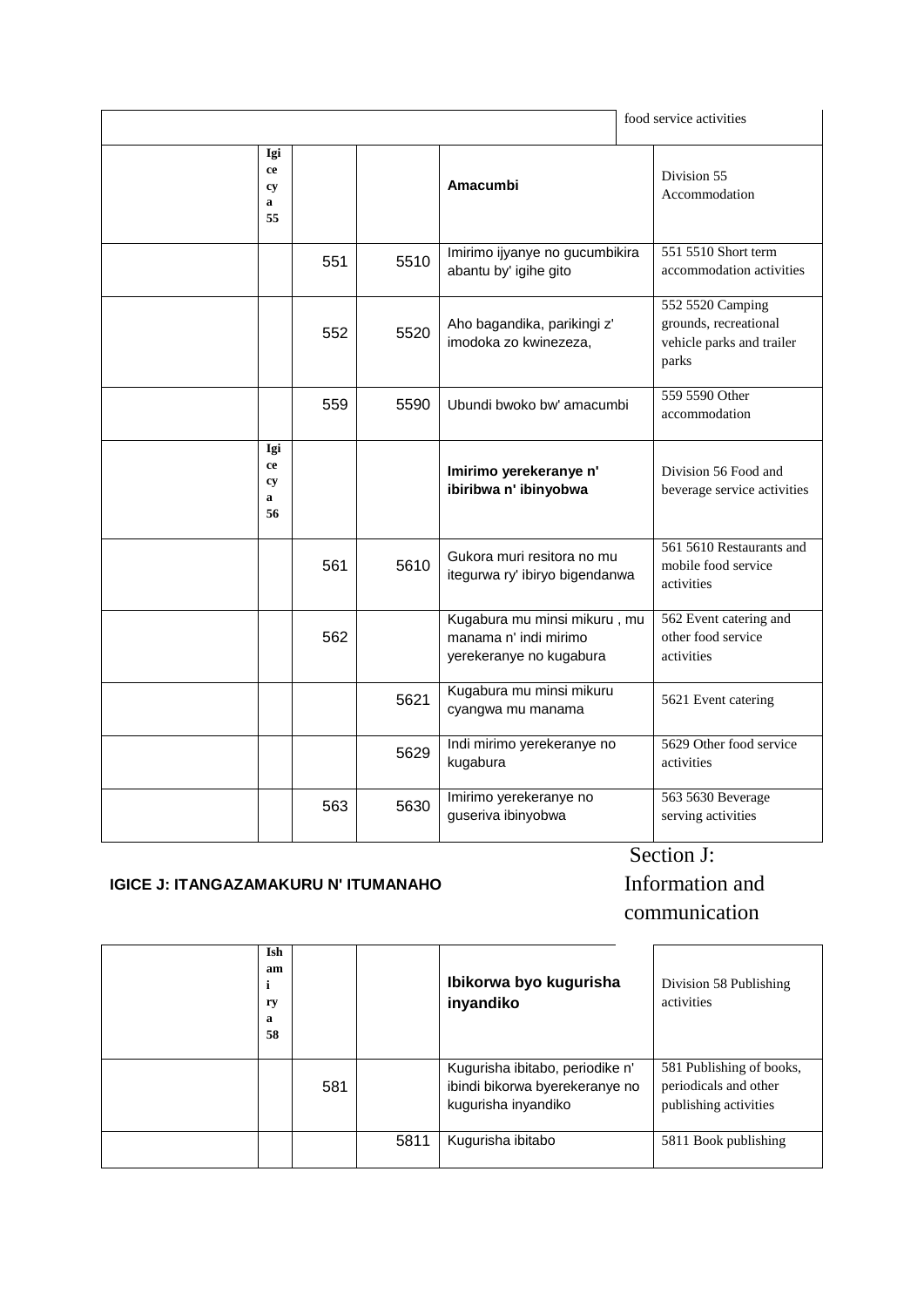|                                 |     | 5812 | Kugurisha repéritoires na "<br>mailing lists                                                                               | 5812 Publishing of<br>directories and mailing<br>lists                                                                                |
|---------------------------------|-----|------|----------------------------------------------------------------------------------------------------------------------------|---------------------------------------------------------------------------------------------------------------------------------------|
|                                 |     | 5813 | Kugurisha ibinyamakuru, na<br>periodike                                                                                    | 5813 Publishing of<br>newspapers, journals and<br>periodicals                                                                         |
|                                 |     | 5819 | Indi mirimo yerekeranye no<br>gucuruza inyandiko                                                                           | 5819 Other publishing<br>activities                                                                                                   |
|                                 | 582 | 5820 | Kugurisha logiciel                                                                                                         | 582 5820 Software<br>publishing                                                                                                       |
| Ish<br>am<br>i<br>ry<br>a<br>59 |     |      | Imirimo yerekeranye n' igurisha<br>rya za porogaramu za televisiyo,<br>imiziki, amashusho na video                         | Division 59 Motion<br>picture, video and<br>television programme<br>production, sound<br>recording and music<br>publishing activities |
|                                 | 591 |      | Ibyerekeranye n' amashusho,<br>video na za porogaramu za<br>televisiyo                                                     | 591 Motion picture, video<br>and television programme<br>activities                                                                   |
|                                 |     | 5911 | Gukora amashusho, video na<br>porogaramu za televisiyo                                                                     | 5911 Motion picture,<br>video and television<br>programme production<br>activities                                                    |
|                                 |     | 5912 | Imirimo yo kunogereza ikorwa<br>ry' amashusho, video na<br>porogaramu za<br>televisiyo(gushyiraho titres)                  | 5912 Motion picture,<br>video and television<br>programme post-<br>production activities                                              |
|                                 |     | 5913 | Gukwirakwiza amashusho,<br>video na porogaramu za<br>televisiyo bikozwe n' ubifitiye<br>uburenganzira cg umuhanzi<br>wabyo | 5913 Motion picture,<br>video and television<br>programme distribution<br>activities                                                  |
|                                 |     | 5914 | Kwerekana za filime na sinema                                                                                              | 5914 Motion picture<br>projection activities                                                                                          |
|                                 | 592 | 5920 | Gusohora indirimbo no<br>kuziranguza (umuhanzi)                                                                            | 592 5920 Sound recording<br>and music publishing<br>activities                                                                        |
| Ish<br>am<br>i<br>ry<br>a<br>60 |     |      | Isakazamajwi kuri radio na<br>televiziyo                                                                                   | Division 60 Programming<br>and broadcasting activities                                                                                |
|                                 | 601 | 6010 | Isakazamajwi kuri radio                                                                                                    | 601 6010 Radio<br>broadcasting                                                                                                        |
|                                 |     | 6020 | Isakazamajwi kuri televiziyo                                                                                               | 602 6020 Television<br>programming and                                                                                                |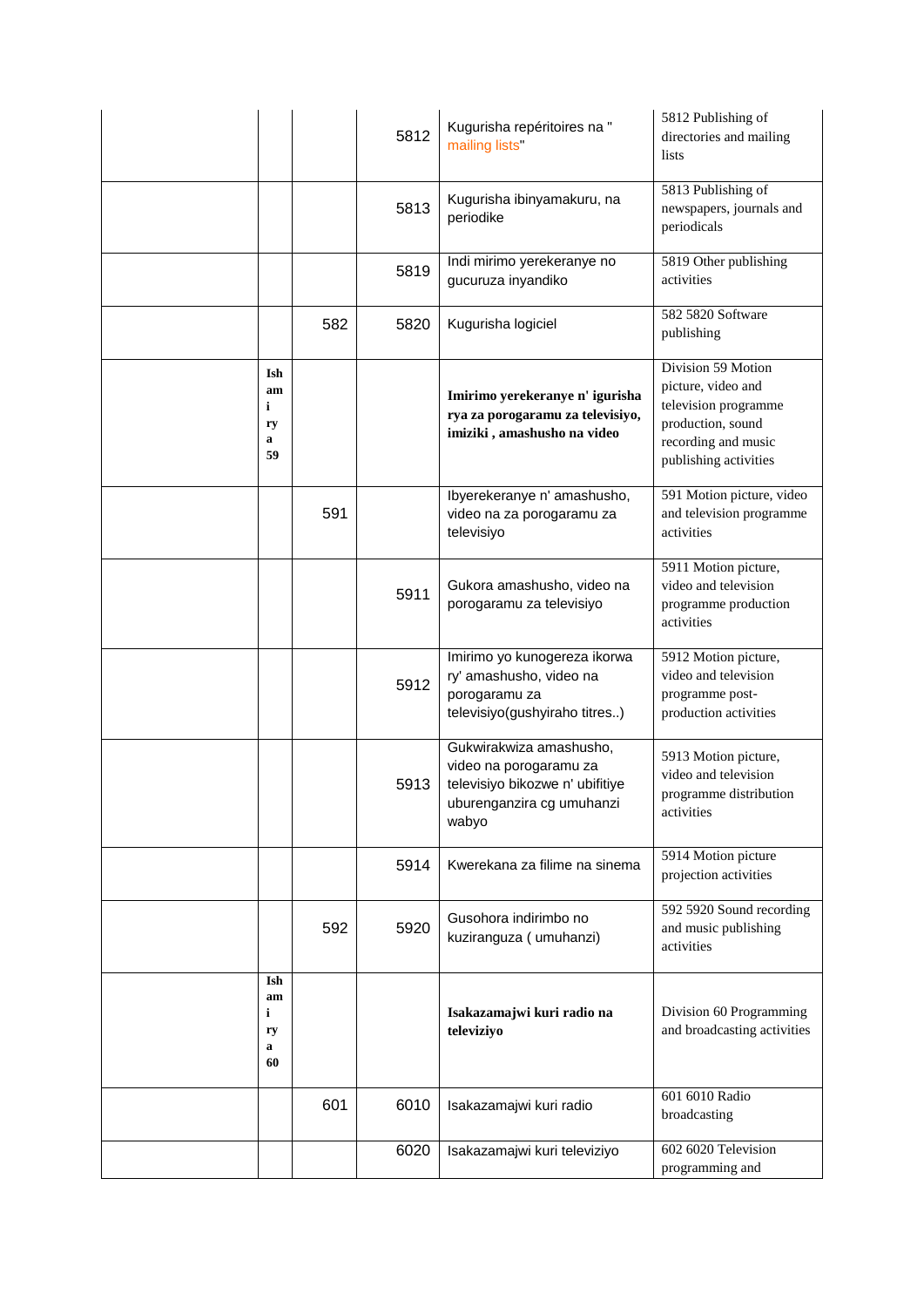|                                            |     |      |                                                                                                                        | broadcasting activities                                                          |
|--------------------------------------------|-----|------|------------------------------------------------------------------------------------------------------------------------|----------------------------------------------------------------------------------|
| Ish<br>am<br>$\mathbf{i}$<br>ry<br>a<br>61 |     |      | <b>Telecommunication</b>                                                                                               | Division 61<br>Telecommunications                                                |
|                                            | 611 | 6110 | Telecommunication<br>hifashishijwe insinga                                                                             | 611 6110 Wired<br>telecommunications<br>activities                               |
|                                            | 612 | 6120 | Telecommunication nta nsinga<br>(wareless)                                                                             | 612 6120 Wireless<br>telecommunications<br>activities                            |
|                                            | 613 | 6130 | Telecommunication<br>hifashishijwe ibyogajuru                                                                          | 613 6130 Satellite<br>telecommunications<br>activities                           |
|                                            | 619 | 6190 | Indi mirimo yerekeranye na<br>telecommunication                                                                        | 619 6190 Other<br>telecommunications<br>activities                               |
| Ish<br>am<br>i<br>ry<br>a<br>62            |     |      | Porogaramasiyo ya za<br>mudasobwa, consulitanse<br>kubyerekeranye na<br>mudasabwa, n' indi mirimo<br>yerekeranye nabyo | Division 62 Computer<br>programming, consultancy<br>and related activities       |
|                                            |     | 6201 | Guporogarama mudasobwa                                                                                                 | 6201 Computer<br>programming activities                                          |
|                                            |     | 6202 | Consulitanse mu bijyanye na<br>mudasobwa                                                                               | 6202 Computer<br>consultancy and computer<br>facilities management<br>activities |
|                                            |     | 6209 | Indi mirimo yerekeranye na ICT                                                                                         | 6209 Other information<br>technology and computer<br>service activities          |
| Ish<br>am<br>i<br>ry<br>a<br>63            |     |      | <b>Information service activities</b>                                                                                  | Division 63 Information<br>service activities                                    |
|                                            | 631 |      | Data processing, hosting and<br>related activities; web portals                                                        | 631 Data processing,<br>hosting and related<br>activities; web portals           |
|                                            |     | 6311 | Data processing, hosting and<br>related activities                                                                     | 6311 Data processing,<br>hosting and related<br>activities                       |
|                                            |     | 6312 | web portals                                                                                                            | 6312 Web portals                                                                 |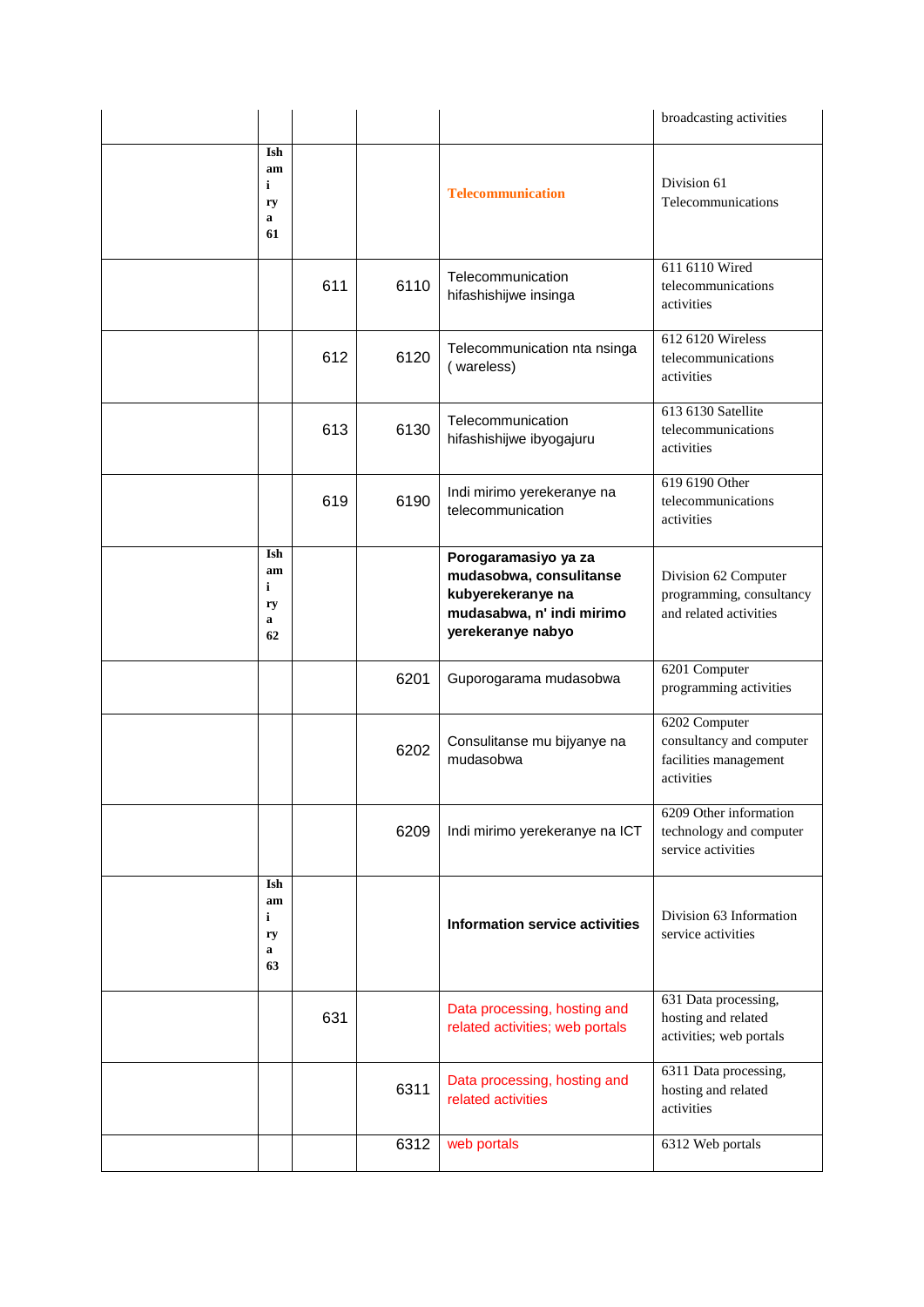|                                                             | 639 |      | Other information services<br><b>activities</b>                                               | 639 Other information<br>service activities                                                               |
|-------------------------------------------------------------|-----|------|-----------------------------------------------------------------------------------------------|-----------------------------------------------------------------------------------------------------------|
|                                                             |     | 6391 | New agency activities                                                                         | 6391 News agency<br>activities                                                                            |
|                                                             |     | 6399 | Other information services<br>activities                                                      | 6399 Other information<br>service activities n.e.c.                                                       |
|                                                             |     |      |                                                                                               | Section K:                                                                                                |
| <b>IGICE K: IBYEREKERANYE N' AMAFARANGA N' UBWISHINGIZI</b> |     |      |                                                                                               | Financial and                                                                                             |
|                                                             |     |      |                                                                                               | insurance                                                                                                 |
|                                                             |     |      |                                                                                               | activities                                                                                                |
| Ish<br>am<br>i<br>ry<br>a<br>64                             |     |      | Ibyerekeranye n' amafaranga<br>hatarimo ubwishingizi n'<br>ubwiteganyirize                    | Division 64 Financial<br>service activities, except<br>insurance and pension<br>funding                   |
|                                                             | 641 |      | Kunyuzwaho amafaranga (<br>Monitary interediation)                                            | 641 Monetary<br>intermediation                                                                            |
|                                                             |     | 6411 | Banki nkuru                                                                                   | 6411 Central banking                                                                                      |
|                                                             |     | 6419 | Ahandi hanyuzwa amafaranga<br>(banki, Coopec)                                                 | 6419 Other monetary<br>intermediation                                                                     |
|                                                             | 642 | 6420 | Ubugenzuzi bw' ibindi bigo (<br>Holding companies)                                            | 642 6420 Activities of<br>holding companies                                                               |
|                                                             | 643 | 6430 | Trusts, funds and similar<br>financial entities                                               | 643 6430 Trusts, funds<br>and similar financial<br>entities                                               |
|                                                             | 649 |      | Indi mirimo yerekeranye n'<br>amafaranga hatarimo<br>ubwishingizi n' ubwiteganyirize          | 649 Other financial service<br>activities, except insurance<br>and pension funding<br>activities          |
|                                                             |     | 6491 | Gukodesha birangirana no<br>kwegukana<br>ibyakodeshejwe(financial<br>leasing)                 | 6491 Financial leasing                                                                                    |
|                                                             |     | 6492 | Ibindi byerekeranye no gutanga<br>inguzanyo                                                   | 6492 Other credit granting                                                                                |
|                                                             |     | 6499 | Indi mirimo yerekeranye n'<br>amafaranga hatarimo<br>ubwishingizi n' ubwiteganyirize<br>n.e.c | 6499 Other financial<br>service activities, except<br>insurance and pension<br>funding activities, n.e.c. |
| Ish<br>am<br>i<br>ry<br>a                                   |     |      | Ubwishingizi n'<br>ubwiteganyirize, hatarimo<br>ubiteganirize<br>butegetswe(compulsory        | Division 65 Insurance,<br>reinsurance and pension<br>funding, except                                      |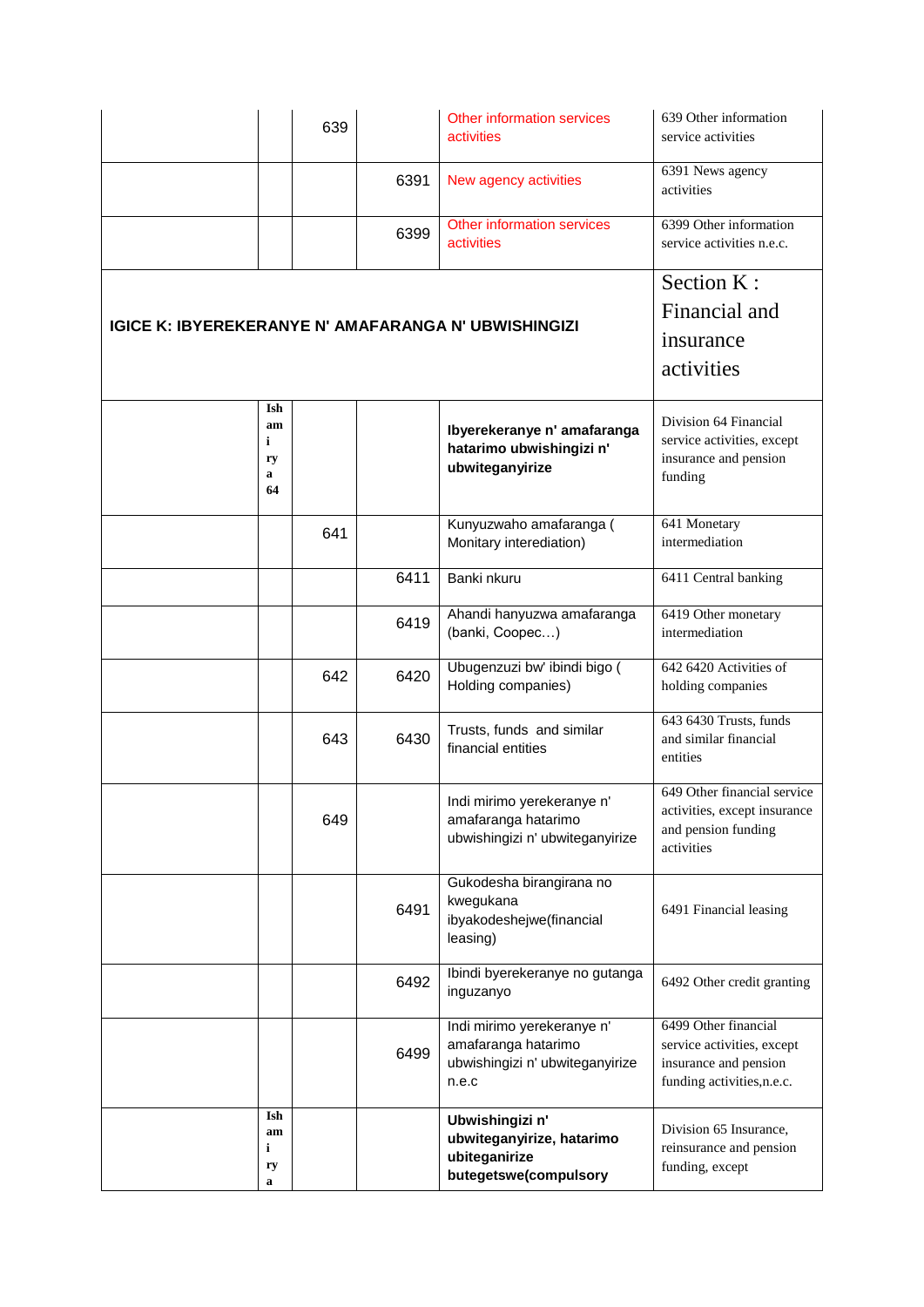|                                                                  | 65                                   |     |      | social security)                                                      | compulsory social security                                                                              |
|------------------------------------------------------------------|--------------------------------------|-----|------|-----------------------------------------------------------------------|---------------------------------------------------------------------------------------------------------|
|                                                                  |                                      | 651 |      | Ubwishingizi                                                          | 651 Insurance                                                                                           |
|                                                                  |                                      |     | 6511 | Ubwishingizi bw' ubuzima                                              | 6511 Life insurance                                                                                     |
|                                                                  |                                      |     | 6512 | Ubwishingizi butari ubw'<br>ubuzima                                   | 6512 Non-life insurance                                                                                 |
|                                                                  |                                      | 652 | 6520 | Kwishingira ibindi bigo by'<br>ubwishingizi (Reinsurence)             | 652 6520 Reinsurance                                                                                    |
|                                                                  |                                      |     | 6530 | Gutanga pensiyo                                                       | 653 6530 Pension funding                                                                                |
|                                                                  | Ish<br>am<br>i<br>ry<br>a<br>66      |     |      | Ibijyanye n' amafaranga n'<br>imirimo y' ubwishingizi                 | Division 66 Activities<br>auxiliary to financial<br>service and insurance<br>activities                 |
|                                                                  |                                      | 661 |      | Ibijyanye n' amafaranga<br>hatarimo ubwishingizi n'<br>ubwiteganirize | 661 Activities auxiliary to<br>financial service activities,<br>except insurance and<br>pension funding |
|                                                                  |                                      |     | 6611 | Ubuyobozi bw' isoko ry' imari n'<br>imigabane                         | 6611 Administration of<br>financial markets                                                             |
|                                                                  |                                      |     | 6612 | Security and commodity<br>contract brokerage( Ubuhuza)                | 6612 Security and<br>commodity contracts<br>brokerage                                                   |
|                                                                  |                                      |     | 6619 | Indi mirimo yerekeranye n' iby'<br>amafaranga                         | 6619 Other activities<br>auxiliary to financial<br>service activities                                   |
|                                                                  |                                      | 662 |      | Imirimo yerekeranye n'<br>ubwishingizi n' ubwiteganirize              | 662 Activities auxiliary to<br>insurance and pension<br>funding                                         |
|                                                                  |                                      |     | 6621 | Risk and damage evaluation                                            | 6621 Risk and damage<br>evaluation                                                                      |
|                                                                  |                                      |     | 6622 | Imirimo y' abakozi b'<br>ubwishingizi n' abahuza (<br>brokers)        | 6622 Activities of<br>insurance agents and<br>brokers                                                   |
|                                                                  |                                      |     | 6629 | Indi mirimo yerekeranye n'<br>ubwishingizi n' ubwiteganirize          | 6629 Other activities<br>auxiliary to insurance and<br>pension funding                                  |
|                                                                  |                                      |     | 6630 | Ibyerekeranye n' imicungire y'<br>amafaranga                          | 663 6630 Fund<br>management activities                                                                  |
| <b>IGICE L: IMIRIMO KU BITIMUKANWA ( REAL ESTATE ACTIVITIES)</b> | Section L: Real<br>estate activities |     |      |                                                                       |                                                                                                         |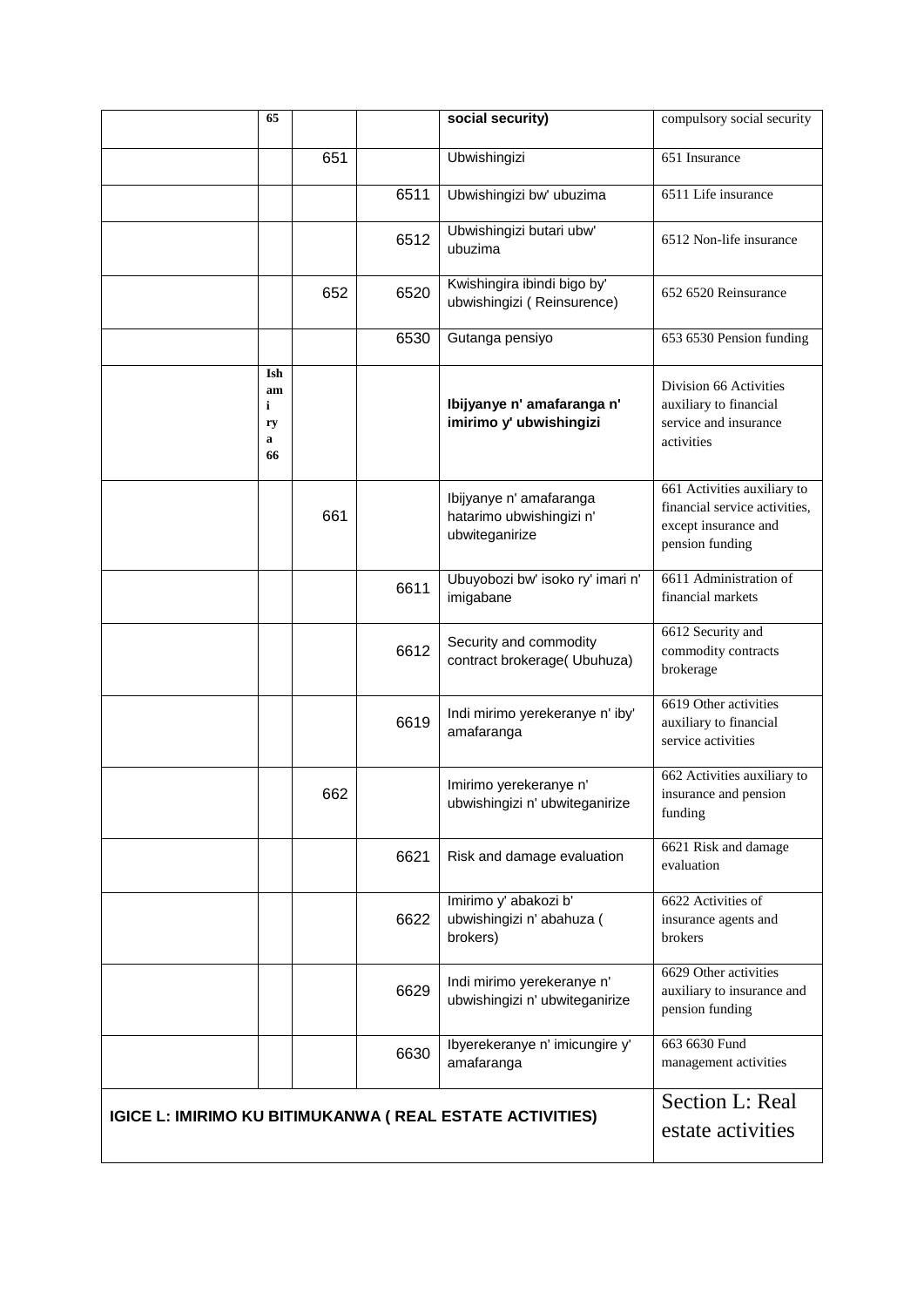| ls<br>h<br>a<br>m<br>i.<br>ry<br>a<br>68              |                                                                              |      | Ibyerekeranye n' umutungo<br>utimukamwa (Real state<br>activities)                                                                | Division 68 Real estate<br>activities                                                         |
|-------------------------------------------------------|------------------------------------------------------------------------------|------|-----------------------------------------------------------------------------------------------------------------------------------|-----------------------------------------------------------------------------------------------|
|                                                       | 681                                                                          | 6810 | Ibikorwa ku bitimukanwa by'<br>umuntu cyangwa<br>bikodeshejwe                                                                     | 681 6810 Real estate<br>activities with own or<br>leased property                             |
|                                                       | 682                                                                          | 6820 | Ibikorwa ku bitimukanwa<br>hakurikije amasezerano<br>yanditse cyangwa hishyuwe<br>amafaranga                                      | 682 6820 Real estate<br>activities on a fee or<br>contract basis                              |
| IGICE M:IMIRIMO " PROFESSIONNEL", IY' UBUHANGA N' IYA | <b>Section M:</b><br>Professional,<br>scientific and<br>technical activities |      |                                                                                                                                   |                                                                                               |
| Ish<br>am<br>$\mathbf{i}$<br>ry<br>a<br>69            |                                                                              |      | Ibijyanye n' amategiko n'<br>ibaruramutungo(accountant)                                                                           | Division 69 Legal and<br>accounting activities                                                |
|                                                       | 691                                                                          | 6910 | Ibjyanye n'amategeko                                                                                                              | 691 6910 Legal activities                                                                     |
|                                                       | 692                                                                          | 6920 | Ibaruramutungo,<br>ishyingurabitabo, n' imirimo y'<br>ubugenzuzi(Audit);<br>Consultance mu by' imisoro                            | 692 6920 Accounting,<br>bookkeeping and auditing<br>activities; tax consultancy               |
| Ish<br>am<br>i<br>ry<br>a<br>70                       |                                                                              |      | Imirimo ikorerwa ku byicaro<br>bikuru; imirimo ya<br>consulitanse mu<br>micungire(management)                                     | Division 70 Activities of<br>head offices; management<br>consultancy activities               |
|                                                       | 701                                                                          | 7010 | Imirimo ikorerwa ku byicaro<br>bikuru                                                                                             | 701 7010 Activities of<br>head offices                                                        |
|                                                       | 702                                                                          | 7020 | Imirimo ya konsilitanse mu<br>micungire (<br>management)                                                                          | 702 7020 Management<br>consultancy activities                                                 |
| Ish<br>am<br>i<br>ry<br>a                             |                                                                              |      | Imirimo y' abahanga mu<br>nyigo z' inyubako<br>(architectoral), iy' aba<br>injeniyeri ; Imirimo y'<br>ubushakashatsi n' igerageza | Division 71 Architectural<br>and engineering activities;<br>technical testing and<br>analysis |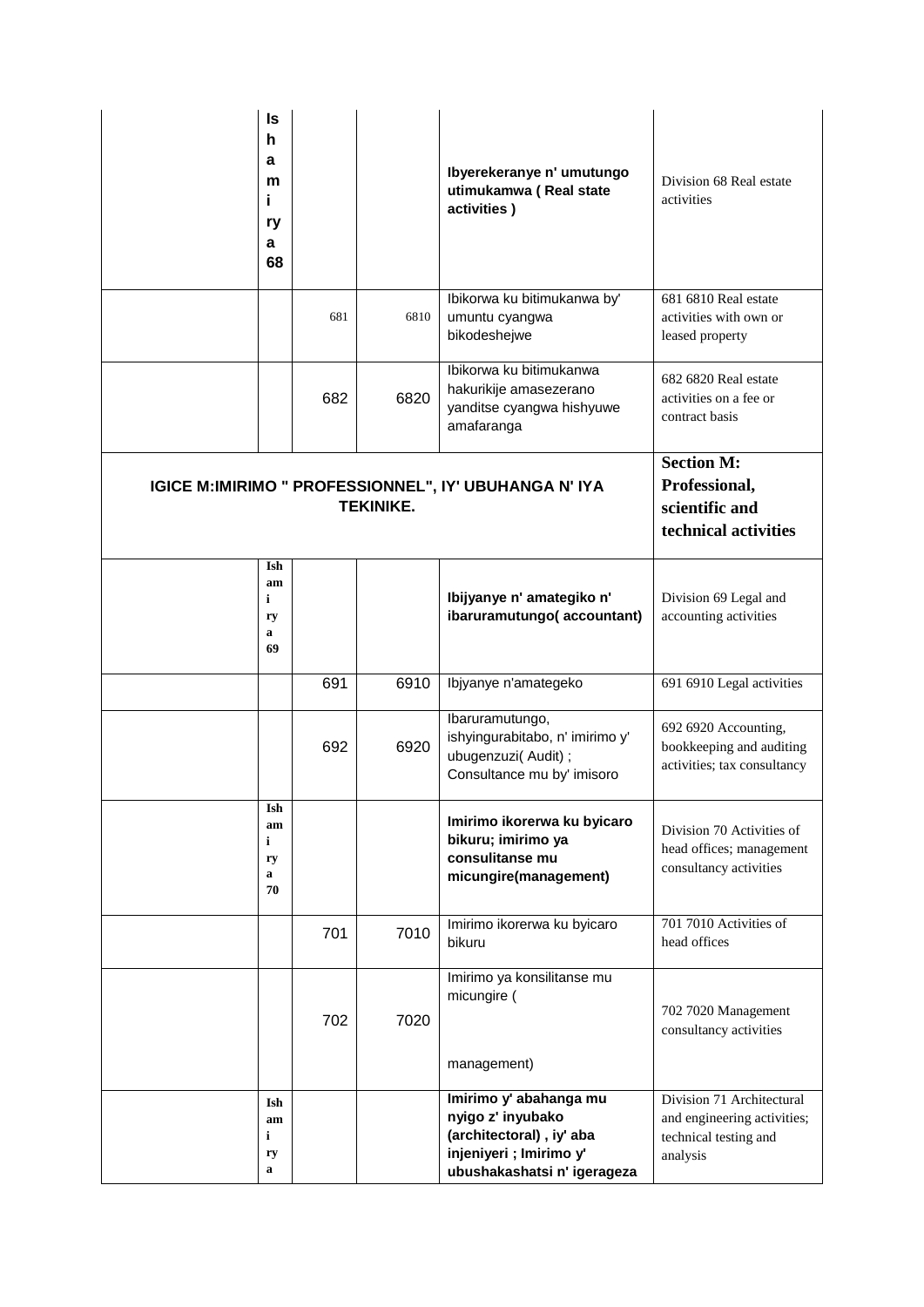| 71                                        |     |      | ry' ibikoresho                                                                            |                                                                                              |
|-------------------------------------------|-----|------|-------------------------------------------------------------------------------------------|----------------------------------------------------------------------------------------------|
|                                           | 711 | 7110 | Imirimo y' abahanga mu nyigo<br>z' inyubako (architectoral), iy'<br>aba injeniyeri        | 711 7110 Architectural<br>and engineering activities<br>and related technical<br>consultancy |
|                                           |     |      | Imirimo yerekeranye n'<br>igerageza n' ubushakashatsi ku<br>bikoresho                     | 712 7120 Technical testing<br>and analysis                                                   |
| Ish<br>am<br>i<br>ry<br>$\mathbf a$<br>72 |     |      | Ubushakashatsi mu<br>byubuhanga n' iterambere                                             | Division 72 Scientific<br>research and development                                           |
|                                           | 721 | 7210 | Ubushakashatsi kuri natural<br>sciences and engenieering                                  | 721 7210 Research and<br>experimental development<br>on natural sciences and<br>engineering  |
|                                           | 722 | 7220 | Ubushakashatsi muri social<br>sciences and humanities                                     | 722 7220 Research and<br>experimental development<br>on social sciences and<br>humanities    |
| Ish<br>am<br>i<br>ry<br>$\mathbf a$<br>73 |     |      | Iyamamaza n'<br>ubushakashatse mu by'<br>amasoko                                          | Division 73 Advertising<br>and market research                                               |
|                                           | 731 | 7310 | Iyamamaza n' ubushakashatsi<br>mu by' amasoko                                             | 731 7310 Advertising                                                                         |
|                                           | 732 | 7320 | Ubushakashatsi mu by'<br>amasoko no kubaza abantu<br>icyo batekereza (Opinion<br>polling) | 732 7320 Market research<br>and public opinion polling                                       |
| Ish<br>am<br>i<br>ry<br>a<br>74           |     |      | Indi mirimo " professionnel ",<br>iy' ubuhanga n' iya tekinike                            | Division 74 Other<br>professional, scientific and<br>technical activities                    |
|                                           | 741 | 7410 | Specialized design activities                                                             | 741 7410 Specialized<br>design activities                                                    |
|                                           | 742 | 7420 | Imirimo yo gufotora                                                                       | 742 7420 Photographic<br>activities                                                          |
|                                           | 749 | 7490 | Indi mirimo " professionnel ", iy'<br>ubuhanga n' iya tekinike n.e.c.                     | 749 7490 Other<br>professional, scientific and<br>technical activities n.e.c.                |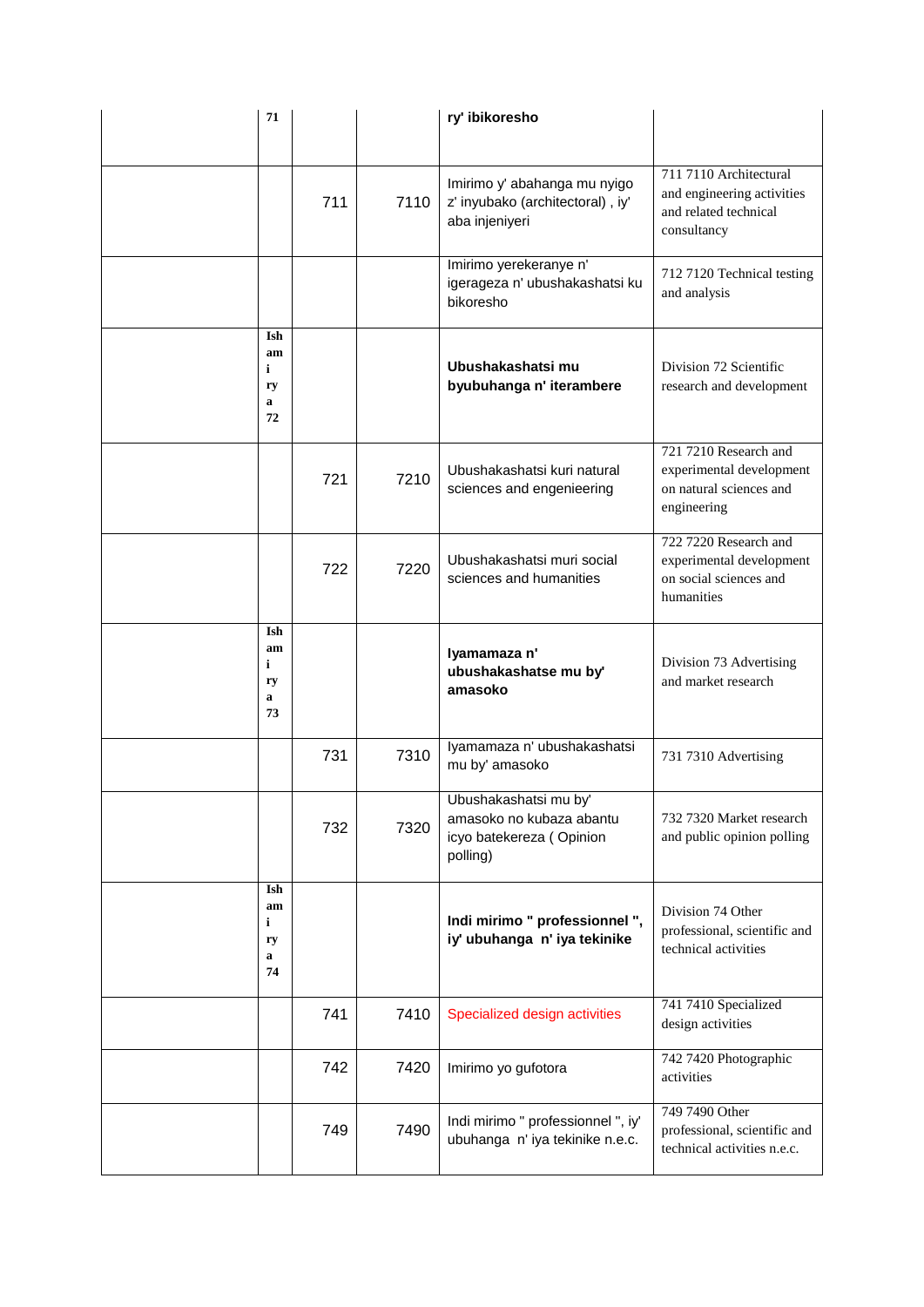|                                                      | Ish<br>am<br>i<br>ry<br>a<br>75                                                 |     |      | Imirimo y' ubuvuzi bw'<br>amatungo                                              | Division 75 Veterinary<br>activities                                                              |
|------------------------------------------------------|---------------------------------------------------------------------------------|-----|------|---------------------------------------------------------------------------------|---------------------------------------------------------------------------------------------------|
|                                                      |                                                                                 | 750 | 7500 | Imirimo y' abaganga b'<br>amatungo                                              | 750 7500 Veterinary<br>activities                                                                 |
| <b>IGICE N:IMIRIMO " ADMINISTRATIVE AND SUPPORT"</b> | <b>Section N:</b><br><b>Administrative and</b><br>support service<br>activities |     |      |                                                                                 |                                                                                                   |
|                                                      | Ish<br>am<br>i<br>ry<br>a<br>77                                                 |     |      | Imirimo ijyanye n' ikodesha<br>n' ikodesha-gura.                                | Division 77 Rental and<br>leasing activities                                                      |
|                                                      |                                                                                 | 771 | 7710 | Gukodesha ibinyabiziga bifite<br>moteri                                         | 771 7710 Renting and<br>leasing of motor vehicles                                                 |
|                                                      |                                                                                 | 772 |      | Gukodesha ibintu by' umuntu<br>ku giti cye cyangwa by' urugo                    | 772 Renting and leasing of<br>personal and household<br>goods                                     |
|                                                      |                                                                                 |     | 7721 | Gukodesha ibintu bikoreshwa<br>mu myidagaduro                                   | 7721 Renting and leasing<br>of recreational and sports<br>goods                                   |
|                                                      |                                                                                 |     | 7722 | Gukodesha cassette za video<br>n' ama CD                                        | 7722 Renting of video<br>tapes and disks                                                          |
|                                                      |                                                                                 |     | 7729 | Gukodesha ibindi bintu by'<br>umuntu ku giti cye cyangwa by'<br>urugo           | 7729 Renting and leasing<br>of other personal and<br>household goods                              |
|                                                      |                                                                                 | 773 | 7730 | Gukodesha amamashine<br>ibikoresho n' ibindi bintu bifatika                     | 773 7730 Renting and<br>leasing of other<br>machinery, equipment and<br>tangible goods            |
|                                                      |                                                                                 | 774 | 7740 | Gukodesha " intellectual<br>property" n' ibindi bijyanye,<br>hatarimo inyandiko | 774 7740 Leasing of<br>intellectual property and<br>similar products, except<br>copyrighted works |
|                                                      | Ish<br>am<br>i<br>ry<br>$\mathbf a$<br>78                                       |     |      | Imirimo yo guhuza abashaka<br>akazi n' abagatanga                               | Division 78 Employment<br>activities                                                              |
|                                                      |                                                                                 | 781 | 7810 | Imirimo y' ibigo bihuza<br>abashaka akazi n' abagatanga                         | 781 7810 Activities of<br>employment placement<br>agencies                                        |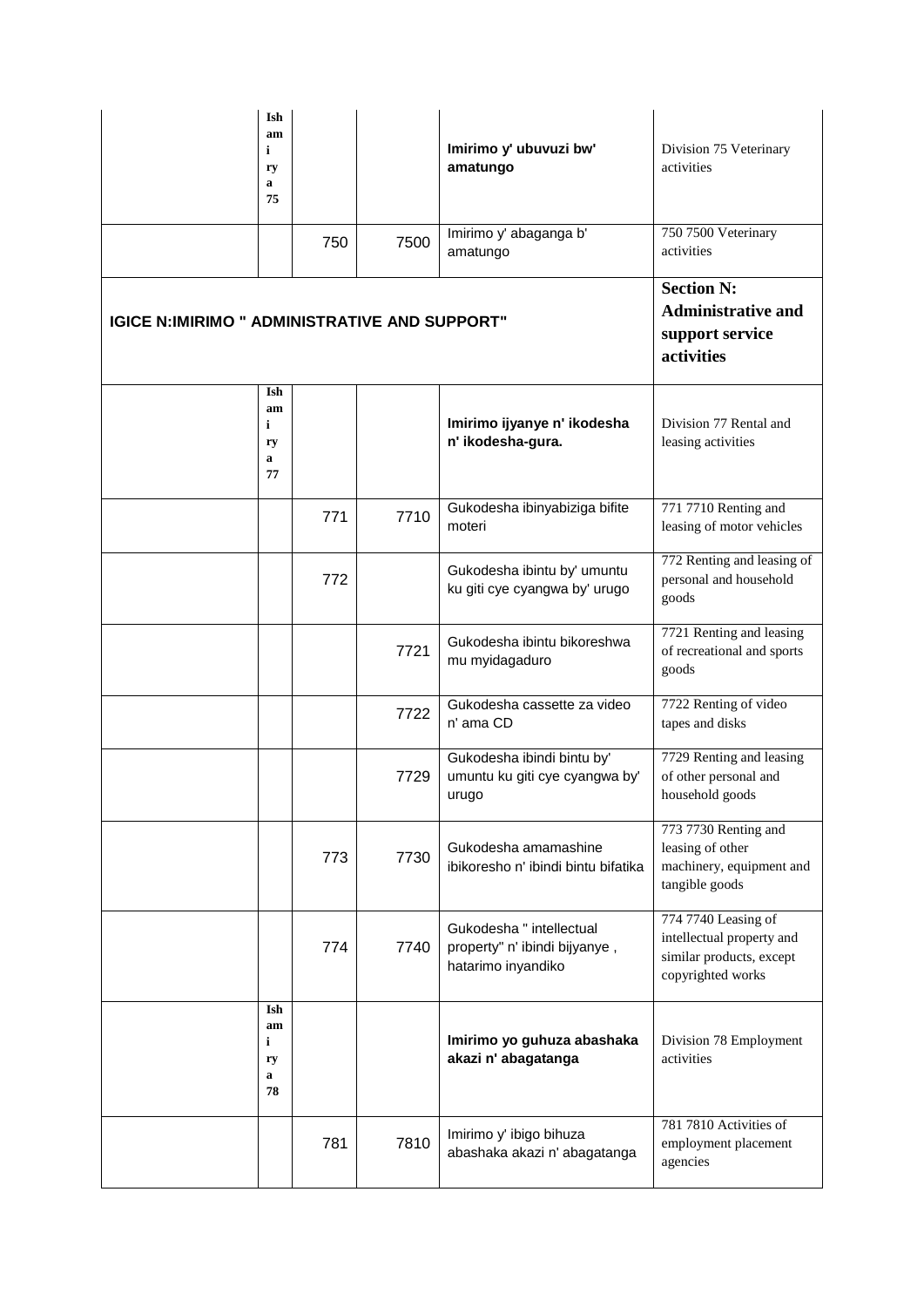|                                           | 782 | 7820 | Imirimo y' ibigo bitanga akazi k'<br>igihe gito                                                                                  | 782 7820 Temporary<br>employment agency<br>activities                                         |
|-------------------------------------------|-----|------|----------------------------------------------------------------------------------------------------------------------------------|-----------------------------------------------------------------------------------------------|
|                                           | 783 | 7830 | Ubundi buryo bwo guha<br>abakozi ababakeneye                                                                                     | 783 7830 Other human<br>resources provision                                                   |
| Ish<br>am<br>i<br>ry<br>a<br>79           |     |      | Ibigo bitwara abantu,<br>abakora mu minara yo ku<br>bibuga by' indege, imirimo ya<br>"reservation" n' ibindi<br>bijyanye n' ibyo | Division 79 Travel agency,<br>tour operator, reservation<br>service and related<br>activities |
|                                           | 791 |      | Ibigo bitwara abantu, abakora<br>mu minara yo ku bibuga by'<br>indege                                                            | 791 Travel agency and<br>tour operator activities                                             |
|                                           |     | 7911 | Imirimo y' ibigo bitwara abantu                                                                                                  | 7911 Travel agency<br>activities                                                              |
|                                           |     | 7912 | Imirimo y' abakora ku minara                                                                                                     | 7912 Tour operator<br>activities                                                              |
|                                           | 799 | 7990 | Izindi serivisi za rezerivasiyo n'<br>indi mirimo ijyanye nabyo                                                                  | 799 7990 Other<br>reservation service and<br>related activities                               |
| Ish<br>am<br>i<br>ry<br>a<br>80           |     |      | Imirimo yerekeranye<br>n'umutekeno n'iperereza                                                                                   | Division 80 Security and<br>investigation activities                                          |
|                                           | 801 | 8010 | Abikorera mu mirimo<br>y'umutekano                                                                                               | 801 8010 Private security<br>activities                                                       |
|                                           | 802 | 8020 | Imirimo ikorwa n'inzego<br>z'umutekano                                                                                           | 802 8020 Security systems<br>service activities                                               |
|                                           | 803 | 8030 | Imirimo yerekeranye<br>n'iperereza                                                                                               | 803 8030 Investigation<br>activities                                                          |
| Ish<br>am<br>$\mathbf i$<br>ry<br>a<br>81 |     |      | Gufasha mu bikorwa<br>by'ubwubatse no gutunganya<br>ubutaka                                                                      | Division 81 Services to<br>buildings and landscape<br>activities                              |
|                                           | 811 | 8110 | Uruhurirane rw'imirimo<br>y'ubusha itandukanye (Gukora<br>isuku, gucunga umutekano)                                              | 811 8110 Combined<br>facilities support activities                                            |
|                                           | 812 |      | Imirimo yerekeranye n'isuku                                                                                                      | 812 Cleaning activities                                                                       |
|                                           |     | 8121 | Gukora isuku mu buryo<br>busanzwe mu nyubako                                                                                     | 8121 General cleaning of<br>buildings                                                         |
|                                           |     | 8129 | Isuku ikorerwa ahandi,                                                                                                           | 8129 Other building and<br>industrial cleaning                                                |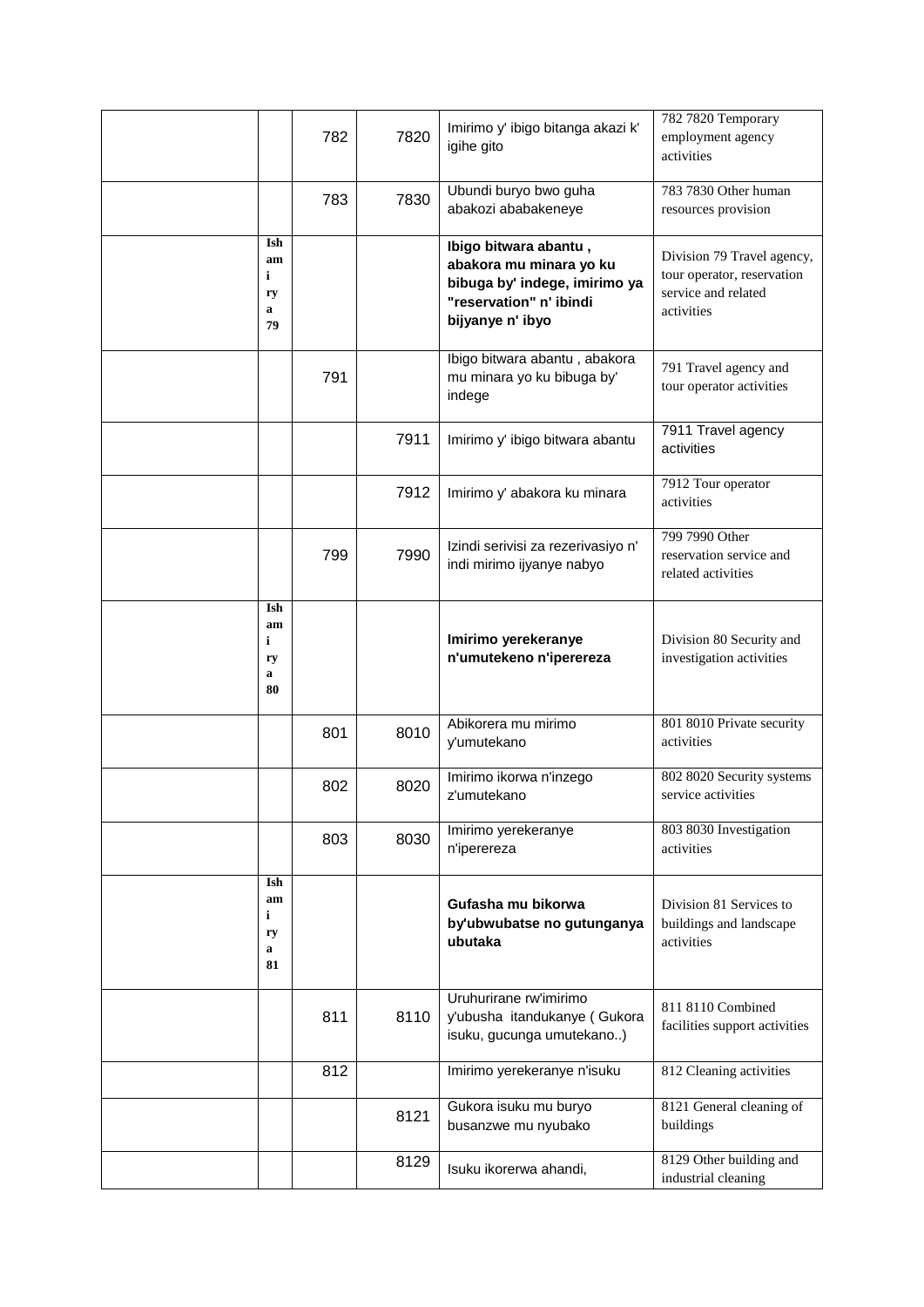|                                                                                   |                                                                               |     |      | n'ikorerwa mu nganda                                                                      | activities                                                                                       |
|-----------------------------------------------------------------------------------|-------------------------------------------------------------------------------|-----|------|-------------------------------------------------------------------------------------------|--------------------------------------------------------------------------------------------------|
|                                                                                   |                                                                               | 813 | 8130 | Gukora mu busitani, gutera<br>indabo n'ibindi nko kurwanya<br>isuri                       | 813 8130 Landscape care<br>and maintenance service<br>activities                                 |
|                                                                                   | Ish<br>am<br>i<br>ry<br>$\mathbf a$<br>82                                     |     |      | Imirimo yo mu biro, Ubufasha<br>mu mirimo yo mu biro, n'indi<br>y'ubucuruzi               | Division 82 Office<br>administrative, office<br>support and other business<br>support activities |
|                                                                                   |                                                                               |     | 821  | Imirimo yo mu biro n'ubufasha<br>mu mirimo yo mu biro                                     | 821 Office administrative<br>and support activities                                              |
|                                                                                   |                                                                               |     | 8211 | Uruhurirane rw'imirimo yo mu<br>biro (reception, kwishyura<br>facture, kuryana inyandiko) | 8211 Combined office<br>administrative service<br>activities                                     |
|                                                                                   |                                                                               |     | 8219 | Gufotora inyandiko, gutegura<br>inyandiko, n'indi mirimo<br>y'ubufasha bwo mu biro        | 8219 Photocopying,<br>document preparation and<br>other specialized office<br>support activities |
|                                                                                   |                                                                               | 822 | 8220 | Imirimo yerekenye no<br>gukoresha telephone                                               | 822 8220 Activities of call<br>centres                                                           |
|                                                                                   |                                                                               | 823 | 8230 | Gutegura inama n'amamurika<br>gurisha,                                                    | 823 8230 Organization of<br>conventions and trade<br>shows                                       |
|                                                                                   |                                                                               | 829 |      | Imirimo y'ubufasha mu bucuruzi<br>(bisiness)                                              | 829 Business support<br>service activities n.e.c.                                                |
|                                                                                   |                                                                               |     | 8291 | Imirimo ikorwa n'ibigo<br>bikusanya za factures<br>kuzirango bizishyure                   | 8291 Activities of<br>collection agencies and<br>credit bureaus                                  |
|                                                                                   |                                                                               |     | 8292 | Imirimo yerekeranye no<br>gufunika(mu macupa, mu<br>makarito, impano)                     | 8292 Packaging activities                                                                        |
|                                                                                   |                                                                               |     | 8299 | Indi mirimo y'ubufasha mu<br>bucuruzi (bisiness)                                          | 8299 Other business<br>support service activities<br>n.e.c.                                      |
| <b>IGICE O: UBUYOBOZI BWA LETA N'INGABO; UBWITEGANYIRIZE</b><br><b>BUTEGETSWE</b> | <b>Public</b><br>administration and<br>defence; compulsory<br>social security |     |      |                                                                                           |                                                                                                  |
|                                                                                   | Ish<br>am<br>i<br>ry<br>a<br>84                                               |     |      | Ubuyobozi bwa Leta<br>n'ingabo; ubwiteganyirize<br>butegetswe                             | Division 84 Public<br>administration and<br>defence; compulsory<br>social security               |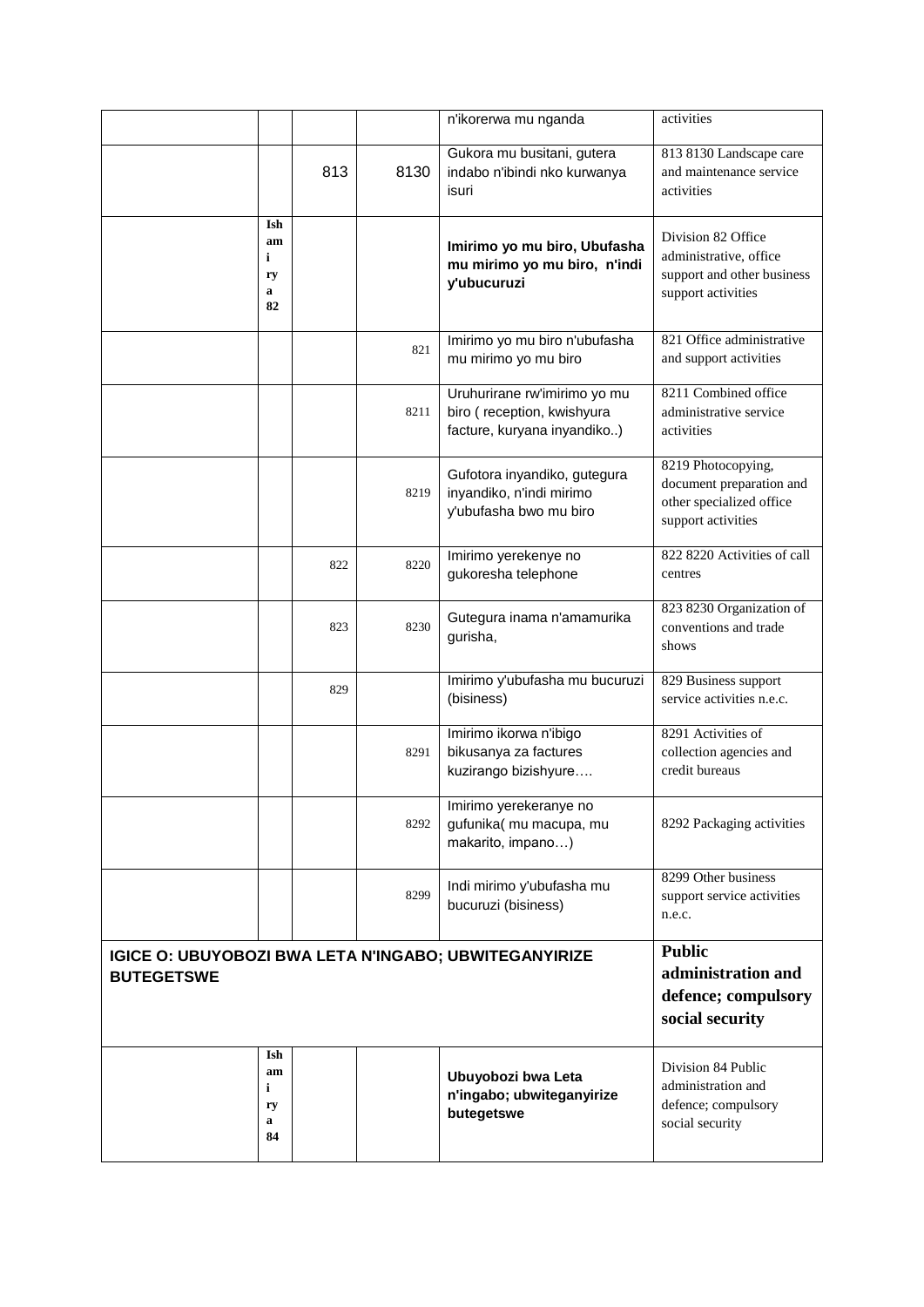|                         |                                         | 841 |      | Ubuyobozi bw'igihugu,<br>ubukungu na politike ku<br>mibereho y'abaturage                                                 | 841 Administration of the<br>State and the economic<br>and social policy of the<br>community                                                                 |
|-------------------------|-----------------------------------------|-----|------|--------------------------------------------------------------------------------------------------------------------------|--------------------------------------------------------------------------------------------------------------------------------------------------------------|
|                         |                                         |     | 8411 | Imirimo yo mu buyobozi bukuru                                                                                            | 8411 General public<br>administration activities                                                                                                             |
|                         |                                         |     | 8412 | Amabwiriza yerekeranye<br>n'ibikorwa bw'ubuvuzi, uburezi,<br>umuco n'izindi serivisi sosiale<br>hatarimo ubwiteganyirize | 8412 Regulation of the<br>activities of providing<br>health care, education,<br>cultural services and other<br>social services, excluding<br>social security |
|                         |                                         |     | 8413 | Gushyiraho amabwiriza<br>n'ingamba bituma ibikorwa<br>byerekeranye na bisiness<br>bigenda neza                           | 8413 Regulation of and<br>contribution to more<br>efficient operation of<br>businesses                                                                       |
|                         |                                         | 842 |      | Serivisi zihabwa abaturage<br>muri rusange                                                                               | 842 Provision of services<br>to the community as a<br>whole                                                                                                  |
|                         |                                         |     | 8421 | Ububanyi n'amahanga                                                                                                      | 8421 Foreign affairs                                                                                                                                         |
|                         |                                         |     | 8422 | Imirimo y'ingabo                                                                                                         | 8422 Defence activities                                                                                                                                      |
|                         |                                         |     | 8423 | Umutekano n'ubusugire<br>bw'igihugu                                                                                      | 8423 Public order and<br>safety activities                                                                                                                   |
|                         |                                         | 843 | 8430 | Ubwishingizi butegetswe                                                                                                  | 843 8430 Compulsory<br>social security activities                                                                                                            |
| <b>IGICE P: UBUREZI</b> |                                         |     |      |                                                                                                                          | P: Education                                                                                                                                                 |
|                         | Is<br>h<br>a<br>m<br>i<br>ry<br>a<br>85 |     |      | <b>Uburezi</b>                                                                                                           | Division 85 Education                                                                                                                                        |
|                         |                                         | 851 | 8510 | Uburezi mu mashuri y'inshuke<br>n'abanza                                                                                 | 851 8510 Pre-primary and<br>primary education                                                                                                                |
|                         |                                         | 852 |      | Uburezi mu mashuri yisumbuye                                                                                             | 852 Secondary education                                                                                                                                      |
|                         |                                         |     | 8521 | Uburezi rusange mu mashuri<br>y'isumbuye                                                                                 | 8521 General secondary<br>education                                                                                                                          |
|                         |                                         |     | 8522 | Uburezi mu mashuri yisumbuye<br>y'imyuga                                                                                 | 8522 Technical and<br>vocational secondary<br>education                                                                                                      |
|                         |                                         | 853 | 8530 | Uburezi mu mashuri makuru                                                                                                | 853 8530 Higher                                                                                                                                              |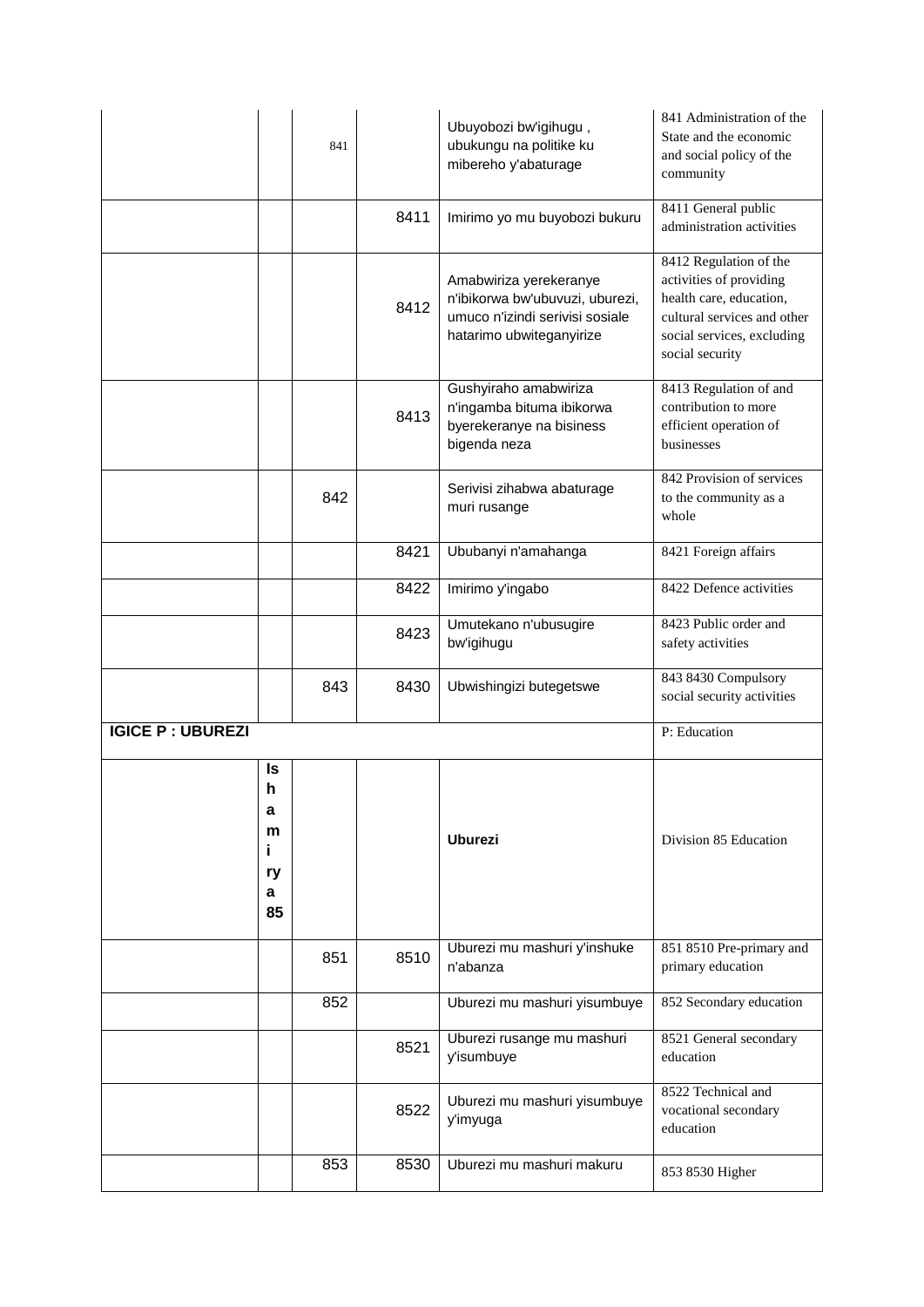|                                                                              |                                                                |     |      |                                                                             | education                                                                                               |
|------------------------------------------------------------------------------|----------------------------------------------------------------|-----|------|-----------------------------------------------------------------------------|---------------------------------------------------------------------------------------------------------|
|                                                                              |                                                                | 854 |      | Ubundi burezi                                                               | 854 Other education                                                                                     |
|                                                                              |                                                                |     | 8541 | Uburezi mu byerekeranye na<br>sporo n'imyidagaduro                          | 8541 Sports and recreation<br>education                                                                 |
|                                                                              |                                                                |     | 8542 | Uburezi mu byerekeranye n'umuco                                             | 8542 Cultural education                                                                                 |
|                                                                              |                                                                |     | 8549 | Ubundi burezi butavuzwe                                                     | 8549 Other education<br>n.e.c.                                                                          |
|                                                                              |                                                                | 855 | 8550 | Imirimo y'ubufasha mu burezi                                                | 855 8550 Educational<br>support activities                                                              |
| <b>IGICE Q: IBYEREKERANYE N'UBUZIMA BW'ABANTU N'IMIRIMO</b><br><b>SOCIAL</b> | <b>Section Q:Human</b><br>health and social<br>work activities |     |      |                                                                             |                                                                                                         |
|                                                                              | ls<br>h<br>a<br>m<br>i.<br>ry<br>a<br>86                       |     |      | Imirimo yerekeranye n'ubuzima<br>bw'abantu                                  | Division 86 Human health<br>activities                                                                  |
|                                                                              |                                                                | 861 | 8610 | Imirimo ikorerwa mu bitaro                                                  | 861 8610 Hospital<br>activities                                                                         |
|                                                                              |                                                                | 862 | 8620 | Imirimo y'ibikorwa bw'ubuguzi<br>n'ibyerekeranye n'amenyo                   | 862 8620 Medical and<br>dental practice activities                                                      |
|                                                                              |                                                                | 869 | 8690 | Indi mirimo yo kwita ku buzima<br>bw'abantu                                 | 869 8690 Other human<br>health activities                                                               |
|                                                                              | ls<br>h<br>a<br>m<br>i.<br>ry<br>a<br>87                       |     |      | Imirimo yo kwita ku bantu<br>ikorerwa aho batuye                            | Division 87 Residential<br>care activities                                                              |
|                                                                              |                                                                | 871 | 8710 | Ibikorwa remezo byo kuvurira<br>abantu aho batuye                           | 871 8710 Residential<br>nursing care facilities                                                         |
|                                                                              |                                                                | 872 | 8720 | Ibikorwa byo kwita ku bafite<br>ubumuga bwo mu mutwe<br>bikorerwa ha batuye | 872 8720 Residential care<br>activities for mental<br>retardation, mental health<br>and substance abuse |
|                                                                              |                                                                | 873 | 8730 | Ibikorwa byo kwita ku basaza<br>n'abamugaye bikorerwa aho                   | 873 8730 Residential care<br>activities for the elderly                                                 |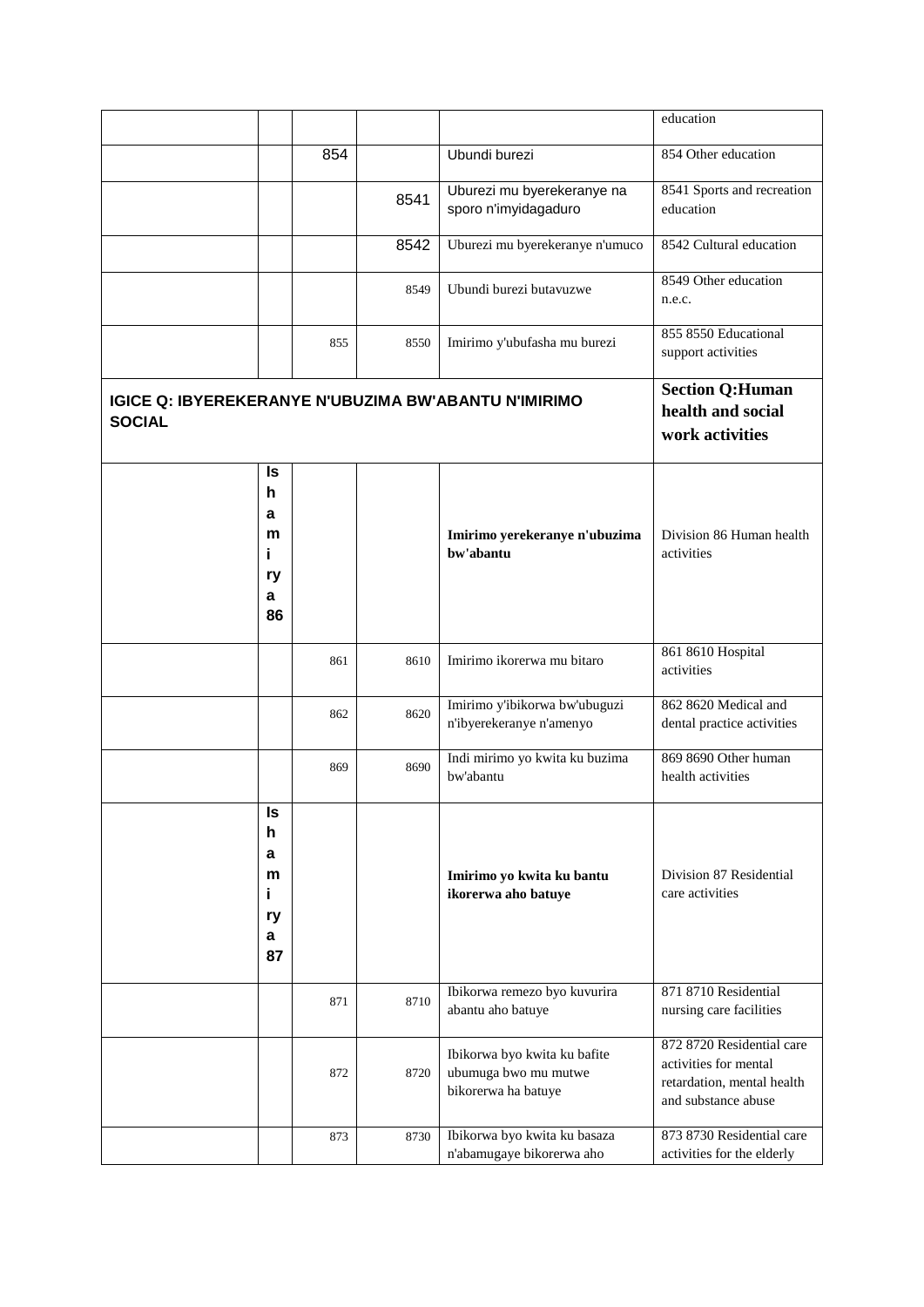|                                                 |                                          |     |      | batuye                                                                                                 | and disabled                                                                                |
|-------------------------------------------------|------------------------------------------|-----|------|--------------------------------------------------------------------------------------------------------|---------------------------------------------------------------------------------------------|
|                                                 |                                          | 879 | 8790 | Ibindi bikorwa byo kwita ku bantu<br>bikorerwa aho batuye                                              | 879 8790 Other residential<br>care activities                                               |
|                                                 | Is<br>h<br>a<br>m<br>i.<br>ry<br>a<br>88 |     |      | Imirimo yo kwita ku bantu<br>adakorerwa mu nyubako                                                     | Division 88 Social work<br>activities without<br>accommodation                              |
|                                                 |                                          | 881 | 8810 | Imirimo yo kwita ku basaz<br>n'abafite ubumuga idakorerwa aho<br>batuye                                | 881 8810 Social work<br>activities without<br>accommodation for the<br>elderly and disabled |
|                                                 |                                          | 889 | 8890 | Indi mirimo yo kwita ku bantu<br>idakorerwa hao batuye                                                 | 889 8890 Other social<br>work activities without<br>accommodation                           |
| <b>IGICE Q: UBUGENI, IMYIDAGADURO N'IMIKINO</b> |                                          |     |      |                                                                                                        | Section R: Arts,<br>entertainment<br>and recreation                                         |
|                                                 | ls<br>h<br>a<br>m<br>i<br>ry<br>a<br>90  |     |      | Imikino, Ubugeni<br>n'imyadagaduro                                                                     | Division 90 Creative, arts<br>and entertainment<br>activities                               |
|                                                 |                                          | 900 | 9000 | Imirimo yerekeranye n'Imikino,<br>Ubugeni n'imyidagaduro                                               | 900 9000 Creative, arts<br>and entertainment<br>activities                                  |
|                                                 | ls<br>h<br>a<br>m<br>i<br>ry<br>а<br>91  |     |      | Imirimo yo mu masomero,<br>ububiko bw'inyandiko, inzu<br>ndangamurage n'indi mirimo<br>ijyanye n'umuco | Division 91 Libraries,<br>archives, museums and<br>other cultural activities                |
|                                                 |                                          |     | 9101 | Imirimo ikorerwa mu masomero<br>no mu bubiko bw'inyandiko                                              | 9101 Library and archives<br>activities                                                     |
|                                                 |                                          |     | 9102 | Imirimo ikorerwa mu nzu<br>ndamurage, n'ubushakashatsi ku                                              | 9102 Museums activities<br>and operation of historical                                      |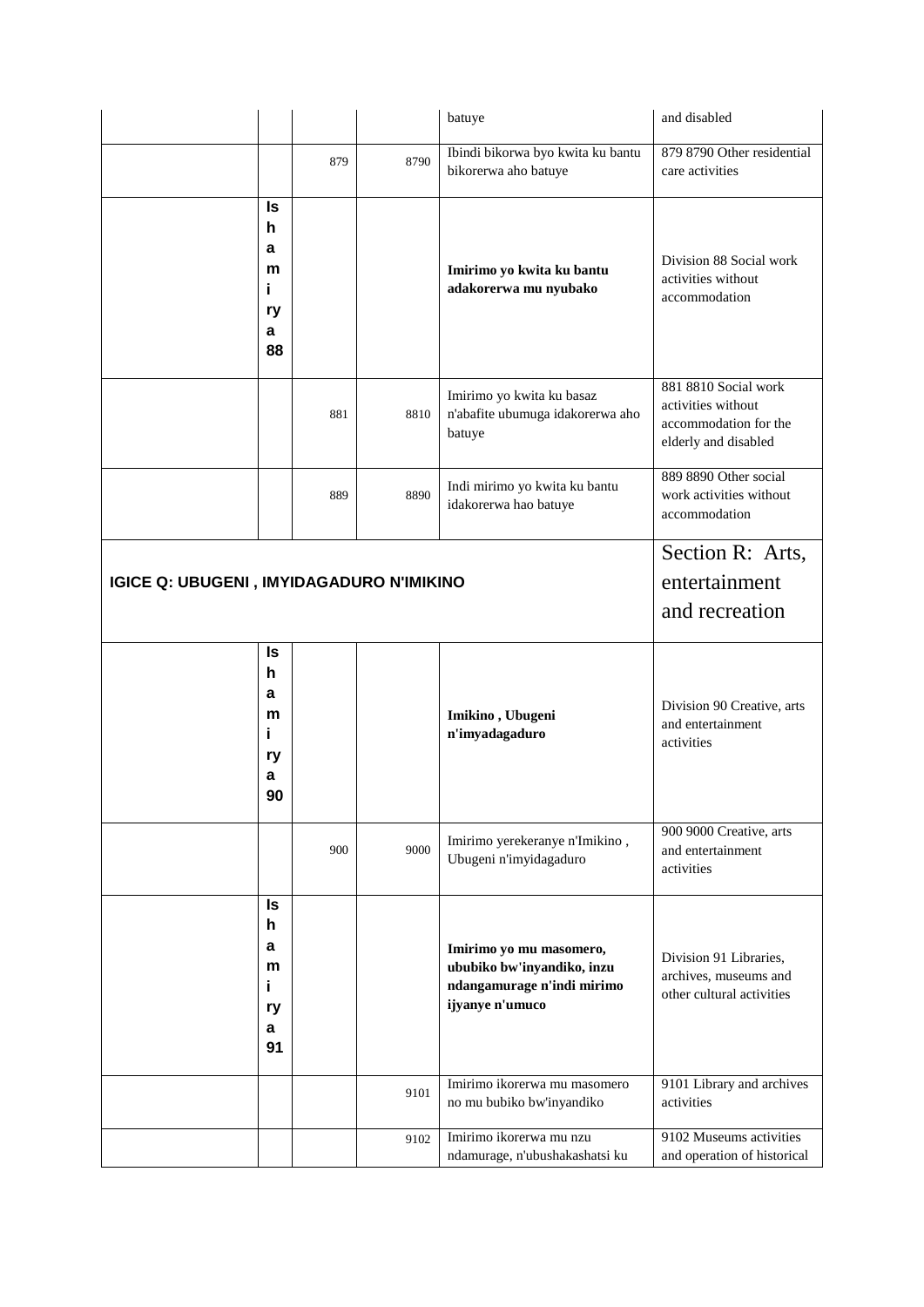|                                         |                            |      | mateka y'ahantu n'inyubako                                                    | sites and buildings                                                         |
|-----------------------------------------|----------------------------|------|-------------------------------------------------------------------------------|-----------------------------------------------------------------------------|
|                                         |                            | 9103 | Imirimo ikorerwa miu busitani<br>bw'ibiti, inyamaswa, no ku<br>mutungo kamere | 9103 Botanical and<br>zoological gardens and<br>nature reserves activities  |
| h<br>a<br>i<br>a                        | Is<br>m<br>ry<br>92        |      | Imikino n'intego                                                              | Division 92 Gambling and<br>betting activities                              |
|                                         | 920                        | 9200 | Imirimo yerekeranye n'imikino<br>n'intego                                     | 920 9200 Gambling and<br>betting activities                                 |
| a                                       | ls<br>ha<br>mi<br>ry<br>93 |      | Imirimo yerekeranye na siporo,<br>kwishimisha no kuruhuka                     | Division 93 Sports<br>activities and amusement<br>and recreation activities |
|                                         | 931                        |      | Imirimo yerekeranye na siporo                                                 | 931 Sports activities                                                       |
|                                         |                            | 9311 | Gukora no gutanganya<br>ibyangombya bikenerwa muri<br>siporo                  | 9311 Operation of sports<br>facilities                                      |
|                                         |                            | 9312 | Imirimo ya siporo ikorerwa mu<br>mahriro                                      | 9312 Activities of sports<br>clubs                                          |
|                                         |                            | 9319 | Indi mirimo ya siporo                                                         | 9319 Other sports<br>activities                                             |
|                                         | 932                        |      | Indi mirimo yerekeranye no<br>kwinezeza no kuruhuka                           | 932 Other amusement and<br>recreation activities                            |
|                                         |                            | 9321 | Imirimo yo kwinezeza ikorerwa<br>muri za parike                               | 9321 Activities of<br>amusement parks and<br>theme parks                    |
|                                         |                            | 9329 | Indi mirimo yo kwinezeza no<br>kuruhuka                                       | 9329 Other amusement<br>and recreation activities<br>n.e.c.                 |
| <b>IGICE S: INDI MIRIMO YA SERIVISE</b> |                            |      |                                                                               | Section S: Other<br>service activities                                      |
| a                                       | ls<br>ha<br>mi<br>ry<br>94 |      | Imirimo y'amasendicat<br>y'abakozi                                            | Division 94 Activities of<br>membership organizations                       |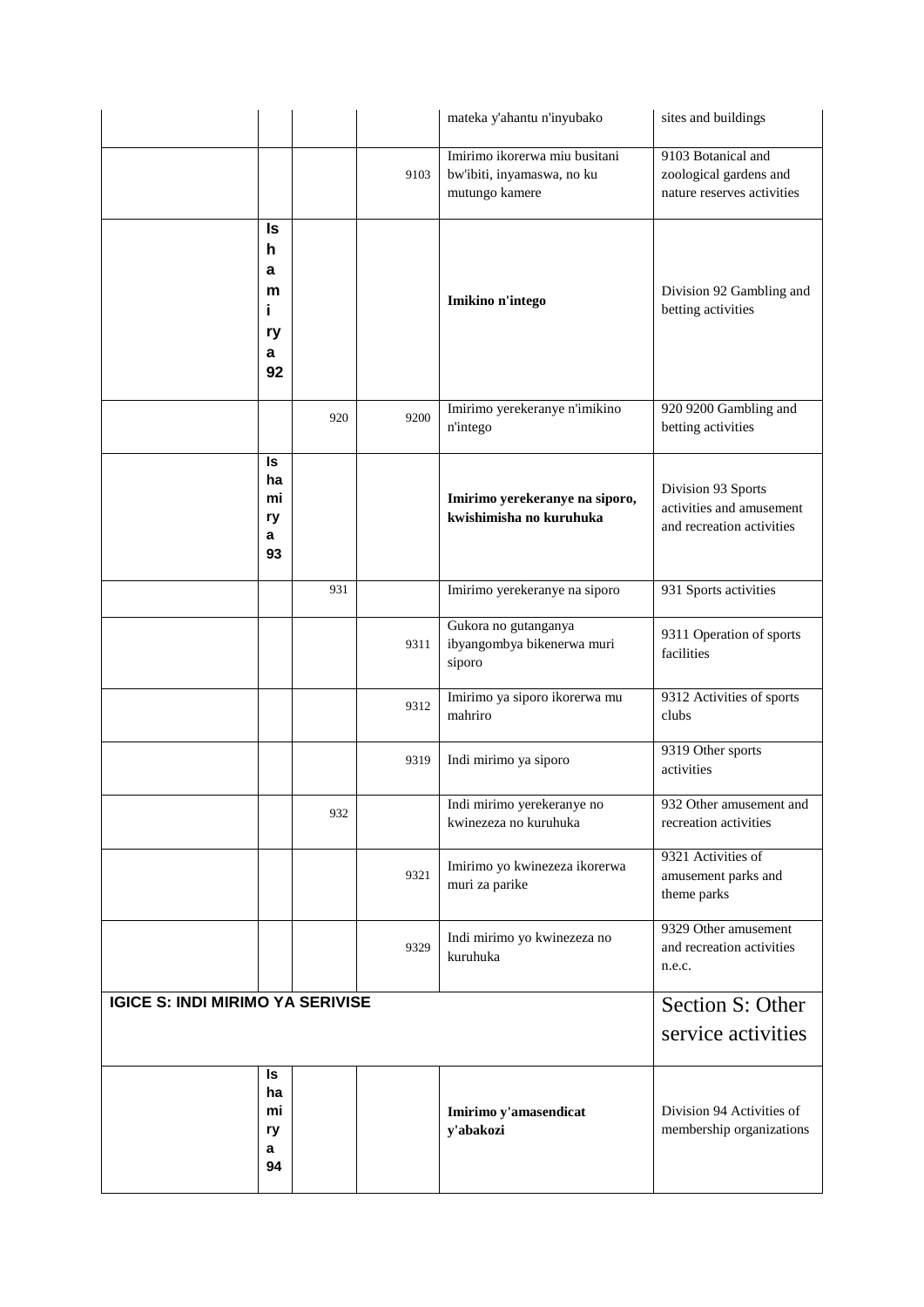|                                 | 941 |      | Imirimo y'ubucuruzi (bisiness),<br>abakoresha n'abanyamwuga bagize<br>amahuriro | 941 Activities of business.<br>employers and<br>professional membership<br>organizations |
|---------------------------------|-----|------|---------------------------------------------------------------------------------|------------------------------------------------------------------------------------------|
|                                 |     | 9411 | Imirimo y'ubucuruzi (bisiness),<br>abakoresha n'abanyamwuga bagize<br>amahuriro | 9411 Activities of business<br>and employers<br>membership organizations                 |
|                                 |     |      | Imirimo y'abanyamwuga bari mu<br>mahuriro y'abakozi                             | 9412 Activities of<br>professional membership<br>organizations                           |
|                                 | 942 | 9420 | Imirimo ya za sendika                                                           | 942 9420 Activities of<br>trade unions                                                   |
|                                 | 949 |      | Imirimo y'ayandi mahuriro<br>y'abakozi                                          | 949 Activities of other<br>membership organizations                                      |
|                                 |     | 9491 | Imirimo y'imahuriro<br>y'abanyamadini                                           | 9491 Activities of<br>religious organizations                                            |
|                                 |     | 9492 | Imirimo y'amahuriro ya politike                                                 | 9492 Activities of political<br>organizations                                            |
|                                 |     | 9499 | Imirimo y'andi mahuriro                                                         | 9499 Activities of other<br>membership organizations<br>n.e.c.                           |
|                                 |     |      |                                                                                 |                                                                                          |
| Is<br>ha<br>mi<br>ry<br>a<br>95 |     |      | Gusana mudasobwa, ibikoresho<br>by'umuntu ku gite cye cyangwa<br>ibyo mu ngo    | Division 95 Repair of<br>computers and personal<br>and household goods                   |
|                                 | 951 |      | Gusana Mudasobwa n'ibikoresho<br>by'itumanaho                                   | 951 Repair of computers<br>and communication<br>equipment                                |
|                                 |     | 9511 | Gusana mudasobwa n'ibindi<br>bikoresho bijyana nayo                             | 9511 Repair of computers<br>and peripheral equipment                                     |
|                                 |     | 9512 | Gusana ibikoresho by'itumanaho                                                  | 9512 Repair of<br>communication equipment                                                |
|                                 | 952 |      | Gusana ibikoresho by'umuntu ku<br>gite cye n'ibyo mu ngo                        | 952 Repair of personal and<br>household goods                                            |
|                                 |     | 9521 | Gusana ibikoresho bya<br>elegitoronike                                          | 9521 Repair of consumer<br>electronics                                                   |
|                                 |     | 9522 | Gusana ibikoresho byo mu rugo,<br>n'ibikoresho byo mu busitani                  | 9522 Repair of household<br>appliances and home and<br>garden equipment                  |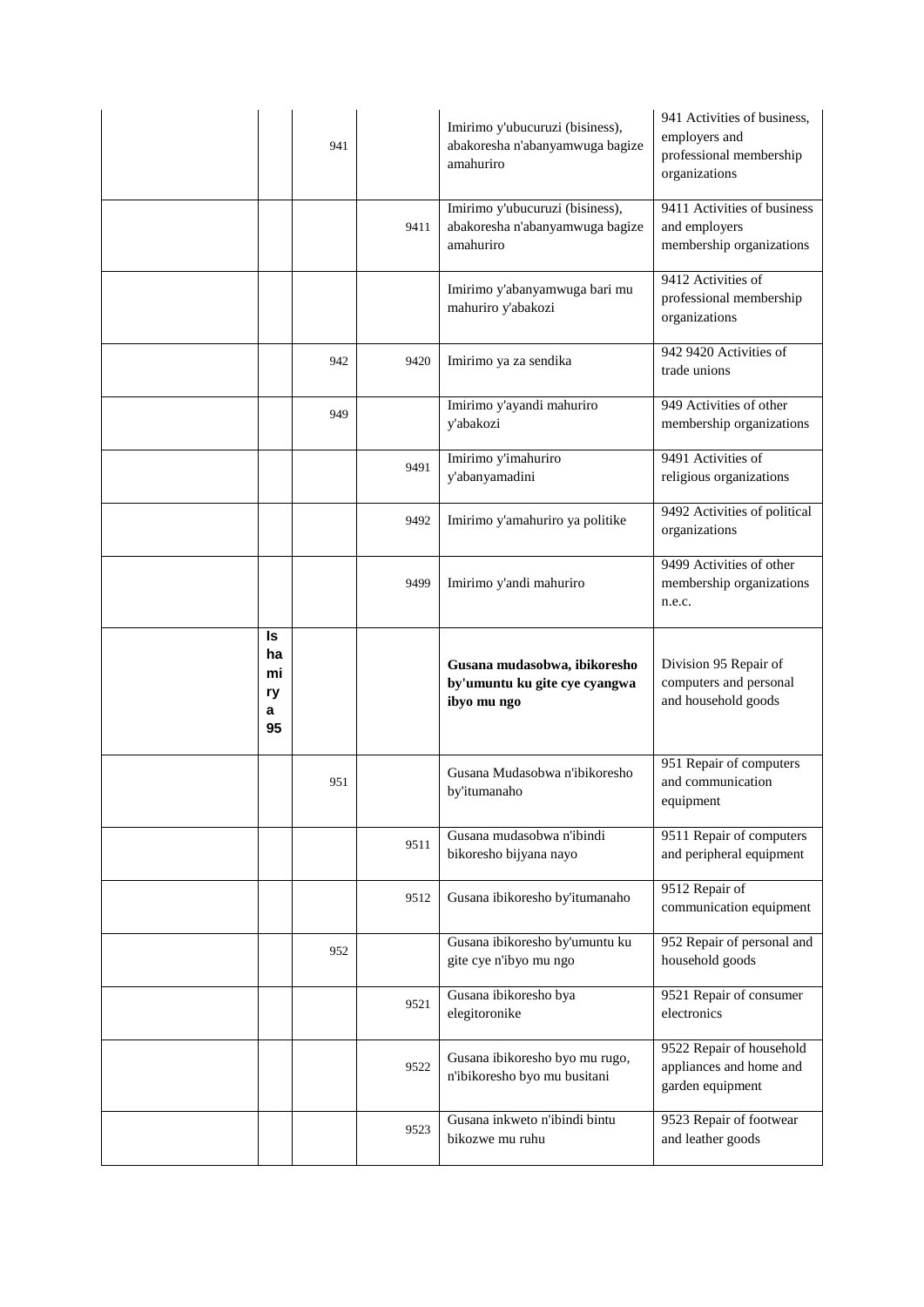|                                      |                                 |     | 9524 | Gusana intebe, ameza, utubati                                           | 9524 Repair of furniture<br>and home furnishings                                                                                     |
|--------------------------------------|---------------------------------|-----|------|-------------------------------------------------------------------------|--------------------------------------------------------------------------------------------------------------------------------------|
|                                      |                                 |     | 9529 | Gusana ibindi bintu by'uuntu ku<br>giti cye n'ibyo mu rugo              | 9529 Repair of other<br>personal and household<br>goods                                                                              |
|                                      | Is<br>ha<br>mi<br>ry<br>a<br>96 |     |      | Indi mirimo ikorwa n'umuntu<br>ku giti cye                              | Division 96 Other personal<br>service activities                                                                                     |
|                                      |                                 |     | 9601 | Gufura, kumutsa no guhanagura<br>imyenda                                | 9601 Washing and (dry-)<br>cleaning of textile and fur<br>products                                                                   |
|                                      |                                 |     | 9602 | Gutunganya umusatsi n'indi<br>mimirimo y'ubwiza                         | 9602 Hairdressing and<br>other beauty treatment                                                                                      |
|                                      |                                 |     | 9603 | Imirimo yo gushyingura n'indi<br>ijyanye n'ibyo                         | 9603 Funeral and related<br>activities                                                                                               |
|                                      |                                 |     | 9609 | Indi mirimo ikorwa n'umuntu ku<br>giti cye                              | 9609 Other personal<br>service activities n.e.c.                                                                                     |
|                                      |                                 |     |      |                                                                         | <b>Section T:Activities</b>                                                                                                          |
| <b>IKAVAMO IBITUNGA ABAGIZE URUG</b> |                                 |     |      | <b>IGICE T: IMIRIMO Y'ABAKORESHA BO MU NGO, IMIRIMO IKORWA</b>          | of households as<br>employers;<br>undifferentiated<br>goods- and services-<br>producing activities<br>of households for<br>own use   |
|                                      | ls<br>ha<br>mi<br>ry<br>a<br>97 |     |      | Imirimo yo mu rugo ikorwa<br>n'umukoresha w'abandi bakozi<br>bo mu rugo | Division 97 Activities of<br>households as employers<br>of domestic personnel                                                        |
|                                      |                                 | 970 | 9700 | Imirimo yo mu rugo ikorwa<br>n'umukoresha w'abandi bakozi bo<br>mu rugo | 970 9700 Activities of<br>households as employers<br>of domestic personnel                                                           |
|                                      | ls<br>ha<br>mi<br>ry<br>a<br>98 |     |      | Imirimo na serivisi bikorwa<br>ikavamo ibitunga abagize urugo           | Division 98<br>Undifferentiated goods-<br>and services-producing<br>activities of private<br>households<br>981 9810 Undifferentiated |